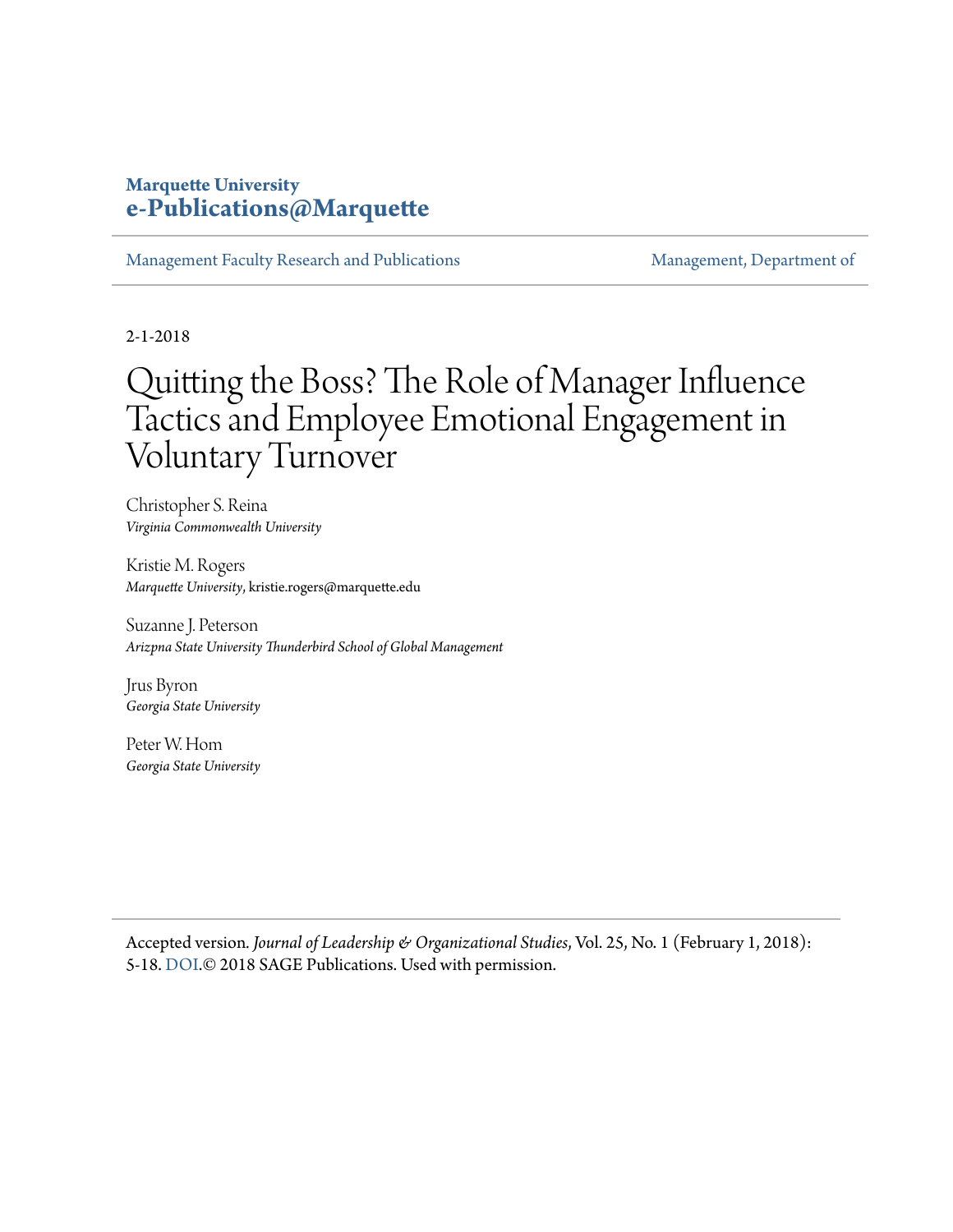#### **Marquette University**

## **e-Publications@Marquette**

## *Management Faculty Research and Publications/ College of Business Administration*

*This paper is NOT THE PUBLISHED VERSION;* **but the author's final, peer-reviewed manuscript.**  The published version may be accessed by following the link in the citation below.

Journal of Leadership and Organizational Studies, Vol. 25, No. 1 (2018): 5-18. **DOI**. This article is © SAGE Publications and permission has been granted for this version to appear in [e-](http://epublications.marquette.edu/)[Publications@Marquette.](http://epublications.marquette.edu/) SAGE Publications does not grant permission for this article to be further copied/distributed or hosted elsewhere without the express permission from SAGE Publications.

# Quitting the Boss? The Role of Manager Influence Tactics and Employee Emotional Engagement in Voluntary Turnover

[Christopher S. Reina](http://journals.sagepub.com/author/Reina%2C+Christopher+S) Virginia Commonwealth University, Richmond, VA, USA [Kristie M. Rogers](http://journals.sagepub.com/author/Rogers%2C+Kristie+M) Marquette University, Milwaukee, WI, USA [Suzanne J. Peterson](http://journals.sagepub.com/author/Peterson%2C+Suzanne+J) Arizona State University , Thunderbird School of Global Management, Glendale, AZ, USA [Kris Byron](http://journals.sagepub.com/author/Byron%2C+Kris) Georgia State University , Atlanta, GA, USA [Peter W. Hom](http://journals.sagepub.com/author/Hom%2C+Peter+W) Arizona State University, Tempe, AZ, USA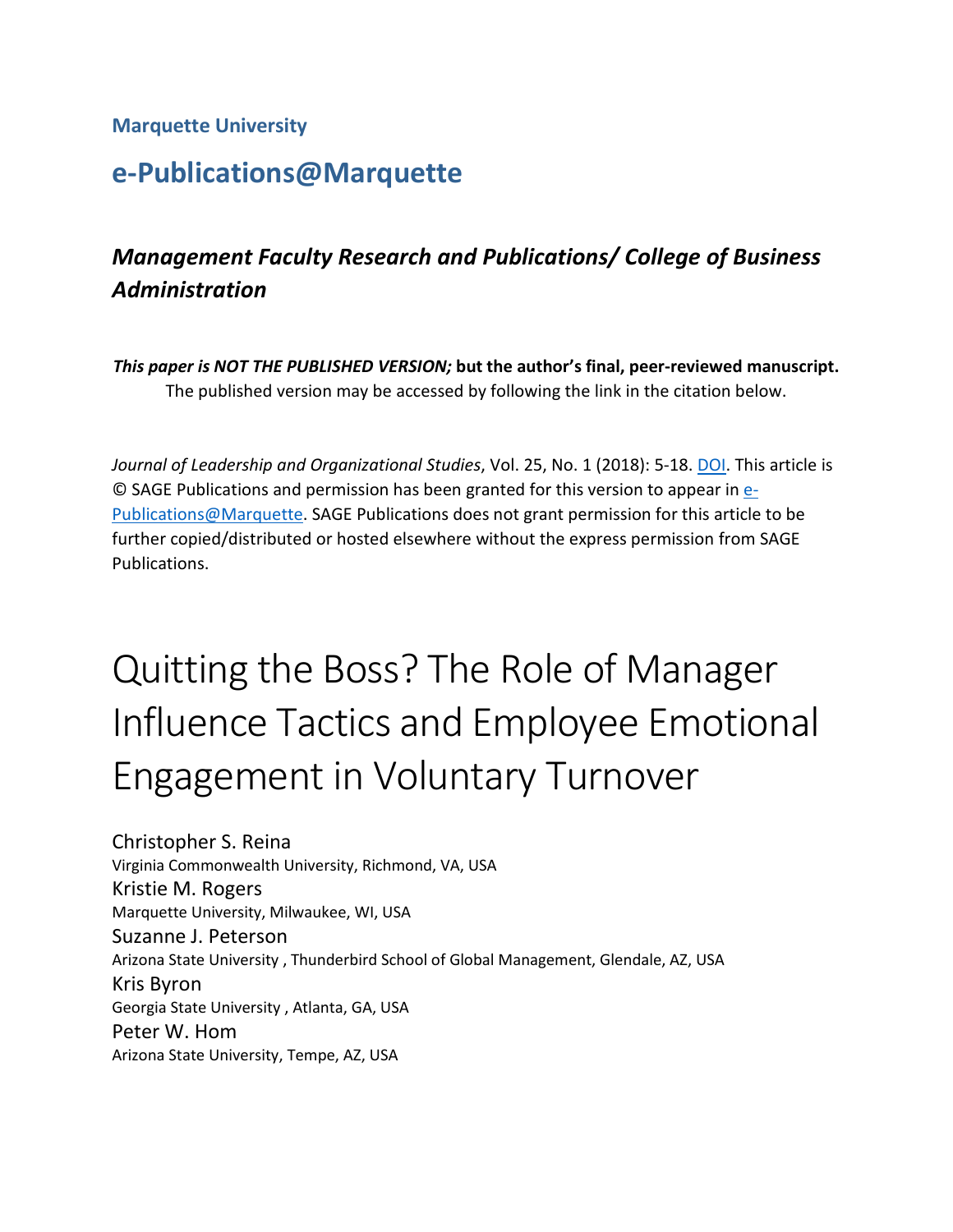## Table of Contents

*"When I turned in my letter, [the manager] said he was surprised and wanted to know what it would take to make me stay," says Anna. "I said that the working conditions were not conducive to effective performance, because I couldn't say the truth—that he made us all miserable. So two days later, he comes back with a new offer. I could have more money or fewer hours, but nothing else was any different. It's still the same toxic atmosphere." (An employee discussing her resignation in [Robinson, 2008,](http://journals.sagepub.com/doi/10.1177/1548051817709007) p. 1)*

Retaining valued employees remains one of the most pressing managerial challenges today. Estimates suggest that the total costs associated with turnover can range from 90% to 200% of annual salary due to recruitment, selection, and training expenses [\(Boushey & Glynn, 2012; Cascio, 2015\)](http://journals.sagepub.com/doi/10.1177/1548051817709007). Contributing to these costs, turnover often results in lost tacit knowledge, fewer seasoned mentors, work disruptions, damaged client relationships due to discontinuity, and an overall reduction in organizational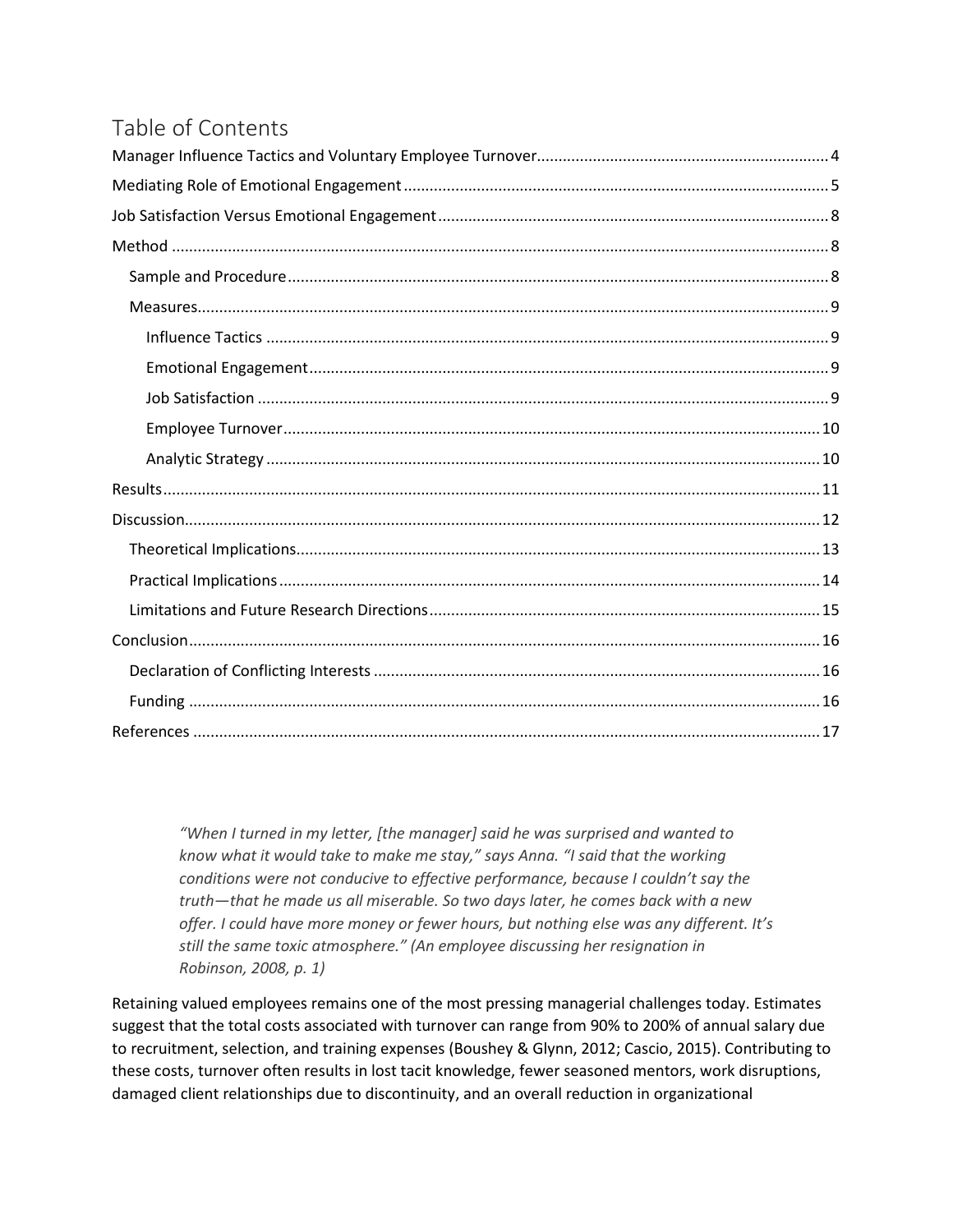effectiveness [\(Allen, Bryant, & Vardaman, 2010; Eckardt, Skaggs, & Youndt, 2014; Heavey, Holwerda, &](http://journals.sagepub.com/doi/10.1177/1548051817709007)  [Hausknecht, 2013; Holtom, Mitchell, Lee, & Eberly, 2008\)](http://journals.sagepub.com/doi/10.1177/1548051817709007). Managers are thus motivated to learn why employees voluntarily leave their jobs and how they can prevent this loss [\(Holtom et al., 2008; Ulrich &](http://journals.sagepub.com/doi/10.1177/1548051817709007)  [Smallwood, 2006\)](http://journals.sagepub.com/doi/10.1177/1548051817709007). Ironically, as suggested by the opening quote, their behaviors may be the very reason that employees choose to leave. For example, in a survey of 10,000 job seekers, 42% left their jobs due to dissatisfaction with managers [\(Bhattacharya, 2008\)](http://journals.sagepub.com/doi/10.1177/1548051817709007). Similarly, statistics show that 35% of senior executives blame unhappiness with management as the main cause of top performer turnover [\("Survey:](http://journals.sagepub.com/doi/10.1177/1548051817709007)  [Bad Managers," 2009\)](http://journals.sagepub.com/doi/10.1177/1548051817709007). As a result of such studies, the business press increasingly tells managers: "If you want to keep the most talented members of your team, it's time you start looking in the mirror and realize the biggest reasons why people quit have to do with you" [\(E. Jackson, 2014\)](http://journals.sagepub.com/doi/10.1177/1548051817709007).

Although even the earliest formal turnover model [\(March & Simon, 1958\)](http://journals.sagepub.com/doi/10.1177/1548051817709007) specified how management practices that interfere with employees' autonomy increase their desire to leave, scholarly research rarely sustains widespread claims that managerial behavior greatly influences turnover [\(Ballinger,](http://journals.sagepub.com/doi/10.1177/1548051817709007)  [Lehman, & Schoorman, 2010; Fleishman, 1998; K. J. Harris, Wheeler, & Kacmar, 2009\)](http://journals.sagepub.com/doi/10.1177/1548051817709007). In particular, traditional turnover research finds that how followers feel about their leaders, which is largely captured through leader–member exchange (LMX) and satisfaction with supervisor, typically explains less than 10% of the turnover variance [\(Dulebohn, Bommer, Liden, Brouer, & Ferris, 2012; Griffeth, Hom, &](http://journals.sagepub.com/doi/10.1177/1548051817709007)  [Gaertner, 2000; Rubenstein, Eberly, Lee, & Mitchell, 2017\)](http://journals.sagepub.com/doi/10.1177/1548051817709007). Conceivably, the prevailing focus on relationship quality and leader satisfaction understates the influence managers can wield as they can discourage (or encourage) leaving in ways beyond social exchanges with employees. Accordingly, more recent studies suggest that the relationship between these variables is more complicated than previously thought [\(T. B. Harris, Li, & Kirkman, 2014\)](http://journals.sagepub.com/doi/10.1177/1548051817709007), which further emphasizes the need to take specific leader behaviors into account to understand their impact on follower outcomes such as turnover (e.g., se[e Schyns & Schilling, 2013,](http://journals.sagepub.com/doi/10.1177/1548051817709007) for a meta-analysis on outcomes of destructive leader behaviors).

To extend turnover research, we investigate the effects of two specific downward influence tactics on employee retention. Long-standing research on downward influence tactics has shown that such behaviors can profoundly shape employees' attitudes [\(Falbe & Yukl, 1992; Yukl & Tracey, 1992\)](http://journals.sagepub.com/doi/10.1177/1548051817709007), but how managers' use of these influence tactics can affect employee retention remains unexplored. As noted by [Yukl, Seifert, and Chavez \(2008\),](http://journals.sagepub.com/doi/10.1177/1548051817709007) researchers should "directly probe the perceptual and motivational processes needed to explain how different tactics influence the attitudes and behaviors of target persons" (p. 618). From a practical standpoint, understanding how managerial influence tactics can affect employee turnover offers insight into how organizations can reduce costly and unwanted voluntary turnover, a particularly salient challenge to address as U.S. voluntary quits steadily increase, which as of 2016 approached prerecession numbers [\(Bureau of Labor Statistics, 2016; Hall, 2013\)](http://journals.sagepub.com/doi/10.1177/1548051817709007).

Along with scant research on ways in which managers contribute to employee attrition, our understanding of the psychological mechanisms through which managers foster loyalty remains limited. Extant theoretical perspectives primarily assume that managers encourage employees to stay by prompting favorable attitudes toward the overall job or themselves [\(Mobley, Griffeth, Hand, & Meglino,](http://journals.sagepub.com/doi/10.1177/1548051817709007)  [1979; Price & Mueller, 1986; Rusbult & Farrell, 1983\)](http://journals.sagepub.com/doi/10.1177/1548051817709007). Yet managers might induce other affective mechanisms, such as moods [\(George & Jones, 1996\)](http://journals.sagepub.com/doi/10.1177/1548051817709007) and emotions [\(Kahn, 1990\)](http://journals.sagepub.com/doi/10.1177/1548051817709007) that employees experience over time, which contribute to their overall sense of affective engagement at work. Metaanalytic results (e.g., [Harter, Schmidt, & Hayes, 2002\)](http://journals.sagepub.com/doi/10.1177/1548051817709007) as well as longitudinal evidence (Harter, Schmidt, Asplund, Killham, & Agrawal, 2010) suggest that managers' actions shape employees' perceptions and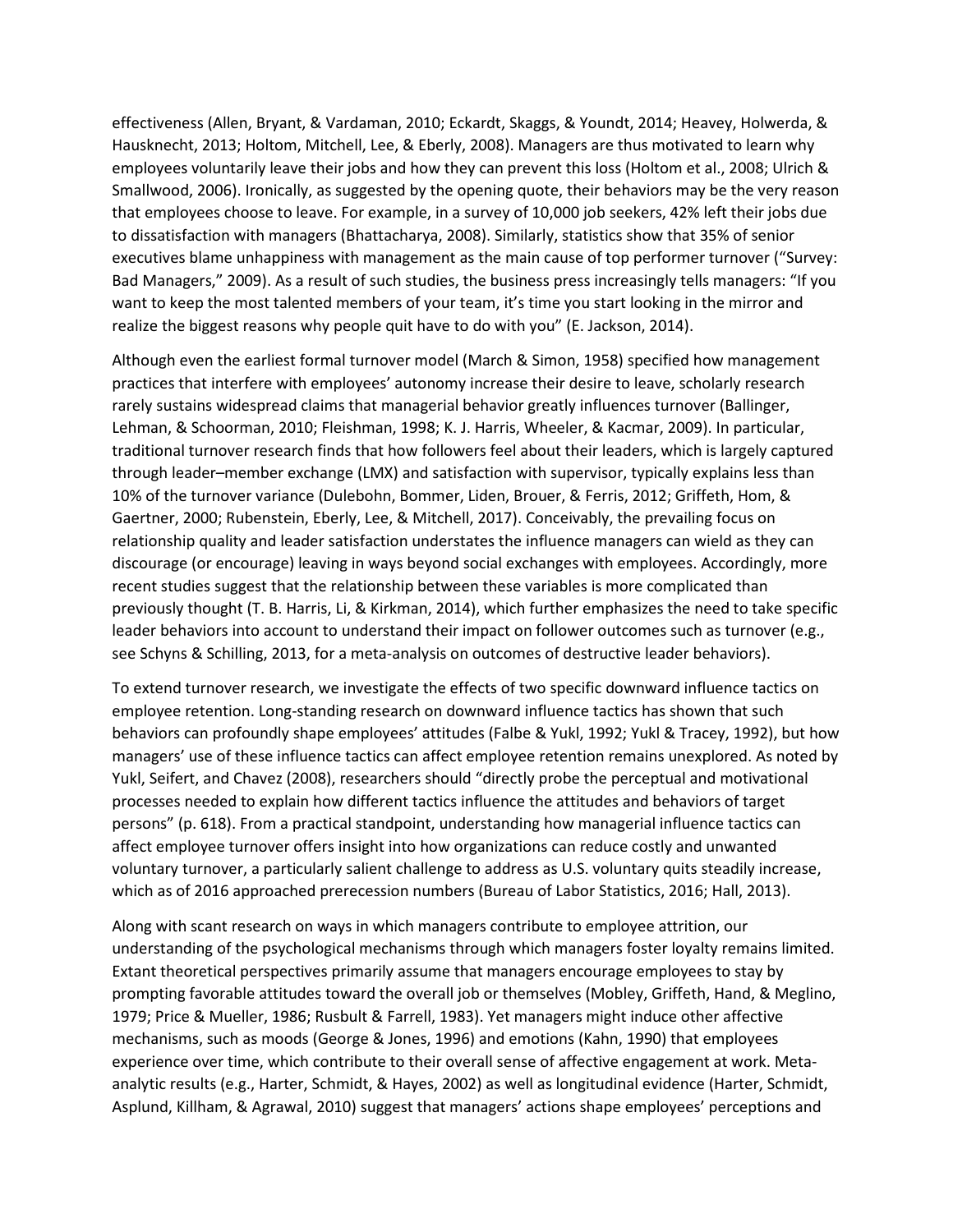attitudes, which, in turn, drive important outcomes such as collective turnover. Their behaviors may occasion "shocks"—crucial events prompting employees to think about leaving (e.g., negative performance review, promotion denial; [Burton, Holtom, Sablynski, Mitchell, & Lee, 2010\)](http://journals.sagepub.com/doi/10.1177/1548051817709007), diminishing their engagement [\(Kahn, 1990\)](http://journals.sagepub.com/doi/10.1177/1548051817709007) and causing them to quit (independently of job attitudes; [Lee & Mitchell,](http://journals.sagepub.com/doi/10.1177/1548051817709007)  [1994; Lee, Mitchell, Holtom, McDaniel, & Hill, 1999;](http://journals.sagepub.com/doi/10.1177/1548051817709007) Lee, Mitchell, Wise, & Fireman, 1996). This suggests that managers' behaviors, such as their use of influence tactics, may increase or decrease employee engagement through the introduction of shocks that play an important role in determining whether employees quit, despite their generally positive job attitudes [\(Burton et al., 2010; Lee et al., 1996\)](http://journals.sagepub.com/doi/10.1177/1548051817709007).

In summary, our inquiry contributes to the scholarly literature in several ways. First, we expand the scope of leader-driven follower turnover by scrutinizing how managers' use of two specific influence tactics can affect employees' loyalty. All too often, turnover researchers have focused on employees' affect toward managers or quality of relationships with managers [\(Dulebohn et al., 2012; Griffeth et al.,](http://journals.sagepub.com/doi/10.1177/1548051817709007)  [2000; Rubenstein et al., 2017\)](http://journals.sagepub.com/doi/10.1177/1548051817709007), overlooking how managers' behaviors translate into followers' affective reactions. We investigate how managerial influence tactics affect employee turnover, as past research has primarily assessed their impact on employee compliance or managerial effectiveness [\(Yukl, Chavez,](http://journals.sagepub.com/doi/10.1177/1548051817709007)  [& Seifert, 2005; Yukl et al., 2008\)](http://journals.sagepub.com/doi/10.1177/1548051817709007). By doing so, we provide a missing link in both research streams, while yielding practical insight into how managers can secure job loyalty and helping answer the question of whether employees do indeed leave their managers. Second, we identify emotional engagement as a key mechanism for translating manager behaviors onto employee attrition over and above job satisfaction [\(Mobley et al., 1979; Price & Mueller, 1986\)](http://journals.sagepub.com/doi/10.1177/1548051817709007), thus reinforcing the significance of affective states [\(Brief & Weiss, 2002\)](http://journals.sagepub.com/doi/10.1177/1548051817709007) in the turnover process. This is significant considering that affective states are downplayed in contemporary views on turnover and retention (notably, the unfolding model and job embeddedness theory[; Lee & Mitchell, 1994; Mitchell & Lee, 2001\)](http://journals.sagepub.com/doi/10.1177/1548051817709007). Importantly, our approach aligns with recent demonstrations that affect and emotions operate in tandem with influence tactics to determine leader effectiveness (cf. [Griffith, Connelly, Thiel, & Johnson, 2015\)](http://journals.sagepub.com/doi/10.1177/1548051817709007).

## <span id="page-4-0"></span>Manager Influence Tactics and Voluntary Employee Turnover

Though research has found modest leadership effects on employee attrition [\(Cotton & Tuttle, 1986;](http://journals.sagepub.com/doi/10.1177/1548051817709007) [Dulebohn et al., 2012; Griffeth et al., 2000; Rubenstein et al., 2017\)](http://journals.sagepub.com/doi/10.1177/1548051817709007), managers' use of influence tactics toward employees may reveal stronger attrition effects [\(Yukl, 2010\)](http://journals.sagepub.com/doi/10.1177/1548051817709007). Downward influence tactics refer to leaders' attempts to motivate followers to carry out their requests [\(Yukl, Kim, & Falbe, 1996\)](http://journals.sagepub.com/doi/10.1177/1548051817709007). Because previous work suggests that different tactics yield different outcomes [\(Falbe & Yukl, 1992; Yukl et al.,](http://journals.sagepub.com/doi/10.1177/1548051817709007)  [1996; Yukl & Tracey, 1992\)](http://journals.sagepub.com/doi/10.1177/1548051817709007), we focus on two downward tactics that most likely impact employee decisions to leave or stay and operate specifically through affective mechanisms (1) pressure (i.e., demands, threats, or persistent reminders to control employee behavior) and (2) inspirational appeals (i.e., explicit appeals to employees' values, goals, and aspirations). We scrutinize these two tactics for several reasons. First, past research indicates that pressure and inspirational appeals are commonly used in downward directions [\(Kipnis, Schmidt, & Wilkinson, 1980; Yukl et al., 2005; Yukl & Falbe, 1990\)](http://journals.sagepub.com/doi/10.1177/1548051817709007). Second, they generate opposing effects on influence targets' affect, motivation, and behavior: "soft" tactics (e.g., inspirational appeals) generally elicit positive emotions and commitment, while "hard" tactics (e.g., pressure) generally induce negative emotions and resistance [\(Falbe & Yukl, 1992; Yukl &](http://journals.sagepub.com/doi/10.1177/1548051817709007)  [Tracey, 1992\)](http://journals.sagepub.com/doi/10.1177/1548051817709007). Finally, these tactics reflect divergent leader behaviors. Abusive or autocratic managers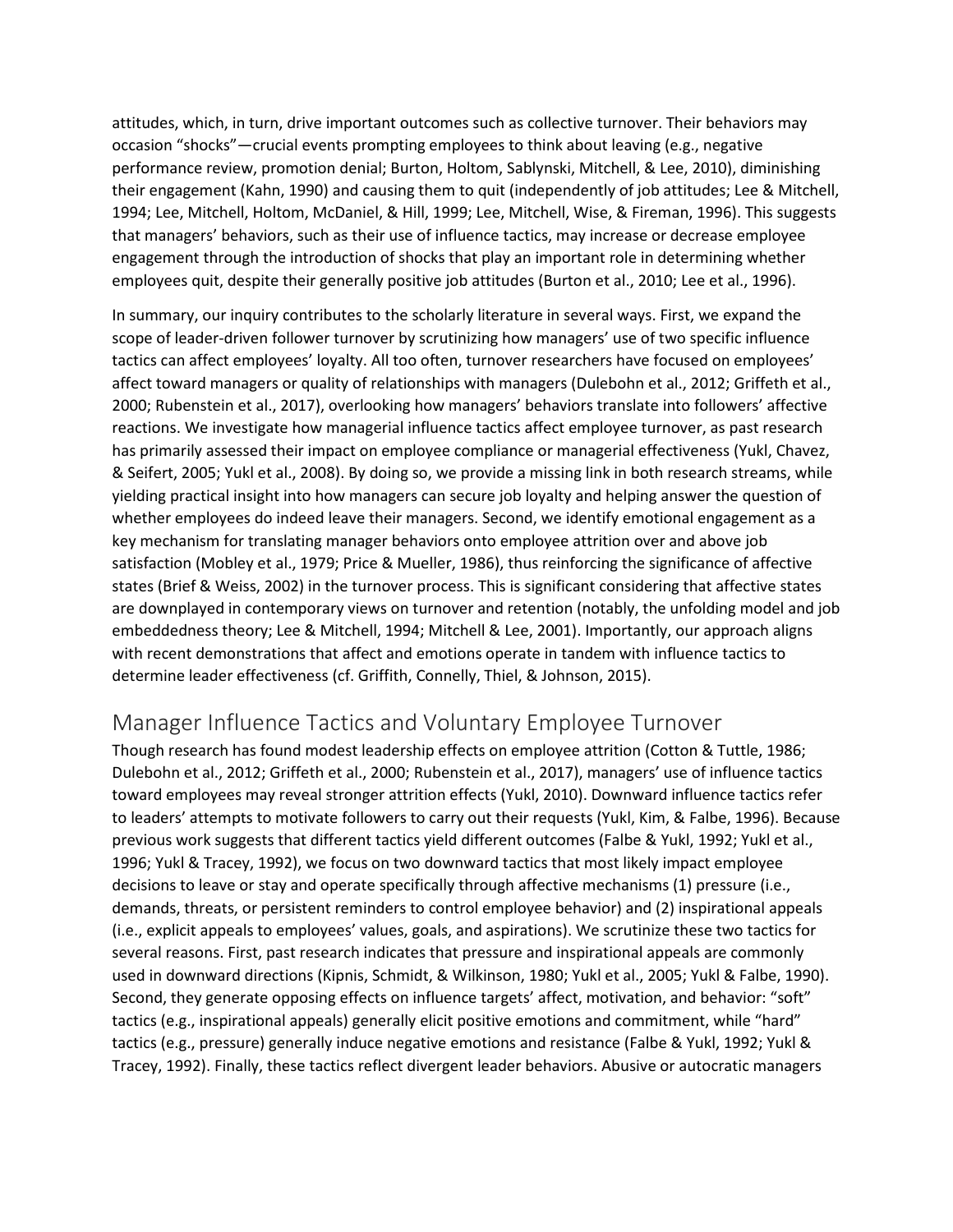often use pressure tactics, whereas transformational leaders primarily deploy inspirational appeals [\(Bass, 1985; Zellars, Tepper, & Duffy, 2002\)](http://journals.sagepub.com/doi/10.1177/1548051817709007).

We expect that employees will more likely leave their organization when managers use hard pressure tactics to influence them. Current theory and research suggest that pressure is often viewed as an abusive [\(Zellars et al., 2002\)](http://journals.sagepub.com/doi/10.1177/1548051817709007), autocratic [\(Judge, Piccolo, & Ilies, 2004\)](http://journals.sagepub.com/doi/10.1177/1548051817709007), or oppressive use of power [\(Ashforth, 1994\)](http://journals.sagepub.com/doi/10.1177/1548051817709007). When employees are treated in an uncivil or disrespectful manner, they may consider leaving to avoid future mistreatment [\(Pearson & Porath, 2005\)](http://journals.sagepub.com/doi/10.1177/1548051817709007). Also, when employees feel abused by an authority figure, they experience anger, fear, and work alienation [\(Ashforth, 1994\)](http://journals.sagepub.com/doi/10.1177/1548051817709007). Such reactions are likely distracting and can deplete their emotional resources. Employees also strive to regain a sense of emotional control by distancing themselves from the negative behavior and its source [\(Frijda, 1986\)](http://journals.sagepub.com/doi/10.1177/1548051817709007). This distancing from the manager likely translates into greater feelings of detachment from the organization [\(Kahn, 1990\)](http://journals.sagepub.com/doi/10.1177/1548051817709007) and may ultimately lead to turnover behavior.

In contrast, we expect that managers' use of soft inspirational appeals to influence employees will reduce their desire to leave the organization. Such tactics emphasize employees' values, ideals, and aspirations, thereby arousing their enthusiasm and confidence [\(Yukl & Falbe, 1990\)](http://journals.sagepub.com/doi/10.1177/1548051817709007). Managers' inspirational appeals can motivate employees to stay for several reasons. First, inspirational appeals can increase the perceived meaningfulness of employees' jobs. By explaining how meeting their requests would serve employees' ideals or larger organizational mission, managers elevate employees' perceptions of the requested task's significance, and by generalization, the overall significance of their role [\(Grant & Sumanth, 2009\)](http://journals.sagepub.com/doi/10.1177/1548051817709007). In addition, inspirational appeals often promise more developmental opportunities when managers exhort employees "to excel, to beat competitors, or accomplish an important, challenging task" [\(Yukl & Falbe, 1990,](http://journals.sagepub.com/doi/10.1177/1548051817709007) p. 133). To achieve lofty goals, managers may expand employees' job responsibilities, while instilling confidence in their ability to grow and develop at work. Greater intrinsic job rewards—derived from increased meaningfulness and developmental opportunities—in turn, reinforce employees' likelihood of staying (via higher need–supply job fit or job enrichment; [McEvoy & Cascio, 1985; Mitchell & Lee, 2001\)](http://journals.sagepub.com/doi/10.1177/1548051817709007). Second, inspirational appeals enhance experienced positive emotions at work by arousing enthusiasm [\(Falbe & Yukl, 1992; Yukl & Tracey,](http://journals.sagepub.com/doi/10.1177/1548051817709007)  [1992\)](http://journals.sagepub.com/doi/10.1177/1548051817709007), thus sustaining resource conservation and avoiding the negative effects of resource depletion, which may ultimately result in an employee leaving the organization (Chau, Dahling, Levy, & Diefendorff, [2009; Lapointe, Vandenberghe, & Panaccio, 2011\)](http://journals.sagepub.com/doi/10.1177/1548051817709007). Thus, managers' use of inspirational appeal is likely to decrease turnover.

Based on the aforementioned arguments regarding how managerial pressure and inspirational appeals can affect employee turnover, we propose the following:

Hypothesis 1: Managers' influence tactics are related to employee turnover, such that (a) managerial pressure is positively related to employee turnover and (b) managerial inspirational appeal is negatively related to employee turnover.

## <span id="page-5-0"></span>Mediating Role of Emotional Engagement

Prior research indicates a causal relationship between actions and behaviors of managers and organizational outcomes such as turnover and employees' attitudes, including engagement, that mediate this causal relationship [\(Harter et al., 2010\)](http://journals.sagepub.com/doi/10.1177/1548051817709007). We focus on managerial action in the form of influence tactics, specifically examining how pressure and inspirational appeals affect employee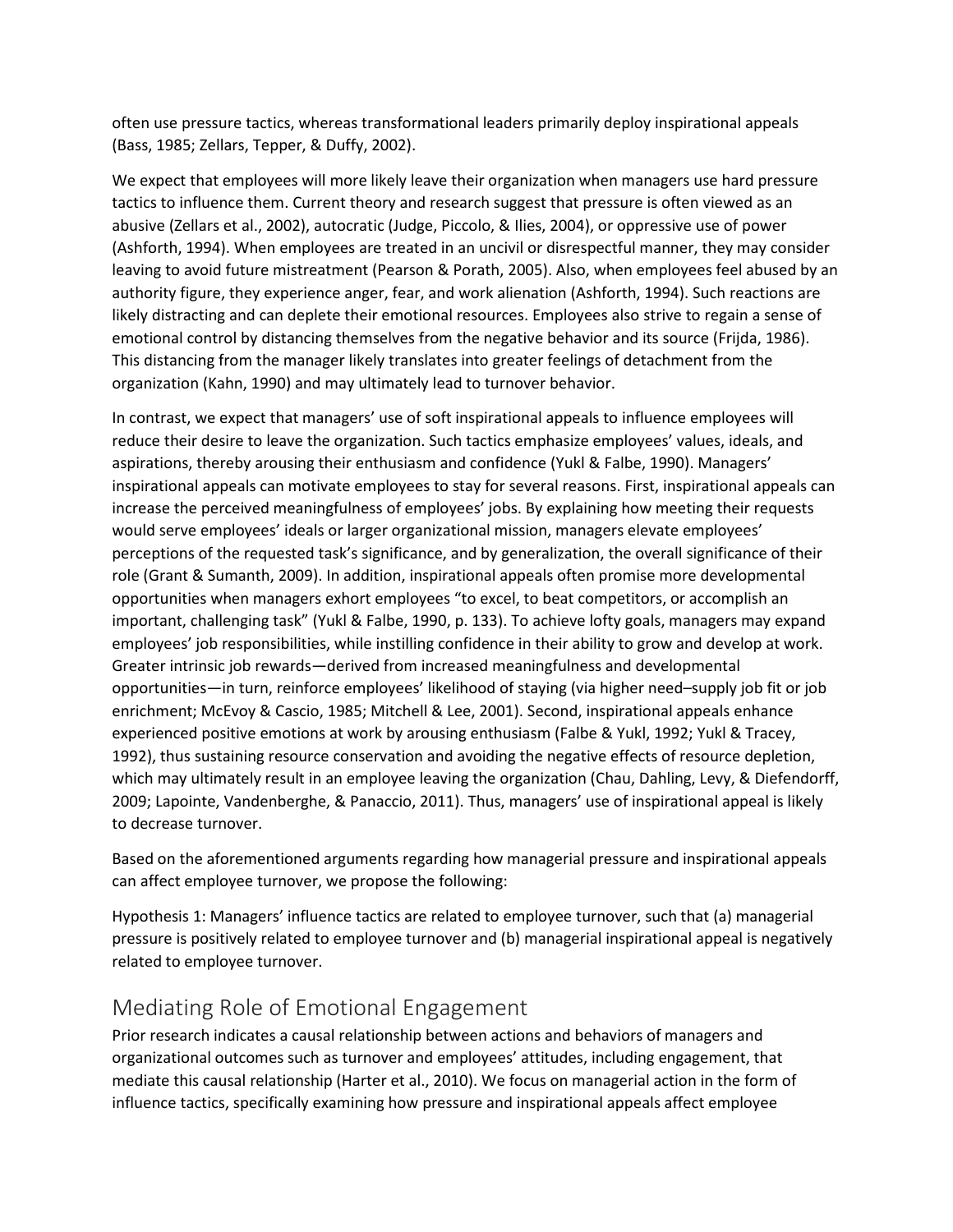turnover through employee emotional engagement—a motivational state reflecting how intensely and persistently employees emotionally invest themselves in their roles [\(Kahn, 1990\)](http://journals.sagepub.com/doi/10.1177/1548051817709007). Though job engagement also involves cognitive and physical components [\(Kahn, 1990\)](http://journals.sagepub.com/doi/10.1177/1548051817709007), we focus on emotional engagement because this dimension captures an affective experiental state [\(Judge, Weiss, Kammeyer-](http://journals.sagepub.com/doi/10.1177/1548051817709007)[Mueller, & Hulin, 2017\)](http://journals.sagepub.com/doi/10.1177/1548051817709007) overlooked by the focus on attitudinal evaluative judgments in many turnover investigations [\(Griffeth et al., 2000; Hom, Lee, Shaw, & Hausknecht, 2017\)](http://journals.sagepub.com/doi/10.1177/1548051817709007). Cognitive engagement—the degree to which employees experience mental challenges from their role—and physical engagement the level of personal resources an individual has available for role enactment—are thus outside the scope of previous turnover research, which largely emphasized the importance of affective processes (narrowly construed as attitudes; [Judge et al., 2017\)](http://journals.sagepub.com/doi/10.1177/1548051817709007) when accounting for follower turnover. Furthermore, a primary motivation of this study is to investigate the mediating effect of another affective mechanism above and beyond job satisfaction. Although job satisfaction and emotional engagement share significant conceptual overlap given their affective focus, contemporary views on affect distinguish between attitudes and emotions [\(Brief & Weiss, 2002; Judge et al., 2017\)](http://journals.sagepub.com/doi/10.1177/1548051817709007). We thus identify emotional engagement (as opposed to the other two types of engagement) as the most relevant mechanism to include for translating managerial behaviors onto employee attrition over and above job satisfaction. Additionally, emotional engagement most directly underlies the feeling and "connection" employees have toward their work and the people with whom they interact at work [\(Kahn, 1990; Rich,](http://journals.sagepub.com/doi/10.1177/1548051817709007)  [LePine, & Crawford, 2010\)](http://journals.sagepub.com/doi/10.1177/1548051817709007).

Below we articulate how emotional engagement may play a vital mediating role in transmitting the effects of leader influence tactics onto employee turnover. We first discuss how downward influence tactics affect emotional engagement by articulating how they invoke the three preconditions for engagement identified by [Kahn \(1990\):](http://journals.sagepub.com/doi/10.1177/1548051817709007) meaningfulness, safety, and availability. Then, we discuss how emotional engagement in turn affects employee turnover.

The first precondition for emotional engagement is meaningfulness, which is the sense that one's efforts are directed toward fruitful endeavors and likely to reap high returns [\(Kahn, 1990\)](http://journals.sagepub.com/doi/10.1177/1548051817709007). We suggest that through the use of inspirational appeals, managers can create a sense of meaningfulness, while the use of pressure tactics decreases employees' perceived meaningfulness of work. According to social information processing and job crafting perspectives [\(Salancik & Pfeffer, 1978; Wrzesniewski & Dutton,](http://journals.sagepub.com/doi/10.1177/1548051817709007)  [2001\)](http://journals.sagepub.com/doi/10.1177/1548051817709007), managers can provide employees with an inspiring vision of what their efforts can achieve and frame tasks as being challenging and worthy of investing time and energy [\(Yukl et al., 2008\)](http://journals.sagepub.com/doi/10.1177/1548051817709007). Managers' inspirational appeals can also arouse employees' enthusiasm for the end result of the tasks at hand. For example, leaders use inspirational appeals to encourage followers to commit to desired collective goals and visions [\(Bass, 1985\)](http://journals.sagepub.com/doi/10.1177/1548051817709007). In doing so, managers promote greater emotional engagement as employees emotionally invest themselves in performing meaningful tasks to achieve worthwhile goals [\(Yukl &](http://journals.sagepub.com/doi/10.1177/1548051817709007)  [Tracey, 1992\)](http://journals.sagepub.com/doi/10.1177/1548051817709007). On the other hand, managers who use pressure tactics attempt to influence employee behavior with threats and intimidation (rather than extol the worth of their demands), which likely reduce task meaningfulness given that employees perceive little control over directing their own efforts toward achieving goals important to them [\(Yukl & Falbe, 1990\)](http://journals.sagepub.com/doi/10.1177/1548051817709007). Thus, managers' inspirational appeals can increase employees' experienced meaningfulness, thus increasing emotional engagement, while managers' pressure tactics can decrease employees' experienced meaningfulness, thus decreasing emotional engagement.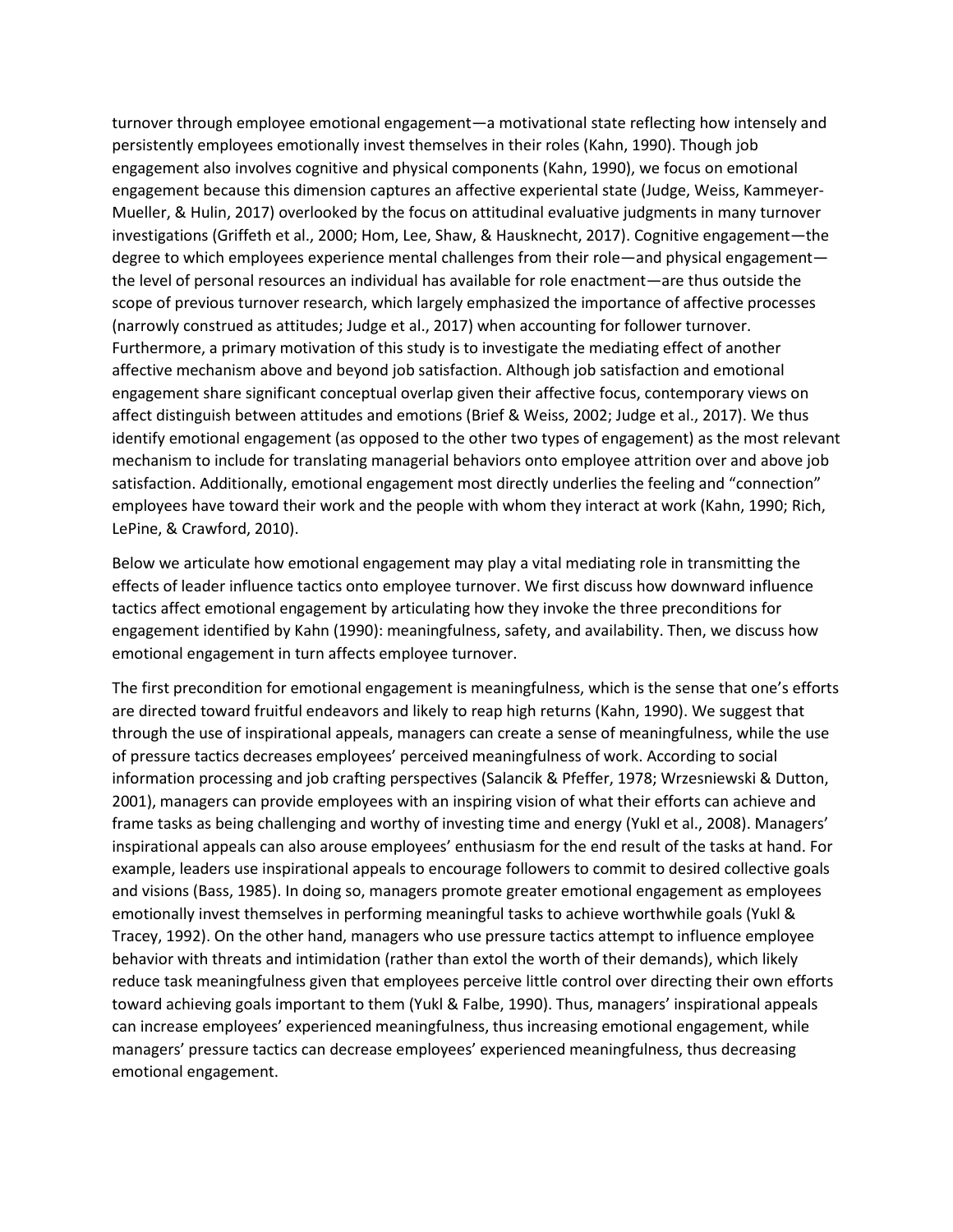The second precondition for emotional engagement is "feeling able to show and employ one's self without fear of negative consequences" [\(Kahn, 1990,](http://journals.sagepub.com/doi/10.1177/1548051817709007) p. 708) and emanates from interpersonal interactions that make individuals feel supported, trusted, and allowed to fail without reprimand. We posit that managerial pressure tactics erode safety because managerial actions such as constantly checking employees' progress or threatening sanctions if employees fail to comply [\(Yukl et al., 2008\)](http://journals.sagepub.com/doi/10.1177/1548051817709007) convey to employees that it is unsafe to freely express opinions and emotions without negative repercussions. Previous leadership research on pressure tactics suggest that these tactics undermine psychological safety by demonstrating disrespect for followers' opinions and values [\(Russell & Stone,](http://journals.sagepub.com/doi/10.1177/1548051817709007)  [2002\)](http://journals.sagepub.com/doi/10.1177/1548051817709007). On the other hand, managers' use of inspirational appeals instills confidence and enthusiasm in followers by appealing to their values and giving them the space to act according to these values, which enhances feelings of safety at work [\(Yukl & Falbe, 1990\)](http://journals.sagepub.com/doi/10.1177/1548051817709007). In sum, we suggest that managerial pressures diminish employees' felt safety, which in turn, lowers their emotional engagement, while managerial inspirational appeals increase employees' felt safety, which increases emotional engagement.

The third precondition for emotional engagement is availability of resources. The energy and resources employees need to emotionally engage are available when they are not distracted by frustration, excessive demands, or insecurity, which generally arise from poor interpersonal interactions [\(Kahn,](http://journals.sagepub.com/doi/10.1177/1548051817709007)  [1990\)](http://journals.sagepub.com/doi/10.1177/1548051817709007). Both inspirational appeals and pressure from managers affect followers' availability of emotional resources. Specifically, because inspirational appeals speak to employees' values and aspirations and increase confidence, they boost resource availability by arousing positive emotions [\(Falbe & Yukl, 1992\)](http://journals.sagepub.com/doi/10.1177/1548051817709007). Conversely, pressure tactics reduce resource availability by creating excessive demands and stress as employees perceive pressure tactics as inconsiderate, which can lessen their positive affect and motivation [\(Judge et al., 2004\)](http://journals.sagepub.com/doi/10.1177/1548051817709007). In support, empirical studies find that managers who coerce performance diminish employees' contentment and happiness, while arousing their anger and resentment [\(Sparrowe, Soetjipto, & Kraimer, 2006\)](http://journals.sagepub.com/doi/10.1177/1548051817709007). In sum, manager influence tactics affect employees' emotional engagement by either building emotional resources through inspirational appeals or by depleting such resources through the use of pressure tactics.

Theory and research suggest that employee engagement may affect important business outcomes such as turnover [\(Harter et al., 2002\)](http://journals.sagepub.com/doi/10.1177/1548051817709007). As [Kahn \(1992\)](http://journals.sagepub.com/doi/10.1177/1548051817709007) explains, when employees fail to emotionally engage, they become pessimistic, unhappy, and cynical about their work roles. In addition, because they feel less safe and less emotionally available, they struggle to connect with others, thereby experiencing a lack of fit in their roles [\(Kahn, 1990\)](http://journals.sagepub.com/doi/10.1177/1548051817709007). The idea that employee emotional engagement predates or culminates in turnover is consistent with various viewpoints on job detachment, withdrawal progression, and conservation of resources. In particular, [Burris, Detert, and Chiaburu \(2008\)](http://journals.sagepub.com/doi/10.1177/1548051817709007) maintain that employees who are psychologically detached from organizations increasingly shed "their personal engagement with, or psychologically separate themselves from their involvement in, the organization" (p. 914). They become emotionally disengaged and "psychologically quit" before physically leaving the job [\(Greenhalgh, 1980\)](http://journals.sagepub.com/doi/10.1177/1548051817709007). Additionally, withdrawal-of-progression models imply that employees who are less emotionally engaged in their jobs increasingly withdraw from work and eventually quit [\(Harrison,](http://journals.sagepub.com/doi/10.1177/1548051817709007)  [Newman, & Roth, 2006; Hom & Kinicki, 2001\)](http://journals.sagepub.com/doi/10.1177/1548051817709007). Furthermore, conservation of resources formulations posit that employees' depletion of emotional resources induce emotional exhaustion, making employees liable to exit to restore their resources [\(Wright & Cropanzano, 1998\)](http://journals.sagepub.com/doi/10.1177/1548051817709007). On the other hand, when work replenishes emotional resources [\(Kahn, 1990\)](http://journals.sagepub.com/doi/10.1177/1548051817709007), individuals feel the opposite emotions, such as enthusiasm and excitement (i.e., emotional engagement; [Rich et al., 2010\)](http://journals.sagepub.com/doi/10.1177/1548051817709007), making them less quit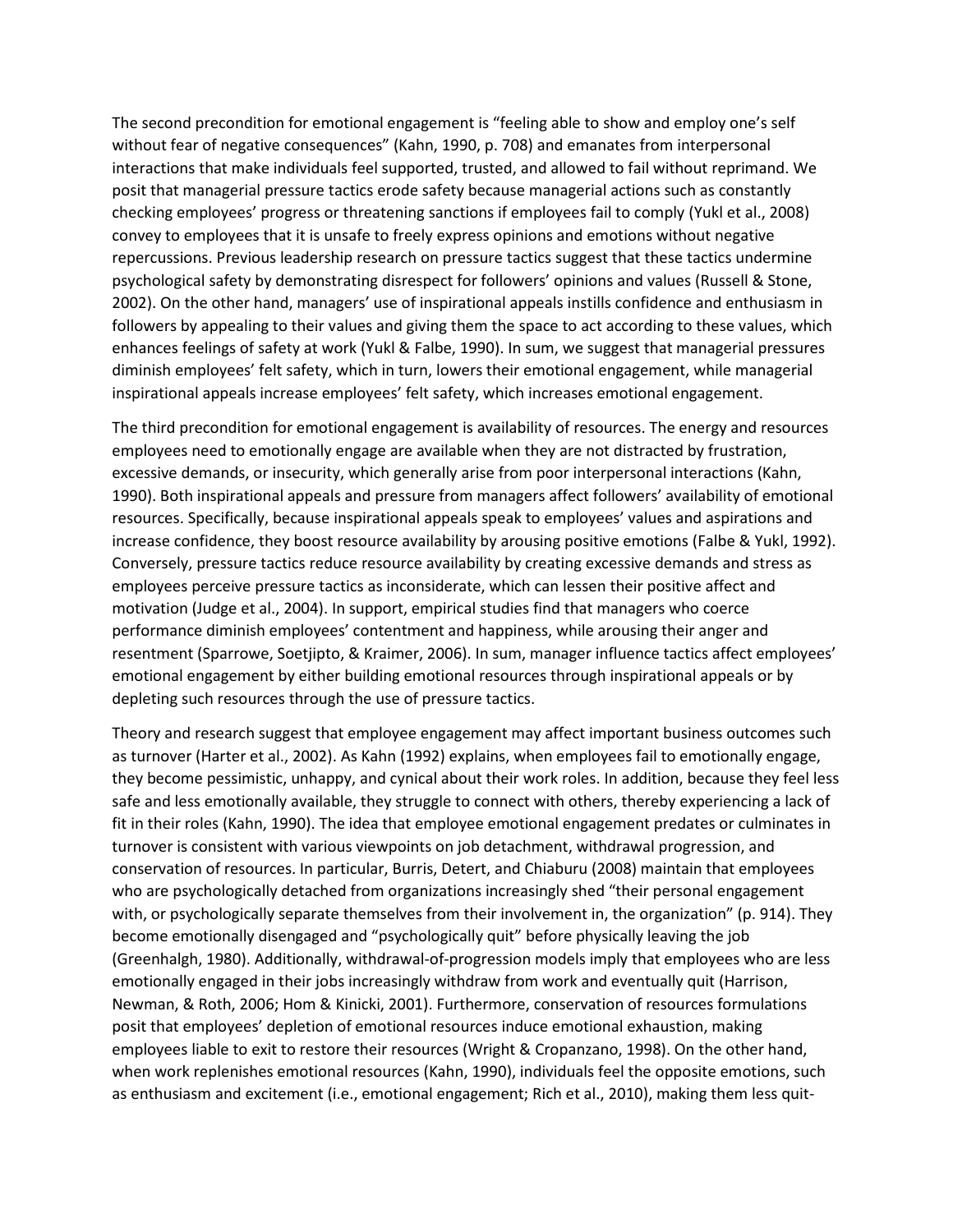prone. In support, [Hallberg and Schaufeli \(2006\)](http://journals.sagepub.com/doi/10.1177/1548051817709007) report an inverse relationship between work engagement and quit intentions. Based on the above reasoning and empirical evidence as well as the logic presented in Hypotheses 1a and 1b, we propose that the influence tactics of pressure and inspirational appeals affect employee turnover and that emotional engagement mediates these relationships.

Hypothesis 2a: Managerial use of pressure tactics is positively associated with employee turnover through the mediated effect of employee emotional engagement.

Hypothesis 2b: Managerial use of inspirational appeals is negatively associated with employee turnover through the mediated effect of employee emotional engagement.

## <span id="page-8-0"></span>Job Satisfaction Versus Emotional Engagement

As articulated above, we expect emotional engagement to mediate the relationship between influence tactics and turnover. [Rich et al. \(2010\)](http://journals.sagepub.com/doi/10.1177/1548051817709007) found that job engagement outperformed job satisfaction, job involvement, and intrinsic motivation in explaining the relationship between multiple antecedents and employee performance (both in-role and extra-role). However, given long-standing theory that job satisfaction is a primary mediator of leadership effects [\(March & Simon, 1958; Mobley et al., 1979; Price](http://journals.sagepub.com/doi/10.1177/1548051817709007)  [& Mueller, 1986\)](http://journals.sagepub.com/doi/10.1177/1548051817709007), we also examine whether emotional engagement represents an independent source of transmitting the effects of managerial influence tactics on employee turnover over and above that of job satisfaction, which has been the traditional explanatory mechanism. Additionally, among the six best proximal predictors of turnover identified by [Griffeth et al. \(2000\),](http://journals.sagepub.com/doi/10.1177/1548051817709007) job satisfaction is the only attitudinal predictor for which the job is the referent and is also the attitude most likely confounded with job engagement. Therefore, job satisfaction represents the most plausible competing explanation for how influence tactics impact turnover. In addition, given our focus on the emotional aspect of engagement, job satisfaction is most conceptually similar to emotional engagement given its affective focus (cf[. Judge](http://journals.sagepub.com/doi/10.1177/1548051817709007)  [et al., 2017\)](http://journals.sagepub.com/doi/10.1177/1548051817709007). Indeed, job satisfaction has been described as a "pleasurable or positive emotional state" by [Locke \(1976,](http://journals.sagepub.com/doi/10.1177/1548051817709007) p. 1300) and reflects affect toward superiors [\(Russell et al., 2004\)](http://journals.sagepub.com/doi/10.1177/1548051817709007), while turnover and embeddedness scholars implicitly conflate all affective states (e.g., emotions, moods) with attitudes (cf. [Lee & Mitchell, 1994; Mitchell & Lee, 2001\)](http://journals.sagepub.com/doi/10.1177/1548051817709007). We thus include job satisfaction as well as emotional engagement to account for the relationship between manager influence tactics and follower turnover with the goal of assessing whether emotional engagement offers explanatory power over and above job satisfaction.

Hypothesis 3: Employee emotional engagement mediates relationships among influence tactics (pressure and inspirational appeals) and employee turnover over, and above job satisfaction when job satisfaction is included as an additional mediator.

## <span id="page-8-1"></span>Method

## <span id="page-8-2"></span>Sample and Procedure

To fill a conspicuous void in our understanding of voluntary executive turnover [\(Bauer, Erdogan, Liden, &](http://journals.sagepub.com/doi/10.1177/1548051817709007)  [Wayne, 2006; Ou, Seo, Choi, & Hom, 2016\)](http://journals.sagepub.com/doi/10.1177/1548051817709007), we sought a sample of high-level employees whose supervising managers have considerable discretion over using influence tactics. The sample consisted of employees from the marketing division of a large financial services institution located in the northeastern United States. We chose the company's 126 directors for our employee sample because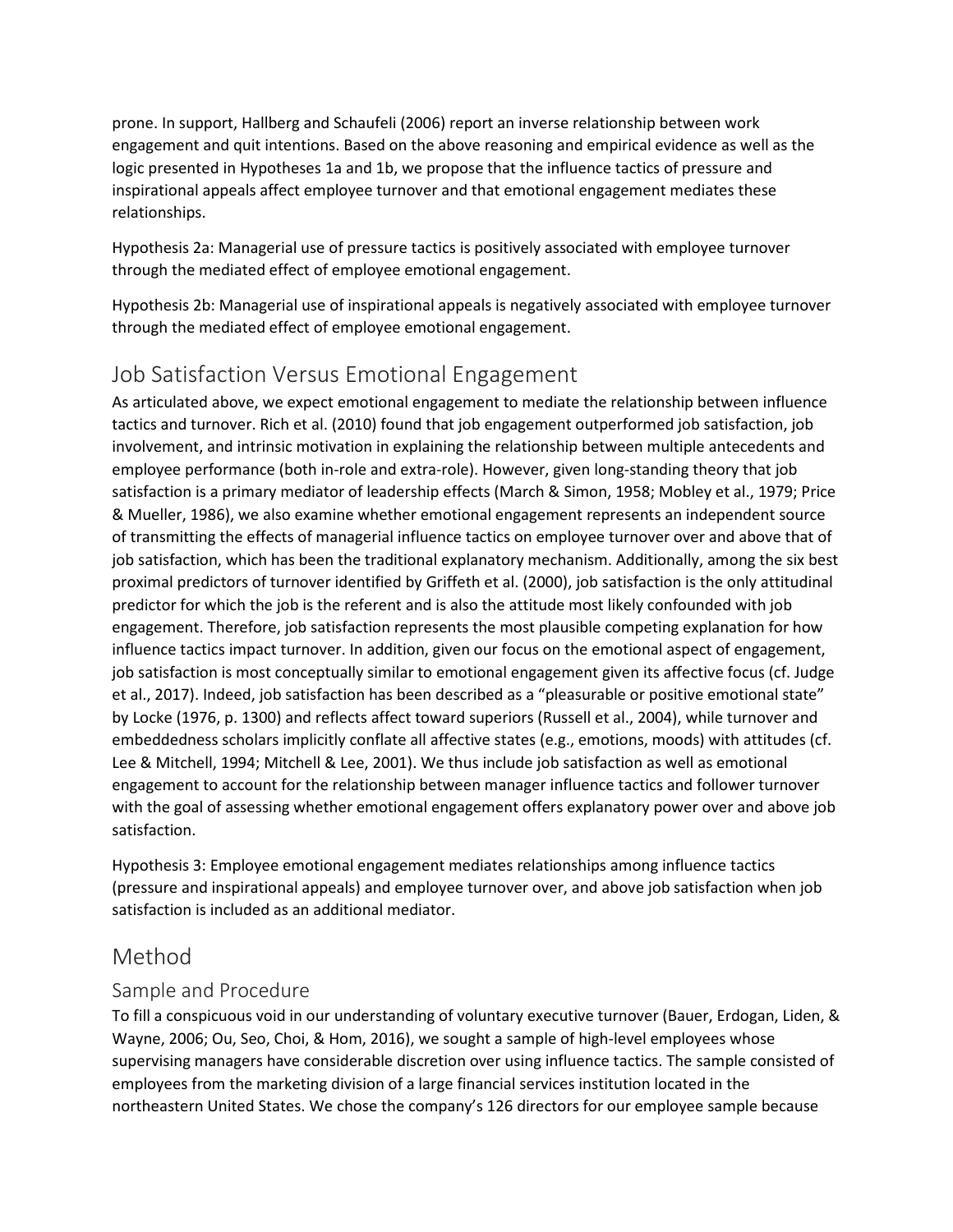the nature of their work required daily exchanges and interactions with their superiors (a total of 41 vice presidents). Thirty-six directors were excluded from the final sample because they chose not to participate or did not complete all measures, leaving 90 directors (71% response rate). On average, the directors were 34.4 years old and had 4.4 years of tenure; 79% were Caucasian and 59% were male.

On initial data collection, employees (directors) received an electronic questionnaire containing a cover letter from the researchers with an endorsement from the marketing division's executive vice president. We collected data on three different time periods to reduce common method bias [\(Podsakoff,](http://journals.sagepub.com/doi/10.1177/1548051817709007)  [MacKenzie, Lee, & Podsakoff, 2003\)](http://journals.sagepub.com/doi/10.1177/1548051817709007). In the Time 1 survey, employees responded to items regarding their managers' (vice presidents) use of influence tactics and described their job satisfaction and demographic background. Approximately 3 months later (Time 2), employees received another short electronic survey asking them to report emotional engagement in their jobs. Approximately 12 months later (Time 3), we collected the objective, voluntary turnover data for employees based on company records.

#### <span id="page-9-0"></span>Measures

#### <span id="page-9-1"></span>Influence Tactics

Employees described the extent to which their manager exhibited inspirational appeals and pressure toward them personally using items from [Yukl et al.'s \(2008\)](http://journals.sagepub.com/doi/10.1177/1548051817709007) Influence Behavior Questionnaire. Specifically, employees described managerial pressure by responding to the following items: "My manager demands that I carry out his or her requests," "My manager uses threats or warnings when trying to get me to do something," "My manager repeatedly checks to see if I have carried out a request," and "My manager tries to pressure me to carry out requests." Employees responded with a scale ranging from 1 (He/she very seldom uses this tactic with me) to 4 (He/she uses this tactic very often with me). Higher scores indicate managers' greater use of pressure tactics ( $α = .91$ ).

Employees also reported how often their managers used inspirational appeals by responding to the following items: "My manager says a proposed activity or change is an opportunity to do something really exciting and worthwhile," "My manager describes a clear, inspiring vision of what a proposed project or change could accomplish," "My manager talks about ideals and values when proposing a new activity or change," and "My manager makes an inspiring speech or presentation to arouse enthusiasm for a proposed activity or change." Employees responded using the same 4-point rating scale as for pressure tactics. Higher scores indicate more frequent use of inspirational appeals (α = .84).

#### <span id="page-9-2"></span>Emotional Engagement

Emotional engagement was measured using the six items from emotional engagement subscale o[f Rich](http://journals.sagepub.com/doi/10.1177/1548051817709007)  [et al.'s \(2010\)](http://journals.sagepub.com/doi/10.1177/1548051817709007) job engagement scale. These items tap the degree of positivity and energy directed toward one's job. Employees rated their emotional engagement using a 5-point agree–disagree scale. Sample items included "I am enthusiastic in my job," "I am interested in my job," and "I feel positive about my job." Higher scores indicate more emotional engagement ( $\alpha$  = .96).

#### <span id="page-9-3"></span>Job Satisfaction

Three items from the Hackman and Oldham Job Diagnostic Survey [\(Hackman & Oldham, 1975\)](http://journals.sagepub.com/doi/10.1177/1548051817709007) measured overall job satisfaction. The items were "Generally speaking, I am very satisfied with my job," "I am generally satisfied with the feeling of worthwhile accomplishment I get from doing this job," and "I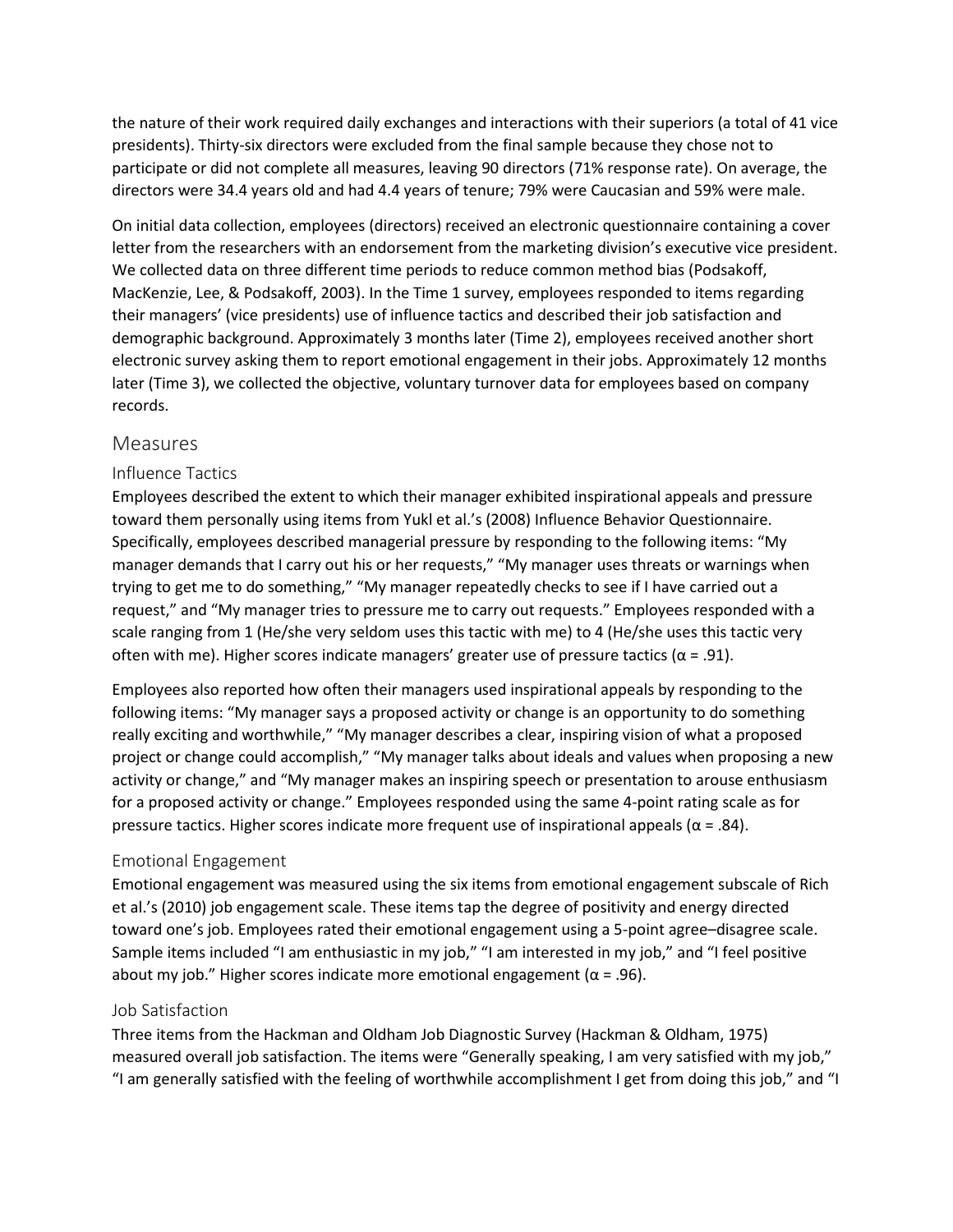am generally satisfied with the kind of work I do in this job." Employee ratings ranged from 1 (strongly disagree) to 5 (strongly agree). Higher scale scores indicate higher job satisfaction ( $\alpha$  = .89).

#### <span id="page-10-0"></span>Employee Turnover

Fifteen months after the first survey, we collected information from the organization about employees' employment status. Twenty-one employees had voluntarily quit in that timeframe (quit rate = 23.3%).

#### Control Variables

Because prior research demonstrated that employees' gender and organizational tenure predict turnover [\(Hom, Roberson, & Ellis, 2008; Rubenstein et al., 2017\)](http://journals.sagepub.com/doi/10.1177/1548051817709007), failure to include these variables as controls could potentially bias regression results. We therefore included employee gender (1 = female, 2 = male) and firm tenure as control variables in all statistical analyses.

#### <span id="page-10-1"></span>Analytic Strategy

Because employees (directors) are nested within managers (i.e., 4-6 directors per vice president), we used Mplus 7 to test multilevel versions of the mediation models depicted i[n Figure 1.](http://journals.sagepub.com/doi/10.1177/1548051817709007) Moreover, we used the mean- and variance-adjusted weighted least squares estimator (WLSMV) in Mplus because our turnover variable was a skewed, dichotomous criterion [\(Bryne, 2012; Finney & DiStefano, 2006\)](http://journals.sagepub.com/doi/10.1177/1548051817709007). To control for measurement error [\(Cole & Preacher, 2014\)](http://journals.sagepub.com/doi/10.1177/1548051817709007), our models fixed each manifest variable to have a factor loading of 1 and an error variance equal to  $(1 - \alpha) \times$  the variable's variance.



Figure 1. Full mediation models of influence tactics: (a) inspirational appeal model and (b) pressure model.

Note. Parameter estimates are standardized coefficients. Parentheses enclosed 95% confidence intervals for parameter estimates.

 $*p < .05$ .

To evaluate model fit, we interpreted the comparative fit index (CFI), the root mean square error of approximation (RMSEA), and standardized root mean square residual (SRMR). CFIs exceeding .90 indicate adequate fit [\(Hu & Bentler, 1999\)](http://journals.sagepub.com/doi/10.1177/1548051817709007). RMSEA of less than .05 indicate close fit, values between .05 and .08 indicate reasonable fit, and values between .08 and .10 indicate mediocre fit [\(Bryne, 2012\)](http://journals.sagepub.com/doi/10.1177/1548051817709007). SRMR values less than .10 signal good fit [\(Kline, 2011\)](http://journals.sagepub.com/doi/10.1177/1548051817709007). For WLSMV estimation, Mplus computes the weighted root mean square residual (WRMR) rather than SRMR; values below 1.0 represent good fit [\(Finney & DiStefano, 2006; Yu, 2002\)](http://journals.sagepub.com/doi/10.1177/1548051817709007).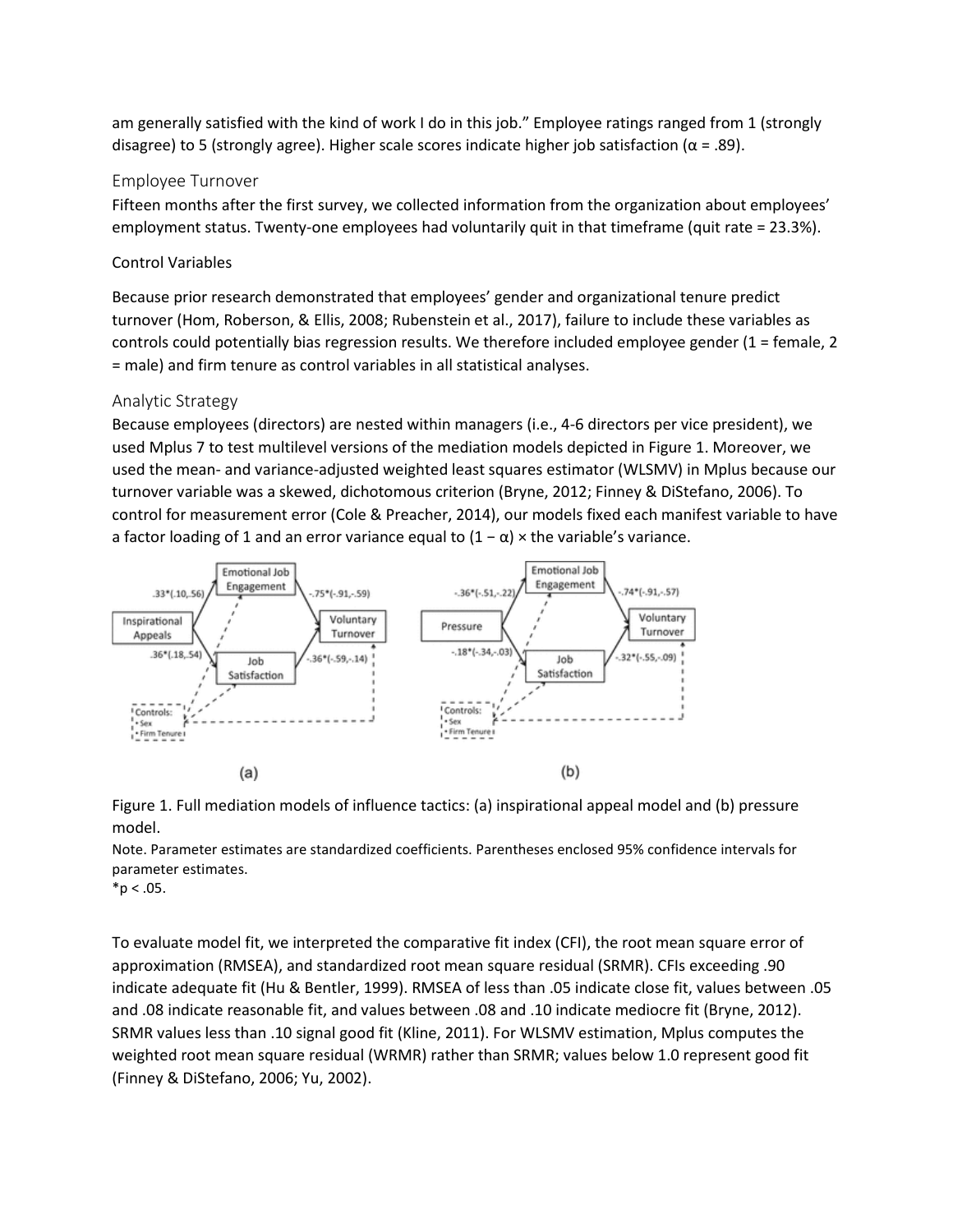We additionally tested mediation in two ways. First, we compared nested models specifying full mediation (see [Figure 1\)](http://journals.sagepub.com/doi/10.1177/1548051817709007) and partial mediation (specifying a direct path from an influence tactic to turnover). For this purpose, we used Mplus's special χ2 difference testing as our models were estimated with WLSMV [\(Byrne, 2012; Muthén & Muthén, 2012\)](http://journals.sagepub.com/doi/10.1177/1548051817709007). Second, we used "biased-corrected bootstrapping," a nonparameteric resampling procedure to more accurately estimate (often nonnormal) sampling distributions of indirect effect estimates [\(Preacher & Hayes, 2008\)](http://journals.sagepub.com/doi/10.1177/1548051817709007). Simulation research shows that this approach is superior to the Baron–Kenny or Sobel methods for mediation testing when samples are small, outperforming them in statistical power and Type 1 error rates [\(Hayes, 2013; MacKinnon,](http://journals.sagepub.com/doi/10.1177/1548051817709007)  [Lockwood, Hoffman, West, & Sheets, 2002\)](http://journals.sagepub.com/doi/10.1177/1548051817709007).

We note that we tested unilevel models when comparing nested WLSMV models because bootstrapping and nested model testing with a dichotomous dependent variable is currently not available in Mplus 7. Nonetheless, intraclass correlations for endogenous variables (i.e., turnover, job satisfaction, emotional engagement) were all zero, indicating that between-group variance was nonexistent. That is, Level-1 differences within groups accounted for most response variance. Conceivably, such findings reflect our small Level-1 Ns as the average number of employees per manager was 3, although 30 individuals per group (and 30 groups) are historically prescribed for multilevel analyses [\(Maas & Hox, 2005; Scherbaum](http://journals.sagepub.com/doi/10.1177/1548051817709007)  [& Ferreter, 2009\)](http://journals.sagepub.com/doi/10.1177/1548051817709007). High-level management teams, such as those represented in our study, are often small [\(Ou et al., 2016\)](http://journals.sagepub.com/doi/10.1177/1548051817709007). That said, nonindependence of observations did not unduly bias our unilevel findings (see below).

#### <span id="page-11-0"></span>Results

[Table 1](http://journals.sagepub.com/doi/10.1177/1548051817709007) reports correlations, means, and standard deviations for all variables. Inspirational appeal was positively related to job satisfaction and emotional engagement, while being inversely related to voluntary quit. In contrast, pressure tactics was negatively related to job satisfaction and emotional engagement but positively related to voluntary turnover. Inspirational appeal was also inversely related to pressure tactics.

| Variable                | м    | SD   |          |          |            |            |            |            |
|-------------------------|------|------|----------|----------|------------|------------|------------|------------|
| 1. Gender               | 1.59 | 0.49 |          |          |            |            |            |            |
| 2. Firm tenure          | 4.37 | 2.26 | $-0.105$ |          |            |            |            |            |
| 3. Inspirational appeal | 3.05 | 0.77 | 0.021    | 0.199    |            |            |            |            |
| 4. Pressure tactics     | 2.54 | 0.90 | $-0.002$ | $-0.155$ | $-0.375**$ |            |            |            |
| 5. Job satisfaction     | 3.97 | 1.28 | 0.001    | 0.002    | $0.280**$  | $-0.158$   |            |            |
| 6. Emotional engagement | 3.42 | 1.05 | $-0.017$ | 0.094    | $0.250*$   | $-0.317**$ | $0.255*$   |            |
| 7. Voluntary turnover   | 0.23 | 0.43 | 0.034    | $-0.078$ | $-0.313**$ | $0.254*$   | $-0.359**$ | $-0.704**$ |

Table 1. Means and Standard Deviations for and Correlations Between Variables.

Note. N = 90. Gender is coded as 1 for women and 2 for men. Turnover is coded 1 for voluntary turnover and 0 for stayers.  ${}^{\circ}p$  < .05 (two-tailed).  ${}^{\circ\circ}p$  < .01 (two-tailed).

[Table 2](http://journals.sagepub.com/doi/10.1177/1548051817709007) reports fit statistics for various mediation models for how influence tactics affect voluntary employee turnover. Testing the inspirational appeal model i[n Figure 1a, Table 2](http://journals.sagepub.com/doi/10.1177/1548051817709007) reports excellent or good fit statistics for CFI, SRMR, and WRMR for Model 1 (i.e., "multilevel full mediation model"), while uncovering an RMSEA (.069) indicative of "reasonable fit." According to standardized parameter estimates in [Figure](http://journals.sagepub.com/doi/10.1177/1548051817709007) 1a, higher levels of inspirational appeals correspond with lower levels of voluntary turnover among employees through higher levels of felt emotional job engagement and job satisfaction. Verifying this mediation, [Table 3](http://journals.sagepub.com/doi/10.1177/1548051817709007) indicates that 95% bias-corrected bootstrapped confidence intervals omitted zero for separate mediational pathways via emotional engagement and job satisfaction, while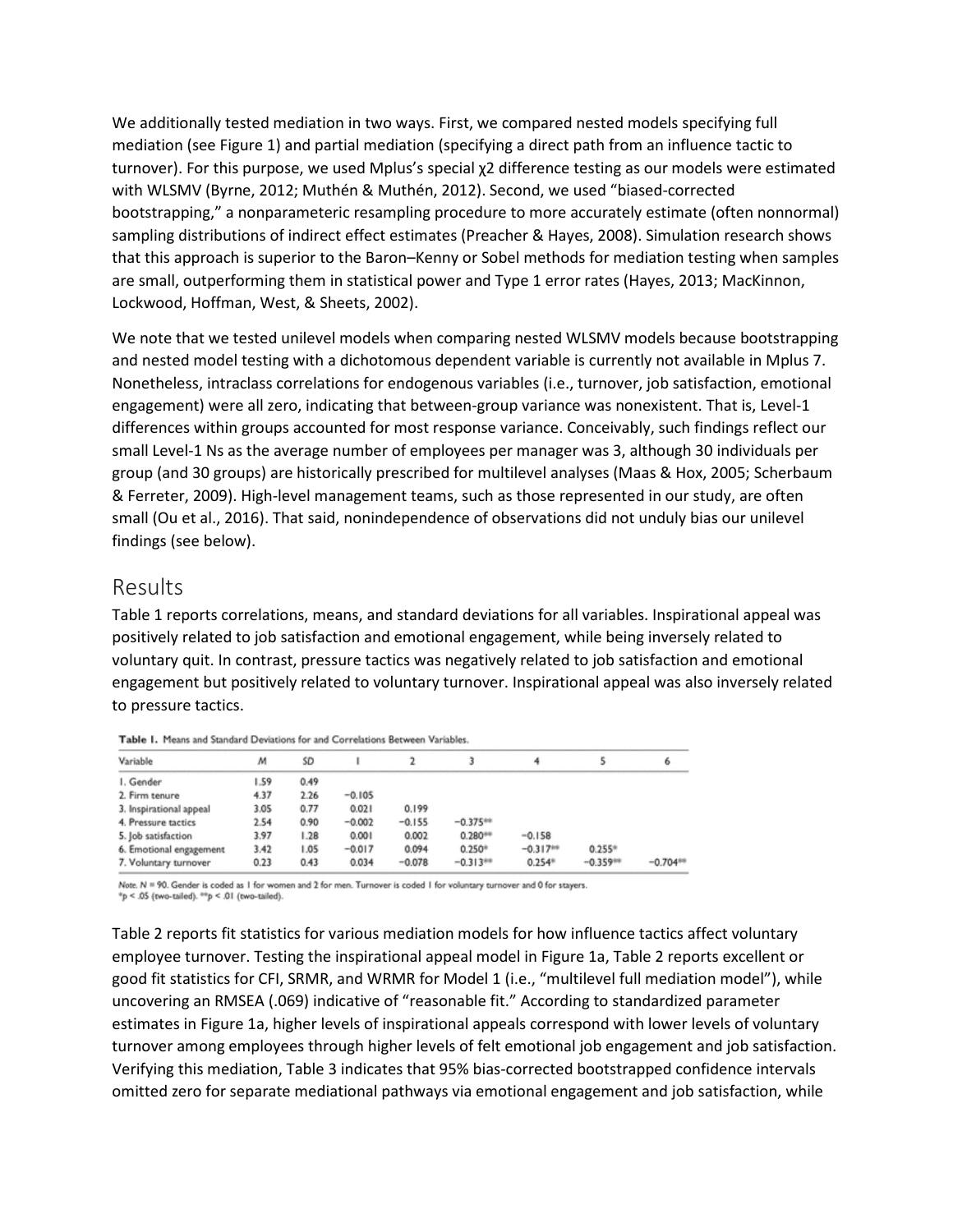also omitting zero for total indirect effects. However[, Table 2](http://journals.sagepub.com/doi/10.1177/1548051817709007) indicates that the full mediation model (Model 3) fit data marginally worse than the partial mediation model (Model 2:  $\chi$ 2 = 3.428, p < .10).

|  |  |  | Table 2. Fit Statistics for Multilevel Mediation Models of Influence Tactics. |
|--|--|--|-------------------------------------------------------------------------------|
|--|--|--|-------------------------------------------------------------------------------|

| Model                               | Model chi-<br>souare |   | CFI   | <b>RMSEA</b> | Within<br>SRMR | <b>WRMR</b> | Model chi-square<br>difference | df |
|-------------------------------------|----------------------|---|-------|--------------|----------------|-------------|--------------------------------|----|
| Inspirational appeal                |                      |   |       |              |                |             |                                |    |
| 1. Multilevel full mediation model  | 4.286                | 3 | 0.972 | 0.069        | 0.038          | 0.402       |                                |    |
| 2. Unilevel partial mediation model | 2.692                | 2 | 0.985 | 0.062        |                | 0.360       |                                |    |
| 3. Unilevel full mediation model    | 4.492                | 3 | 0.968 | 0.074        |                | 0,410       |                                |    |
| Compare Models 2 and 3              |                      |   |       |              |                |             | $3.428*$                       |    |
| Pressure tactics                    |                      |   |       |              |                |             |                                |    |
| 4. Multilevel full mediation model  | 2.050                | 3 | 1.000 | 0.000        | 0.015          | 0.269       |                                |    |
| 5. Unilevel partial mediation model | 1.374                | 2 | 1.000 | 0.000        |                | 0.256       |                                |    |
| 6. Unilevel full mediation model    | 2.014                |   | 1.000 | 0.000        |                | 0.264       |                                |    |
| Compare Models 5 and 6              |                      |   |       |              |                |             | 0.325                          |    |

Note. CFI = comparative fit index; RMSEA = root mean square error of approximation; WRMR = weighted root mean square residual. We used Mplus's  $\chi^2$  difference testing to compare nested (unilevel) models (Byrne, 2012; Muthén & Muthén, 2012).<br>"p < .10. \*\*p < .05.

Table 3. Standardized Estimates and Standardized 95% Bias-Corrected Bootstrapped Confidence Intervals for Indirect Effects for Each Influence Tactic.

|                          |                             | Bias-corrected 95% confidence interval |            |  |
|--------------------------|-----------------------------|----------------------------------------|------------|--|
| Indirect effects         | Standardized point estimate | Lower 2.5%                             | Upper 2.5% |  |
| Inspirational appeal     |                             |                                        |            |  |
| Emotional job engagement | $-0.252$                    | $-0.546$                               | $-0.055$   |  |
| Job satisfaction         | $-0.134$                    | $-0.372$                               | $-0.024$   |  |
| Total indirect effects   | $-0.386$                    | $-0.648$                               | $-0.132$   |  |
| Pressure                 |                             |                                        |            |  |
| Emotional job engagement | 0.090                       | 0.257                                  | 0.449      |  |
| Job satisfaction         | 0.059                       | $-0.010$                               | 0.178      |  |
| Total indirect effects   | 0.316                       | 0.116                                  | 0.502      |  |

Note. Estimates derived from unilevel full-mediation model controlling for measurement error.

[Table 2](http://journals.sagepub.com/doi/10.1177/1548051817709007) further sustains the pressure-tactics mediation model in [Figure 1b,](http://journals.sagepub.com/doi/10.1177/1548051817709007) uncovering good to excellent fit indices for Model 4—the "multilevel full mediation model." According to [Figure 1b](http://journals.sagepub.com/doi/10.1177/1548051817709007) parameter estimates, higher levels of pressure tactics correspond with higher levels of voluntary turnover among employees through lower levels of experienced emotional job engagement and job satisfaction. Sustaining full mediation, [Table 3](http://journals.sagepub.com/doi/10.1177/1548051817709007) reports 95% bias-corrected bootstrapped confidence intervals that omit zero for the indirect effect via emotional engagement and the total indirect effect. However, the confidence interval for the indirect effect through job satisfaction did include zero, disputing its mediational role. Further upholding full mediation[, Table 2](http://journals.sagepub.com/doi/10.1177/1548051817709007) indicates no statistical difference (χ2 = .325, p > .10) between the full and partial mediation models (i.e., Models 5 and 6), revealing no unmediated direct path from pressure tactics to voluntary attrition.

#### <span id="page-12-0"></span>Discussion

Our study extends previous research in the areas of turnover [\(Lee & Mitchell, 1994; Mitchell & Lee,](http://journals.sagepub.com/doi/10.1177/1548051817709007)  [2001\)](http://journals.sagepub.com/doi/10.1177/1548051817709007), influence tactics [\(Falbe & Yukl, 1992; Yukl et al., 2008; Yukl & Tracey, 1992\)](http://journals.sagepub.com/doi/10.1177/1548051817709007), and leader influence [\(Bass, 1985; Judge et al., 2004; Zellars et al., 2002\)](http://journals.sagepub.com/doi/10.1177/1548051817709007) by adopting an engagement perspective [\(Kahn, 1990;](http://journals.sagepub.com/doi/10.1177/1548051817709007) [Rich et al., 2010\)](http://journals.sagepub.com/doi/10.1177/1548051817709007) to test whether managerial influence tactics affect employee turnover and whether employee emotional engagement mediates this relationship. The current research provides support for the prevailing folk wisdom that employees leave managers and identifies specific behaviors that clarify how managers affect employee turnover. Our results supported our hypotheses that managerial use of pressure tactics was positively associated with employee turnover and that inspirational appeals were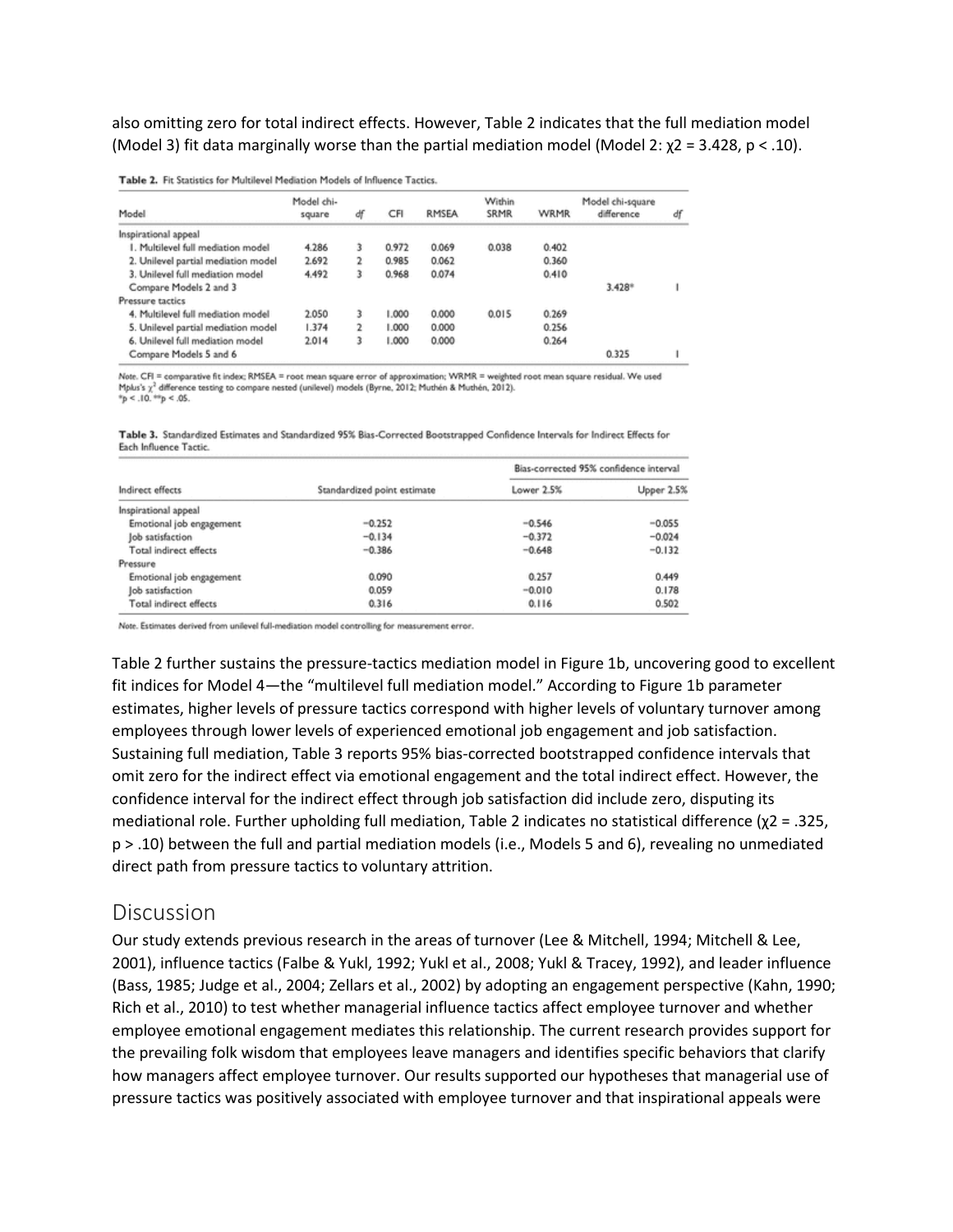negatively associated with turnover. Furthermore, we found that emotional engagement mediated the relationship between these two types of influence tactics and employee turnover, over and above job satisfaction when job satisfaction was additionally included as a mediator in our analyses.

#### <span id="page-13-0"></span>Theoretical Implications

We advance the scholarly literature in several key ways. First, we expand prior work on managerial determinants of turnover. Our findings draw attention to the importance of managerial influence tactics on employees' decisions to quit. To date, turnover research has predominantly focused on perceptions such as overall relationship quality between leaders and followers (e.g., LMX; [Dulebohn et al., 2012;](http://journals.sagepub.com/doi/10.1177/1548051817709007) [Rubenstein et al., 2017\)](http://journals.sagepub.com/doi/10.1177/1548051817709007) or satisfaction with leaders [\(Griffeth et al., 2000\)](http://journals.sagepub.com/doi/10.1177/1548051817709007) rather than on particular managerial behaviors designed to encourage employee behavior toward meeting organizational objectives. Specifically, scholars have not considered if these managerial behaviors impact whether employees stay or leave their organization. Our results suggest that inspirational appeals may contribute to employee loyalty through increased emotional engagement, while also suggesting that when managers use hard pressure tactics to control employee behavior, employees may leave. Thus, when employees cite their managers as the primary reason for leaving an organization, this attribution may be specifically related to their managers' use of pressure tactics and other abusive or disrespectful actions. In short, how managers choose to influence employees to perform may affect employees' decision to participate in an organization (i.e., stay or leave[; March & Simon, 1958\)](http://journals.sagepub.com/doi/10.1177/1548051817709007), sustaining emerging formulations integrating heretofore dissociated models of organizational participation and performance [\(Hom, Mitchell, Lee, & Griffeth, 2012; Meyer, Becker, & Vandenberghe, 2004\)](http://journals.sagepub.com/doi/10.1177/1548051817709007).

Second, we add to the growing research stream on job engagement by looking at emotional engagement as a key mediating mechanism explaining how and why two managerial influence tactics may affect employees' decisions to quit. By introducing the affective motivational mechanism of engagement, we more fully elucidate how managerial behaviors can drive loyalty [\(Lee & Mitchell, 1994\)](http://journals.sagepub.com/doi/10.1177/1548051817709007) beyond the attitudinal mechanism (i.e., job attitudes) historically promulgated by conventional turnover perspectives [\(Hom et al., 2017\)](http://journals.sagepub.com/doi/10.1177/1548051817709007). After all, managers are "architects of context" [\(Dutton, 2003,](http://journals.sagepub.com/doi/10.1177/1548051817709007) p. 139) and their actions can shape how employees experience the workplace [\(Ashforth & Rogers, 2012; Kahn,](http://journals.sagepub.com/doi/10.1177/1548051817709007)  [1990\)](http://journals.sagepub.com/doi/10.1177/1548051817709007). An employee's level of engagement is thus considered to be a conduit through which managerial behaviors are transmitted, and our findings suggest that this engagement plays a major role in the extent to which employees ultimately emotionally invest in or withdraw from the job [\(Rich et al., 2010\)](http://journals.sagepub.com/doi/10.1177/1548051817709007). In doing this, we build on the work of [Rich et al. \(2010\)](http://journals.sagepub.com/doi/10.1177/1548051817709007) by further validating job engagement as an important driver of work outcomes (namely, turnover) and reinforcing their findings that job engagement has important behavioral outcomes over and above traditionally studied attitudes, such as job satisfaction, job involvement, and intrinsic motivation.

Our study specifically extends turnover research by demonstrating that emotional engagement predicts employee retention and does so beyond what job satisfaction can predict. This is notable given the traditionally robust relationship observed between job satisfaction and turnover [\(Griffeth et al., 2000\)](http://journals.sagepub.com/doi/10.1177/1548051817709007), which supports [George and Jones's \(1996\)](http://journals.sagepub.com/doi/10.1177/1548051817709007) earlier finding that other affective constructs (e.g., moods) can play an essential role in explaining variance in turnover behavior. Hence, our results have important implications for turnover researchers, suggesting that other affective and motivational states should be included in future studies to better understand their role in explaining turnover behavior.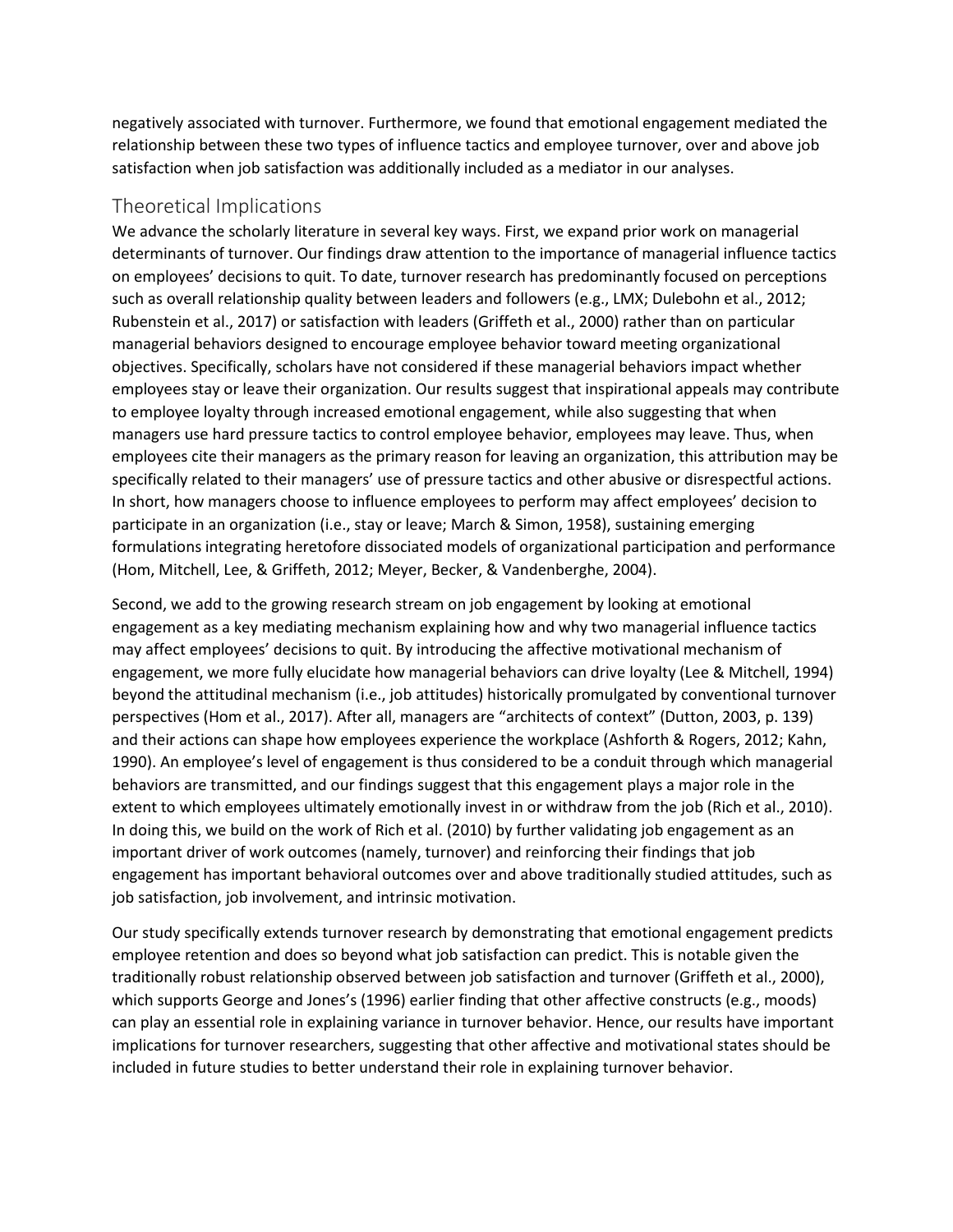Third, we advance research on influence tactics by investigating managers' use of two downward influence tactics and mechanisms translating their effects, thus shedding light on how these behaviors function [\(Higgins, Judge, & Ferris, 2003\)](http://journals.sagepub.com/doi/10.1177/1548051817709007), while answering Yukl et al.'s (2008) call to "directly probe the perceptual and motivational processes needed to explain how different tactics influence the attitudes and behaviors of target persons" (p. 618). Meta-analytic research concludes that there is no clear answer to the key question: "[W]hich influence tactics are most effective in obtaining positive work outcomes?" [\(Higgins et al., 2003,](http://journals.sagepub.com/doi/10.1177/1548051817709007) p. 101). Although universally effective tactics may not exist, our findings bring us closer to a more nuanced understanding of how two specific influence tactics affect behavioral outcomes by elucidating the psychological processes transmitting their effects [\(Yukl et al.,](http://journals.sagepub.com/doi/10.1177/1548051817709007)  [2008\)](http://journals.sagepub.com/doi/10.1177/1548051817709007). Our findings indicate that influence tactics may affect important work outcomes such as turnover through the motivational mechanism of emotional engagement, which reinforces recent research integrating affect with influence tactics to predict leader effectiveness (cf. [Griffith et al., 2015\)](http://journals.sagepub.com/doi/10.1177/1548051817709007). Future work should continue to examine additional psychological mediating processes linking influence tactics to other important work outcomes such as LMX, communication styles/charisma, and leader authenticity [\(Griffith et al., 2015\)](http://journals.sagepub.com/doi/10.1177/1548051817709007).

Finally, given that our study participants included high-level managers, our results suggest the importance of studying turnover among senior executives in the future. We explored why high-level employees voluntarily quit, as their loss is especially costly to employers—both financially (Bauer et al., [2006\)](http://journals.sagepub.com/doi/10.1177/1548051817709007) and competitively (as leavers may transfer in-depth knowledge about operations, strategies, and customers to industry competitors; [Gardner, 2005\)](http://journals.sagepub.com/doi/10.1177/1548051817709007). Scholars have rarely examined voluntary terminations among such employees [\(Bauer et al., 2006; S. Jackson et al., 1991; Krishnan, 2009\)](http://journals.sagepub.com/doi/10.1177/1548051817709007) despite the large role they play in determining the success of an organization and the high cost associated with replacing them if they leave. It is thus imperative to gain deeper insight into how top managers and executives shape the organizational context for their direct reports, and better understand how such effects can cascade down the corporate hierarchy to affect employees at multiple levels [\(Bass,](http://journals.sagepub.com/doi/10.1177/1548051817709007)  [Waldman, Avolio, & Bebb, 1987; Harter et al., 2002; 2010; Ou et al., 2016\)](http://journals.sagepub.com/doi/10.1177/1548051817709007).

#### <span id="page-14-0"></span>Practical Implications

Preventing unwanted turnover is critical to organizations' success, and this is particularly true at the managerial level where skills, knowledge, and social capital are difficult to replace and might benefit industry rivals [\(Bauer et al., 2006; Gardner, 2005\)](http://journals.sagepub.com/doi/10.1177/1548051817709007). As noted, the cost of managerial turnover can range from 90% to 200% of the individual's annual salary due to the high costs of recruitment, selection, and training [\(Boushey & Glynn, 2012; Cascio, 2015\)](http://journals.sagepub.com/doi/10.1177/1548051817709007). Furthermore, turnover at this level in the organizational hierarchy results in lost tacit knowledge, mentors, work routines, internal and external relationships, and overall effectiveness of the organization [\(Allen et al., 2010; Eckardt et al., 2014; Heavey et al., 2013;](http://journals.sagepub.com/doi/10.1177/1548051817709007) [Holtom et al., 2008\)](http://journals.sagepub.com/doi/10.1177/1548051817709007). A Gallup analysis of comprehensive meta-analytic and exit interview data suggest that more than 75% of the key reasons employees quit can be influenced by the manager [\(Robinson,](http://journals.sagepub.com/doi/10.1177/1548051817709007)  [2008\)](http://journals.sagepub.com/doi/10.1177/1548051817709007). Similar reports in the business press are replete with claims that employee decisions to leave companies have more to do with managers than with the company itself, yet academic research has largely failed to confirm such assertions. Given that voluntary turnover rates are now approaching full employment [\(Bureau of Labor Statistics, 2016; Hall, 2013\)](http://journals.sagepub.com/doi/10.1177/1548051817709007), a better grasp of the managerial impact on voluntary turnover is both timely and crucial to retain valuable human capital.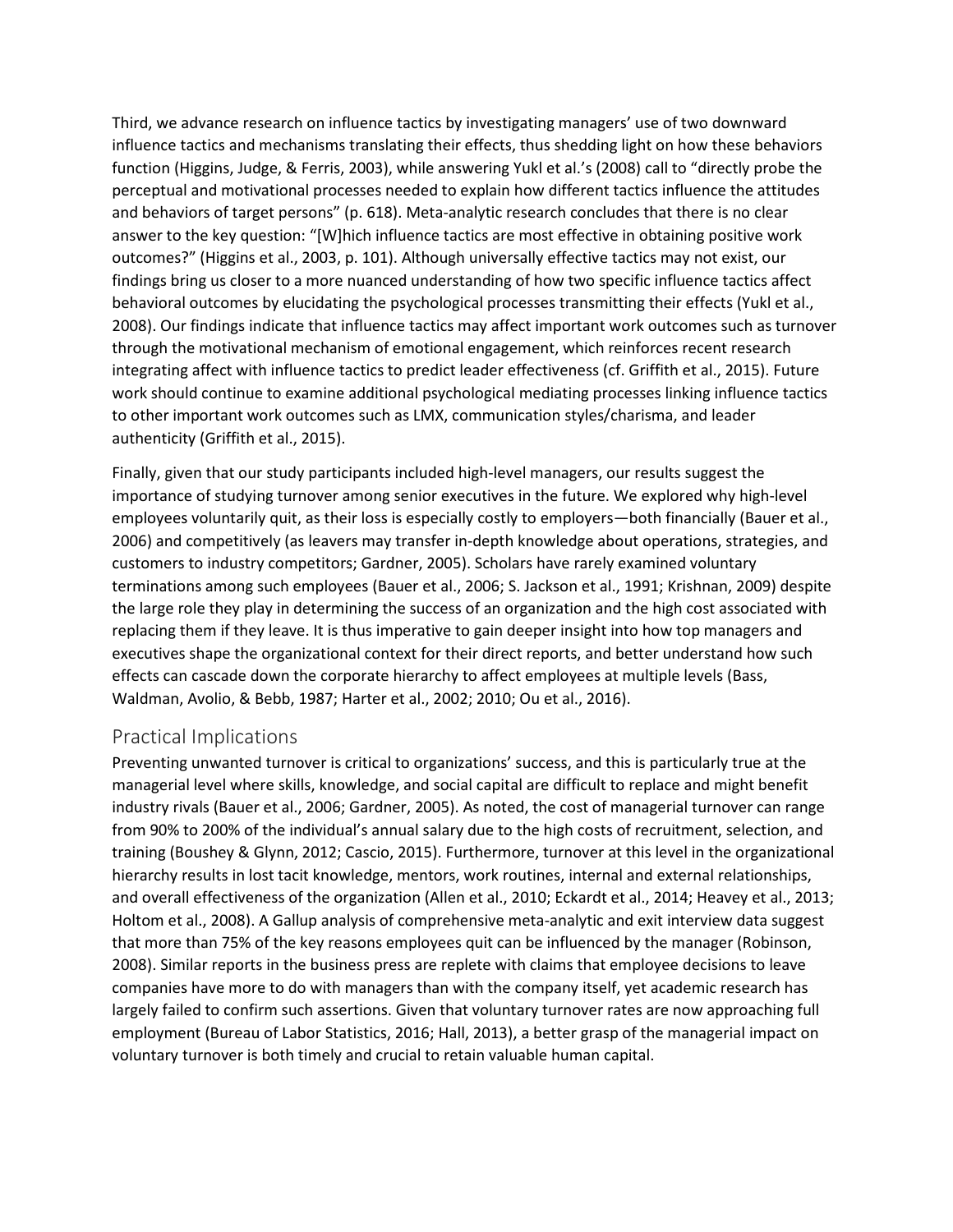Our findings emphasize the importance of helping managers understand the crucial role they play in shaping employees' perception and experience of the local work environment, and the critical connection to quit decisions. Our study suggests that specific managerial behaviors do indeed impact employee decisions to leave or stay. Specifically, which influence tactics managers use with their employees plays a role in determining employee turnover decisions. Although practitioners and scholars have long recognized the impact of influence tactics on employee compliance, they have overlooked their long-term effects on other employee reactions (such as loyalty)—thus highlighting the importance of the current findings. Managers seeking to reduce turnover among their best talent need to pay closer attention to which influence tactics they use to lead their employees, promoting inspirational appeals and minimizing pressure tactics whenever possible. Such attention to influence tactics can produce tangible and intangible savings for the organization, as high turnover costs are avoided and valuable human capital is retained.

To apply this knowledge, organizations may educate managers on the overall impact they have on employees, and on the specific differential effects that pressure tactics and inspirational appeals have on employee engagement. For example, training and development programs should emphasize the importance of using inspirational appeals as a means of inducing employees to attain goals, while articulating the negative long-term implications of the use of pressure. To estimate how influence tactics affect turnover rates, we ran logistic regressions predicting turnover from each influence tactic and the controls (sex, tenure). According to these tests, a one-unit increase in pressure tactics is associated with a 91.1% increase in the predicted odds of voluntary turnover. A one-unit increase in inspirational appeals, however, is associated with a 68.7% decrease in the predicted odds of turnover. These results suggest, in practical terms, the detrimental effect pressure has as an influence tactic that can lead to employee emotional disengagement and ultimately precipitate costly turnover.

Putting mechanisms in place to reward inspirational appeals and hold managers accountable for consistently using pressure tactics would be especially impactful for organizations seeking to reduce manager-driven turnover. Additionally, organizations may consider practices and policies to retain their best talent by allowing high performers to separate from a problematic relationship with a manager through lateral moves or job rotations rather than separating from the organization entirely.

#### <span id="page-15-0"></span>Limitations and Future Research Directions

Although the present study offers several strengths, such as the use of objective criterion and multisource data from participating executives at different points in times, we nonetheless acknowledge its limitations. First, the single organizational context and our modest sample size may affect generalizability of our findings. Our ideal sample size would have been over 100 respondents, but due to noncompletion of surveys, we ended up with a total of 90 respondents. Specifically, we cannot rule out the possibility that there is something unique to this company or industry driving our findings. Although we controlled for measurement error in our manifest variable path model by fixing the error variance = [1 − coefficient α] × scale variance ([Cole & Preacher, 2014\)](http://journals.sagepub.com/doi/10.1177/1548051817709007), it is possible that other measurement artifacts, such as transient error and scale-specific factor error, may have had an effect on the strength of relationships in the model [\(Le, Schmidt, Harter, & Lauver, 2010\)](http://journals.sagepub.com/doi/10.1177/1548051817709007). Future research should replicate our findings in other samples and industries, and perhaps use alternative measures of the constructs (e.g., engagement, job satisfaction) to solidify our understanding of the relationships between the focal constructs in this article. Second, due to company restrictions, we were limited in survey length.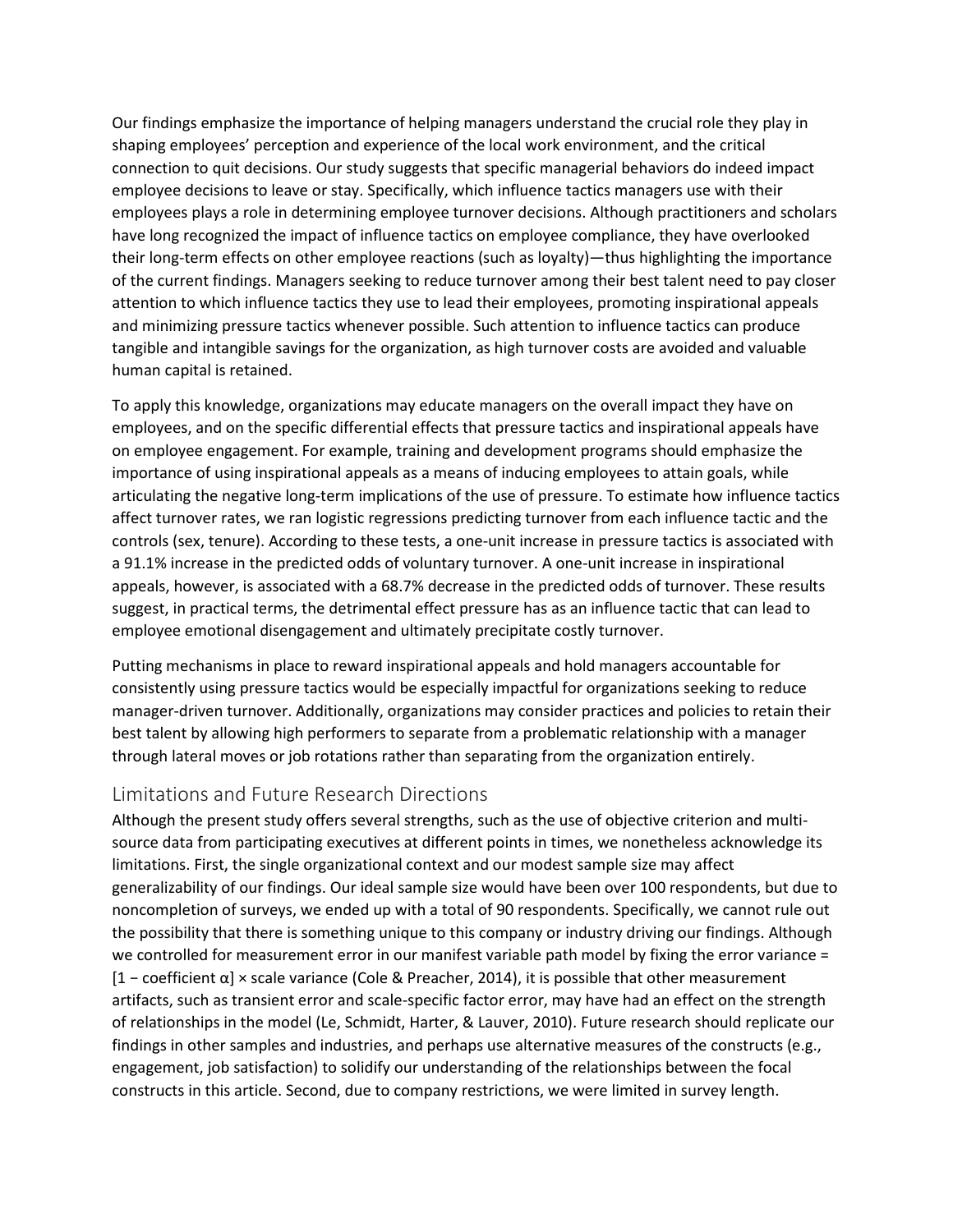Therefore, we were unable to test the comparative impact of other influence tactics beyond pressure and inspirational appeals. Although our selection of pressure and inspirational appeals was informed by prior theory and research indicating that they are by far the most common downward tactics [\(Yukl et al.,](http://journals.sagepub.com/doi/10.1177/1548051817709007)  [2005\)](http://journals.sagepub.com/doi/10.1177/1548051817709007), as well as their importance in generating affective responses in employees, future research should examine additional influence tactics to more fully gauge how influence tactics affect turnover. Additionally, although it was beyond the scope of the current study, future work should seek to better disentangle the psychological conditions that bring about employee perceptions of emotional engagement [\(Kahn, 1990\)](http://journals.sagepub.com/doi/10.1177/1548051817709007). For example, it could be that meaningfulness, safety to be one's self, and availability of resources are differentially affected by manager influence tactics that would then predict engagement level and turnover intention. Finally, future work should attempt to replicate this study while simultaneously assessing manager–employee relationship quality. For example, although the effects are not large ( $\rho$  = −0.17), recent meta-analytic techniques reveal that the dominant measure of manager–employee relationship quality, LMX, is a turnover predictor [\(Dulebohn et al., 2012\)](http://journals.sagepub.com/doi/10.1177/1548051817709007). Hence, to increase confidence in our findings regarding the impact of manager influence tactics on voluntary turnover, future work should jointly consider LMX and influence tactics.

Regarding the turnover literature, researchers may examine other discrete managerial or leader behaviors as turnover antecedents. Our finding that managers' use of inspirational appeals can discourage employees from leaving may suggest that inspirational motivation, a dimension of transformational leadership, may also reduce turnover (cf[. Waldman, Carter, & Hom, 2012\)](http://journals.sagepub.com/doi/10.1177/1548051817709007). Similarly, other specific leader behaviors that convey respect for employees [\(Rogers & Ashforth, 2017\)](http://journals.sagepub.com/doi/10.1177/1548051817709007) are worth studying as they may be viable alternatives to disrespectful pressure tactics and have a significant impact on the employee withdrawal process via emotional engagement.

## <span id="page-16-0"></span>Conclusion

As organizations struggle to minimize dysfunctional turnover, managers must examine their own behaviors as a contributor to talent loss and recognize that their behaviors toward employees are central to employee turnover. Our findings indicate that employee decisions to leave vary substantially depending on two influence tactics they are subjected to by their managers. Specifically, managers who inspire rather than pressure their employees are better able to retain talent in part because they create an emotional connection between their employees and their work. In the context of conventional wisdom suggesting that employees leave their managers rather than their companies, this study provides an important contribution to both management theory and practice that can help shape the specific behaviors managers use to influence their employees to stay.

## <span id="page-16-1"></span>Declaration of Conflicting Interests

The author(s) declared no potential conflicts of interest with respect to the research, authorship, and/or publication of this article.

## <span id="page-16-2"></span>Funding

The author(s) received no financial support for the research, authorship, and/or publication of this article.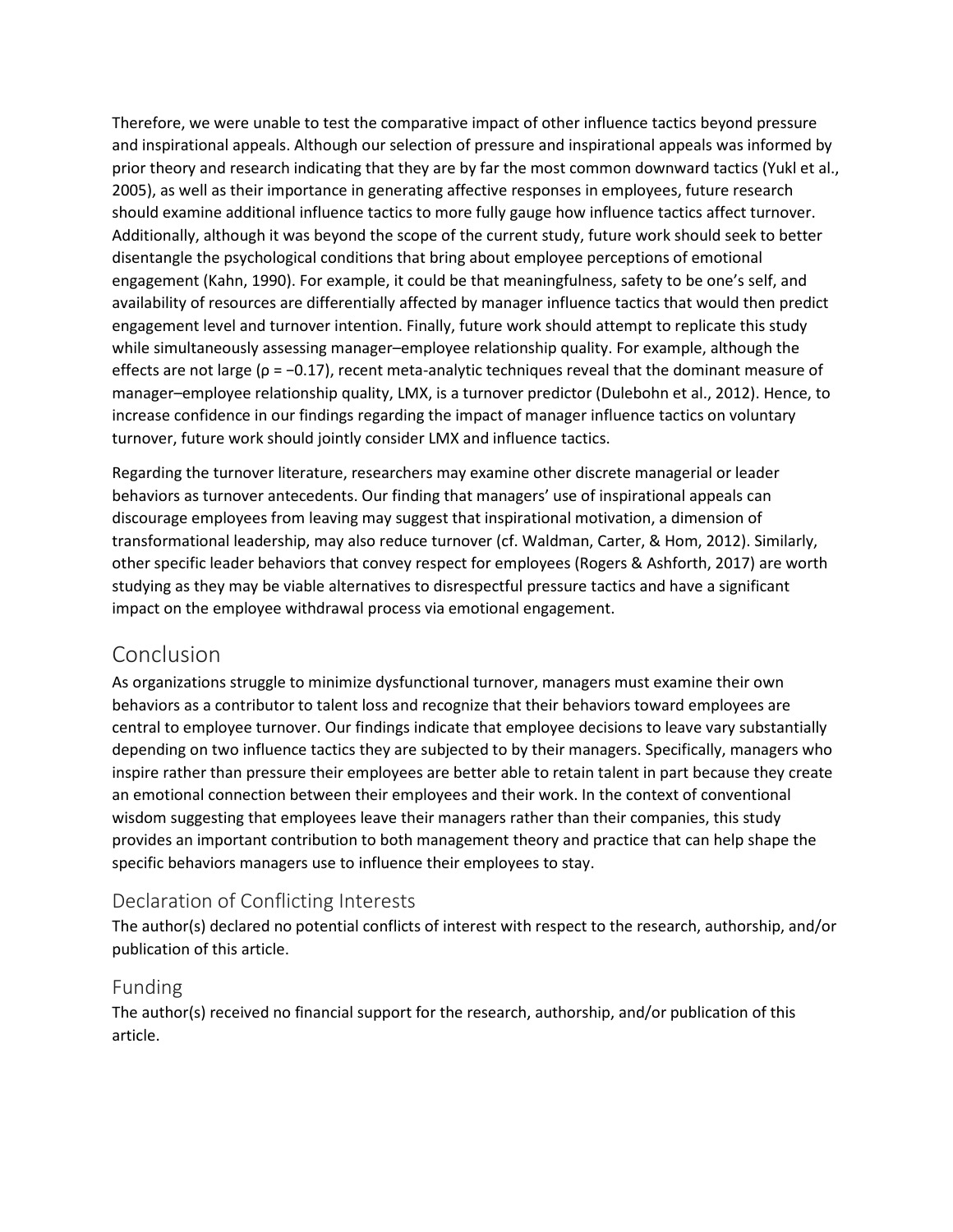### <span id="page-17-0"></span>References

- Allen, D. G., Bryant, P. C., Vardaman, J. M. (2010). Retaining talent: Replacing misconceptions with evidence-based strategies. Academy of Management Perspectives, May, 48-64. [Google Scholar,](http://scholar.google.com/scholar_lookup?hl=en&publication_year=2010&pages=48-64&author=D.+G.+Allen&author=P.+C.+Bryant&author=J.+M.+Vardaman&title=Retaining+talent%3A+Replacing+misconceptions+with+evidence-based+strategies&) [Crossref,](http://journals.sagepub.com/servlet/linkout?suffix=bibr1-1548051817709007&dbid=16&doi=10.1177%2F1548051817709007&key=10.5465%2FAMP.2010.51827775) [ISI](http://journals.sagepub.com/servlet/linkout?suffix=bibr1-1548051817709007&dbid=128&doi=10.1177%2F1548051817709007&key=000279042500005)
- Ashforth, B. E. (1994). Petty tyranny in organizations. Human Relations, 47, 755-778. [Google Scholar,](http://scholar.google.com/scholar_lookup?hl=en&publication_year=1994&pages=755-778&author=B.+E.+Ashforth&title=Petty+tyranny+in+organizations&) [SAGE Journals,](http://journals.sagepub.com/doi/10.1177/001872679404700701) [ISI](http://journals.sagepub.com/servlet/linkout?suffix=bibr2-1548051817709007&dbid=128&doi=10.1177%2F1548051817709007&key=A1994NX22400001)
- Ashforth, B. E., Rogers, K. M. (2012). Is the employee-organization relationship misspecified? The centrality of tribes in experiencing the organization. In Shore, L. M., Shapiro, J. A. M., Tetrick, L. E. (Eds.), The employee-organization relationship: Applications for the 21st century (pp. 23-53). Philadelphia, PA: Taylor & Francis. [Google Scholar](http://scholar.google.com/scholar_lookup?hl=en&publication_year=2012&pages=23-53&author=B.+E.+Ashforth&author=K.+M.+Rogers&title=The+employee-organization+relationship%3A+Applications+for+the+21st+century&)
- Ballinger, G., Lehman, D., Schoorman, D. (2010). Leader-member exchange and turnover before and after succession events. Organizational Behavior and Human Decision Processes, 113, 25-36. [Google Scholar,](http://scholar.google.com/scholar_lookup?hl=en&publication_year=2010&pages=25-36&author=G.+Ballinger&author=D.+Lehman&author=D.+Schoorman&title=Leader-member+exchange+and+turnover+before+and+after+succession+events&) [Crossref,](http://journals.sagepub.com/servlet/linkout?suffix=bibr4-1548051817709007&dbid=16&doi=10.1177%2F1548051817709007&key=10.1016%2Fj.obhdp.2010.04.003) [ISI](http://journals.sagepub.com/servlet/linkout?suffix=bibr4-1548051817709007&dbid=128&doi=10.1177%2F1548051817709007&key=000281348700003)
- Bass, B. M. (1985). Leadership and performance beyond expectations. New York, NY: Free Press. [Google Scholar](http://scholar.google.com/scholar_lookup?hl=en&publication_year=1985&author=B.+M.+Bass&title=Leadership+and+performance+beyond+expectations&)
- Bass, B. M., Waldman, D. A., Avolio, B. J., Bebb, M. (1987). Transformational leadership and the falling dominoes effect. Group Organization Management, 12, 73-87. [Google Scholar,](http://scholar.google.com/scholar_lookup?hl=en&publication_year=1987&pages=73-87&author=B.+M.+Bass&author=D.+A.+Waldman&author=B.+J.+Avolio&author=M.+Bebb&title=Transformational+leadership+and+the+falling+dominoes+effect&) [SAGE Journals,](http://journals.sagepub.com/doi/10.1177/105960118701200106) [ISI](http://journals.sagepub.com/servlet/linkout?suffix=bibr6-1548051817709007&dbid=128&doi=10.1177%2F1548051817709007&key=A1987J017200005)
- Bauer, T., Erdogan, B., Liden, R., Wayne, S. (2006). A longitudinal study of the moderating role of extraversion: Leader-member exchange, performance, and turnover during new executive development. Journal of Applied Psychology, 91, 298-310[. Google Scholar,](http://scholar.google.com/scholar_lookup?hl=en&publication_year=2006&pages=298-310&author=T.+Bauer&author=B.+Erdogan&author=R.+Liden&author=S.+Wayne&title=A+longitudinal+study+of+the+moderating+role+of+extraversion%3A+Leader-member+exchange%2C+performance%2C+and+turnover+during+new+executive+development&) [Crossref,](http://journals.sagepub.com/servlet/linkout?suffix=bibr7-1548051817709007&dbid=16&doi=10.1177%2F1548051817709007&key=10.1037%2F0021-9010.91.2.298) [Medline,](http://journals.sagepub.com/servlet/linkout?suffix=bibr7-1548051817709007&dbid=8&doi=10.1177%2F1548051817709007&key=16551185) [ISI](http://journals.sagepub.com/servlet/linkout?suffix=bibr7-1548051817709007&dbid=128&doi=10.1177%2F1548051817709007&key=000236386100005)
- Bhattacharya, S. (2008, March). Why people quit. Business Today. Retrieved from <http://www.businesstoday.in/magazine/trends/why-people-quit/story/1542.html> [Google](http://scholar.google.com/scholar_lookup?hl=en&publication_year=2008&pages=298-310&author=S.+Bhattacharya&title=Why+people+quit&)  [Scholar](http://scholar.google.com/scholar_lookup?hl=en&publication_year=2008&pages=298-310&author=S.+Bhattacharya&title=Why+people+quit&)
- Boushey, H., Glynn, S. J. (2012, November). There are significant business costs to replacing employees. Retrieved from [https://www.americanprogress.org/wp](https://www.americanprogress.org/wp-content/uploads/2012/11/CostofTurnover.pdf)[content/uploads/2012/11/CostofTurnover.pdf](https://www.americanprogress.org/wp-content/uploads/2012/11/CostofTurnover.pdf) [Google Scholar](http://scholar.google.com/scholar_lookup?hl=en&publication_year=2012&pages=298-310&author=H.+Boushey&author=S.+J.+Glynn&title=There+are+significant+business+costs+to+replacing+employees&)
- Brief, A., Weiss, H. (2002). Organizational behavior: Affect in the workplace. Annual Review of Psychology, 53, 279-307[. Google Scholar,](http://scholar.google.com/scholar_lookup?hl=en&publication_year=2002&pages=279-307&author=A.+Brief&author=H.+Weiss&title=Organizational+behavior%3A+Affect+in+the+workplace&) [Crossref,](http://journals.sagepub.com/servlet/linkout?suffix=bibr10-1548051817709007&dbid=16&doi=10.1177%2F1548051817709007&key=10.1146%2Fannurev.psych.53.100901.135156) [Medline,](http://journals.sagepub.com/servlet/linkout?suffix=bibr10-1548051817709007&dbid=8&doi=10.1177%2F1548051817709007&key=11752487) [ISI](http://journals.sagepub.com/servlet/linkout?suffix=bibr10-1548051817709007&dbid=128&doi=10.1177%2F1548051817709007&key=000174039200012)
- Bureau of Labor Statistics. (2016). Job openings and labor turnover survey highlights. Retrieved from [http://www.bls.gov/web/jolts/jlt\\_labstatgraphs.pdf](http://www.bls.gov/web/jolts/jlt_labstatgraphs.pdf) [Google Scholar](http://scholar.google.com/scholar?hl=en&q=%0ABureau+of+Labor+Statistics.+%282016%29.+Job+openings+and+labor+turnover+survey+highlights.+Retrieved+from+http%3A%2F%2Fwww.bls.gov%2Fweb%2Fjolts%2Fjlt_labstatgraphs.pdf)
- Burris, E. R., Detert, J. R., Chiaburu, D. S. (2008). Quitting before leaving: The mediating effects of psychological attachment and detachment on voice. Journal of Applied Psychology, 93, 912-922. [Google Scholar,](http://scholar.google.com/scholar_lookup?hl=en&publication_year=2008&pages=912-922&author=E.+R.+Burris&author=J.+R.+Detert&author=D.+S.+Chiaburu&title=Quitting+before+leaving%3A+The+mediating+effects+of+psychological+attachment+and+detachment+on+voice&) [Crossref,](http://journals.sagepub.com/servlet/linkout?suffix=bibr12-1548051817709007&dbid=16&doi=10.1177%2F1548051817709007&key=10.1037%2F0021-9010.93.4.912) [Medline,](http://journals.sagepub.com/servlet/linkout?suffix=bibr12-1548051817709007&dbid=8&doi=10.1177%2F1548051817709007&key=18642993) [ISI](http://journals.sagepub.com/servlet/linkout?suffix=bibr12-1548051817709007&dbid=128&doi=10.1177%2F1548051817709007&key=000257680700015)
- Burton, J., Holtom, B., Sablynski, C., Mitchell, T., Lee, T. (2010). The buffering effects of job embeddedness on negative shocks. Journal of Vocational Behavior, 76, 42-51. [Google Scholar,](http://scholar.google.com/scholar_lookup?hl=en&publication_year=2010&pages=42-51&author=J.+Burton&author=B.+Holtom&author=C.+Sablynski&author=T.+Mitchell&author=T.+Lee&title=The+buffering+effects+of+job+embeddedness+on+negative+shocks&) [Crossref,](http://journals.sagepub.com/servlet/linkout?suffix=bibr13-1548051817709007&dbid=16&doi=10.1177%2F1548051817709007&key=10.1016%2Fj.jvb.2009.06.006) [ISI](http://journals.sagepub.com/servlet/linkout?suffix=bibr13-1548051817709007&dbid=128&doi=10.1177%2F1548051817709007&key=000274715800005)
- Byrne, B. (2012). Structural equation modeling in Mplus. New York, NY: Routledge. [Google Scholar](http://scholar.google.com/scholar_lookup?hl=en&publication_year=2012&author=B.+Byrne&title=Structural+equation+modeling+in+Mplus&)
- Cascio, W. F. (2015). Managing human resources: Productivity, quality of work life, profits (10th ed.). Burr Ridge, IL: Irwin/McGraw-Hill. [Google Scholar](http://scholar.google.com/scholar_lookup?hl=en&publication_year=2015&author=W.+F.+Cascio&title=Managing+human+resources%3A+Productivity%2C+quality+of+work+life%2C+profits&)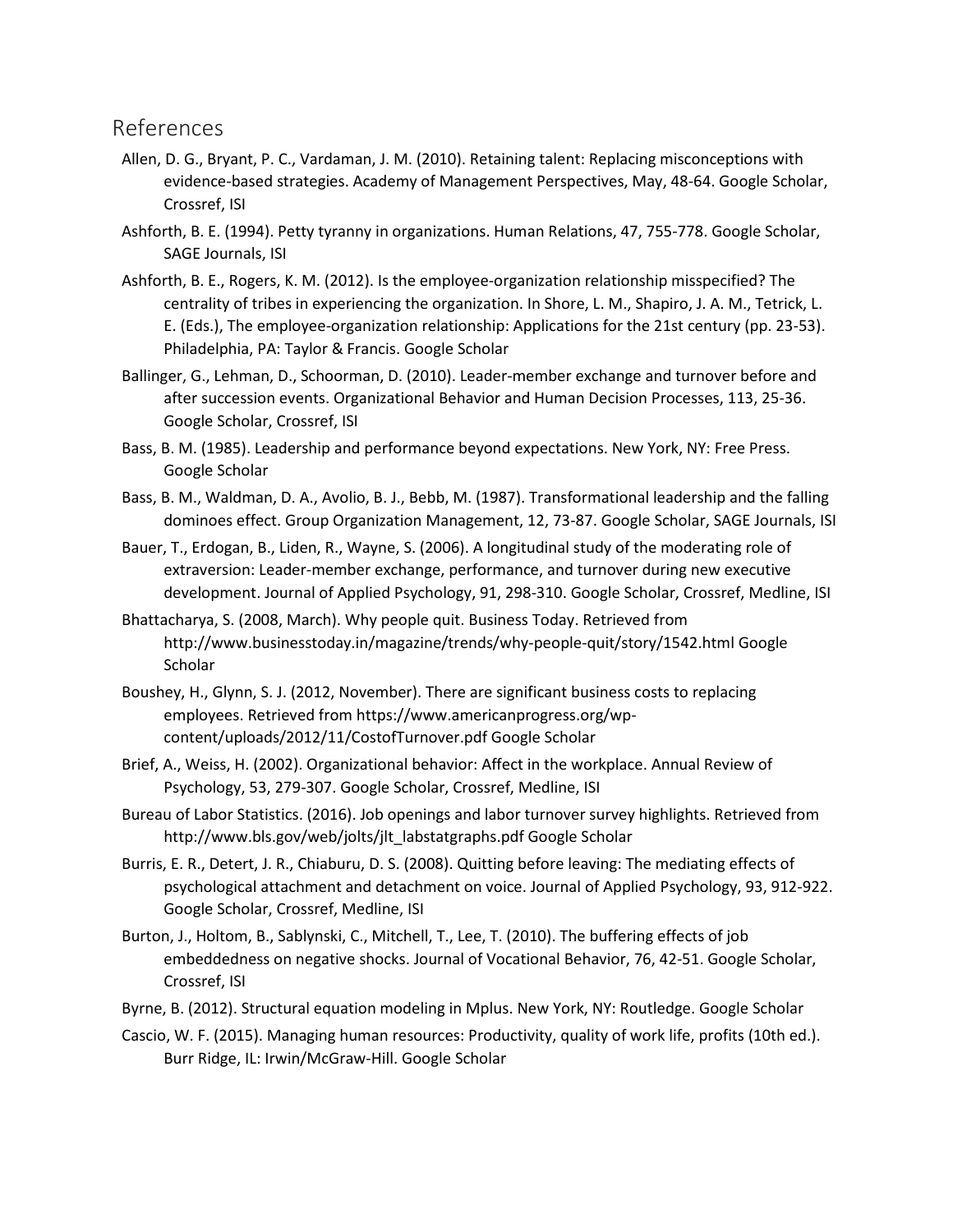- Chau, S. L., Dahling, J. J., Levy, P. E., Diefendorff, J. M. (2009). A predictive study of emotional labor and turnover. Journal of Organizational Behavior, 30, 1151-1163. [Google Scholar,](http://scholar.google.com/scholar_lookup?hl=en&publication_year=2009&pages=1151-1163&author=S.+L.+Chau&author=J.+J.+Dahling&author=P.+E.+Levy&author=J.+M.+Diefendorff&title=A+predictive+study+of+emotional+labor+and+turnover&) [Crossref,](http://journals.sagepub.com/servlet/linkout?suffix=bibr16-1548051817709007&dbid=16&doi=10.1177%2F1548051817709007&key=10.1002%2Fjob.617) [ISI](http://journals.sagepub.com/servlet/linkout?suffix=bibr16-1548051817709007&dbid=128&doi=10.1177%2F1548051817709007&key=000271514400007)
- Cole, D. A., Preacher, K. J. (2014). Manifest variable path analysis: Potentially serious and misleading consequences due to uncorrected measurement error. Psychological Methods, 18, 300-315. [Google Scholar,](http://scholar.google.com/scholar_lookup?hl=en&publication_year=2014&pages=300-315&author=D.+A.+Cole&author=K.+J.+Preacher&title=Manifest+variable+path+analysis%3A+Potentially+serious+and+misleading+consequences+due+to+uncorrected+measurement+error&) [Crossref,](http://journals.sagepub.com/servlet/linkout?suffix=bibr17-1548051817709007&dbid=16&doi=10.1177%2F1548051817709007&key=10.1037%2Fa0033805) [ISI](http://journals.sagepub.com/servlet/linkout?suffix=bibr17-1548051817709007&dbid=128&doi=10.1177%2F1548051817709007&key=000337898900008)
- Cotton, J., Tuttle, J. (1986). Employee turnover: A meta-analysis and review with implications for research and theory. Academy of Management Review, 11, 55-70. [Google Scholar,](http://scholar.google.com/scholar_lookup?hl=en&publication_year=1986&pages=55-70&author=J.+Cotton&author=J.+Tuttle&title=Employee+turnover%3A+A+meta-analysis+and+review+with+implications+for+research+and+theory&) [ISI](http://journals.sagepub.com/servlet/linkout?suffix=bibr18-1548051817709007&dbid=128&doi=10.1177%2F1548051817709007&key=A1986AXY8300004)
- Dulebohn, J. H., Bommer, W. H., Liden, R. C., Brouer, R. L., Ferris, G. R. (2012). A meta-analysis of antecedents and consequences of leader-member exchange: Integrating the past with an eye toward the future. Journal of Management, 38, 1715-1759. doi:10.1177/0149206311415280 [Google Scholar,](http://scholar.google.com/scholar_lookup?hl=en&publication_year=2012&pages=1715-1759&author=J.+H.+Dulebohn&author=W.+H.+Bommer&author=R.+C.+Liden&author=R.+L.+Brouer&author=G.+R.+Ferris&title=A+meta-analysis+of+antecedents+and+consequences+of+leader-member+exchange%3A+Integrating+the+past+with+an+eye+toward+the+future&) [SAGE Journals,](http://journals.sagepub.com/doi/10.1177/0149206311415280) [ISI](http://journals.sagepub.com/servlet/linkout?suffix=bibr19-1548051817709007&dbid=128&doi=10.1177%2F1548051817709007&key=000309577900002)
- Dutton, J. E. (2003). Energize your workplace: How to create and sustain high-quality connections at work. San Francisco, CA: Jossey-Bass. [Google Scholar](http://scholar.google.com/scholar_lookup?hl=en&publication_year=2003&author=J.+E.+Dutton&title=Energize+your+workplace%3A+How+to+create+and+sustain+high-quality+connections+at+work&)
- Eckardt, R., Skaggs, B. C., Youndt, M. (2014). Turnover and knowledge loss: An examination of the differential impact of production manager and worker turnover in service and manufacturing firms. Journal of Management Studies, 51, 1025-1057. doi:10.1111/joms.12070 [Google Scholar,](http://scholar.google.com/scholar_lookup?hl=en&publication_year=2014&pages=1025-1057&author=R.+Eckardt&author=B.+C.+Skaggs&author=M.+Youndt&title=Turnover+and+knowledge+loss%3A+An+examination+of+the+differential+impact+of+production+manager+and+worker+turnover+in+service+and+manufacturing+firms&) [Crossref,](http://journals.sagepub.com/servlet/linkout?suffix=bibr21-1548051817709007&dbid=16&doi=10.1177%2F1548051817709007&key=10.1111%2Fjoms.12070) [ISI](http://journals.sagepub.com/servlet/linkout?suffix=bibr21-1548051817709007&dbid=128&doi=10.1177%2F1548051817709007&key=000344153000008)
- Falbe, C. M., Yukl, G. (1992). Consequences for managers of using single influence tactics and combinations of tactics. Academy of Management Journal, 35, 638-653. [Google Scholar,](http://scholar.google.com/scholar_lookup?hl=en&publication_year=1992&pages=638-653&author=C.+M.+Falbe&author=G.+Yukl&title=Consequences+for+managers+of+using+single+influence+tactics+and+combinations+of+tactics&) [Crossref,](http://journals.sagepub.com/servlet/linkout?suffix=bibr22-1548051817709007&dbid=16&doi=10.1177%2F1548051817709007&key=10.2307%2F256490) [ISI](http://journals.sagepub.com/servlet/linkout?suffix=bibr22-1548051817709007&dbid=128&doi=10.1177%2F1548051817709007&key=A1992JF15000007)
- Finney, S., DiStefano, C. (2006). Non-normal and categorical data in structural equation modeling. In Hancock, G., Mueller, R. (Eds.), Structural equation modeling: A second course (pp. 269-314). Greenwich, CT: Information Age[. Google Scholar](http://scholar.google.com/scholar_lookup?hl=en&publication_year=2006&pages=269-314&author=S.+Finney&author=C.+DiStefano&title=Structural+equation+modeling%3A+A+second+course&)
- Fleishman, E. A. (1998). Patterns of leadership behavior related to employee grievances and turnover: Some post hoc reflections. Personnel Psychology, 51, 825-834. [Google Scholar,](http://scholar.google.com/scholar_lookup?hl=en&publication_year=1998&pages=825-834&author=E.+A.+Fleishman&title=Patterns+of+leadership+behavior+related+to+employee+grievances+and+turnover%3A+Some+post+hoc+reflections&) [Crossref,](http://journals.sagepub.com/servlet/linkout?suffix=bibr24-1548051817709007&dbid=16&doi=10.1177%2F1548051817709007&key=10.1111%2Fj.1744-6570.1998.tb00740.x) [ISI](http://journals.sagepub.com/servlet/linkout?suffix=bibr24-1548051817709007&dbid=128&doi=10.1177%2F1548051817709007&key=000077674100004)
- Frijda, N. H. (1986). The emotions. Cambridge, England: Cambridge University Press. [Google Scholar](http://scholar.google.com/scholar_lookup?hl=en&publication_year=1986&author=N.+H.+Frijda&title=The+emotions&)
- Gardner, T. (2005). Interfirm competition for human resources: Evidence from the software industry. Academy of Management Journal, 48, 237-256[. Google Scholar,](http://scholar.google.com/scholar_lookup?hl=en&publication_year=2005&pages=237-256&author=T.+Gardner&title=Interfirm+competition+for+human+resources%3A+Evidence+from+the+software+industry&) [Crossref,](http://journals.sagepub.com/servlet/linkout?suffix=bibr26-1548051817709007&dbid=16&doi=10.1177%2F1548051817709007&key=10.5465%2FAMJ.2005.16928398) [ISI](http://journals.sagepub.com/servlet/linkout?suffix=bibr26-1548051817709007&dbid=128&doi=10.1177%2F1548051817709007&key=000229000800004)
- George, J. M., Jones, G. R. (1996). The experience of work and turnover intentions: Interactive effects of value attainment, job satisfaction, and positive mood. Journal of Applied Psychology, 81, 318- 325. [Google Scholar,](http://scholar.google.com/scholar_lookup?hl=en&publication_year=1996&pages=318-325&author=J.+M.+George&author=G.+R.+Jones&title=The+experience+of+work+and+turnover+intentions%3A+Interactive+effects+of+value+attainment%2C+job+satisfaction%2C+and+positive+mood&) [Crossref,](http://journals.sagepub.com/servlet/linkout?suffix=bibr27-1548051817709007&dbid=16&doi=10.1177%2F1548051817709007&key=10.1037%2F0021-9010.81.3.318) [Medline,](http://journals.sagepub.com/servlet/linkout?suffix=bibr27-1548051817709007&dbid=8&doi=10.1177%2F1548051817709007&key=8690691) [ISI](http://journals.sagepub.com/servlet/linkout?suffix=bibr27-1548051817709007&dbid=128&doi=10.1177%2F1548051817709007&key=A1996UQ66600009)
- Grant, A. M., Sumanth, J. J. (2009). Mission possible? The performance of prosocially motivated employees depends on manager trustworthiness. Journal of Applied Psychology, 94, 927-944. doi:10.1037/a001439[1 Google Scholar,](http://scholar.google.com/scholar_lookup?hl=en&publication_year=2009&pages=927-944&author=A.+M.+Grant&author=J.+J.+Sumanth&title=Mission+possible%3F+The+performance+of+prosocially+motivated+employees+depends+on+manager+trustworthiness&) [Crossref,](http://journals.sagepub.com/servlet/linkout?suffix=bibr28-1548051817709007&dbid=16&doi=10.1177%2F1548051817709007&key=10.1037%2Fa0014391) [Medline,](http://journals.sagepub.com/servlet/linkout?suffix=bibr28-1548051817709007&dbid=8&doi=10.1177%2F1548051817709007&key=19594235) [ISI](http://journals.sagepub.com/servlet/linkout?suffix=bibr28-1548051817709007&dbid=128&doi=10.1177%2F1548051817709007&key=000267497000008)
- Greenhalgh, L. (1980). A process model of organizational turnover: The relationship with job security as a case in point. Academy of Management Review, 5, 299-303. [Google Scholar](http://scholar.google.com/scholar_lookup?hl=en&publication_year=1980&pages=299-303&author=L.+Greenhalgh&title=A+process+model+of+organizational+turnover%3A+The+relationship+with+job+security+as+a+case+in+point&)
- Griffeth, R., Hom, P., Gaertner, S. (2000). A meta-analysis of antecedents and correlates of employee turnover: Update, moderator tests, and research implications for the next millennium. Journal of Management, 26, 463-488. doi:10.1016/j.leaqua.2015.03.004 [Google Scholar,](http://scholar.google.com/scholar_lookup?hl=en&publication_year=2000&pages=463-488&author=R.+Griffeth&author=P.+Hom&author=S.+Gaertner&title=A+meta-analysis+of+antecedents+and+correlates+of+employee+turnover%3A+Update%2C+moderator+tests%2C+and+research+implications+for+the+next+millennium&) [SAGE Journals,](http://journals.sagepub.com/doi/10.1177/014920630002600305) [ISI](http://journals.sagepub.com/servlet/linkout?suffix=bibr30-1548051817709007&dbid=128&doi=10.1177%2F1548051817709007&key=000088751800004)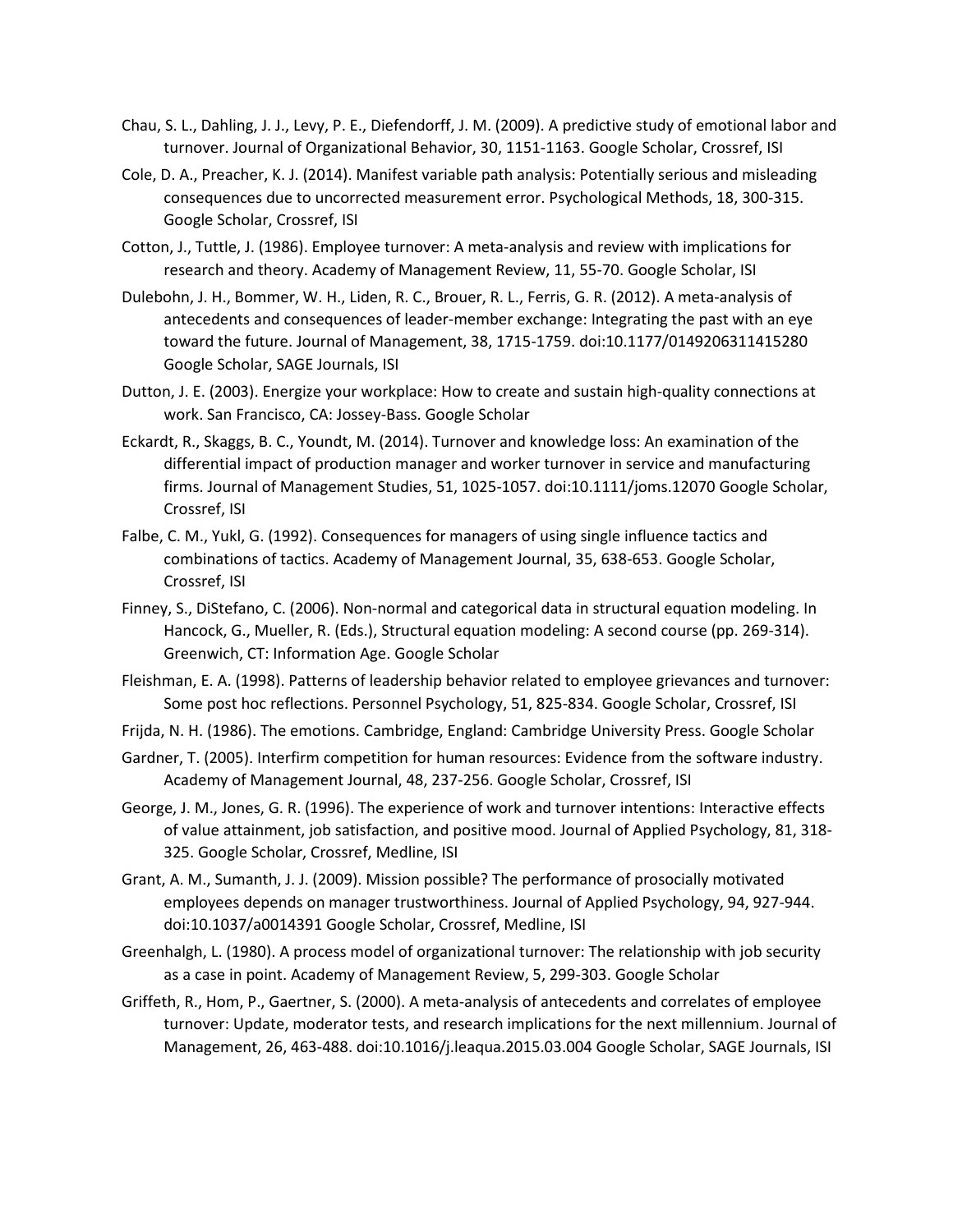- Griffith, J., Connelly, S., Thiel, C., Johnson, G. (2015). How outstanding leaders lead with affect: An examination of charismatic, ideological, and pragmatic leaders. Leadership Quarterly, 26, 502- 517. [Google Scholar,](http://scholar.google.com/scholar_lookup?hl=en&publication_year=2015&pages=502-517&author=J.+Griffith&author=S.+Connelly&author=C.+Thiel&author=G.+Johnson&title=How+outstanding+leaders+lead+with+affect%3A+An+examination+of+charismatic%2C+ideological%2C+and+pragmatic+leaders&) [Crossref,](http://journals.sagepub.com/servlet/linkout?suffix=bibr31-1548051817709007&dbid=16&doi=10.1177%2F1548051817709007&key=10.1016%2Fj.leaqua.2015.03.004) [ISI](http://journals.sagepub.com/servlet/linkout?suffix=bibr31-1548051817709007&dbid=128&doi=10.1177%2F1548051817709007&key=000360186600003)
- Hackman, J. R., Oldham, G. R. (1975). Development of the job diagnostic survey. Journal of Applied Psychology, 60, 159-170[. Google Scholar,](http://scholar.google.com/scholar_lookup?hl=en&publication_year=1975&pages=159-170&author=J.+R.+Hackman&author=G.+R.+Oldham&title=Development+of+the+job+diagnostic+survey&) [Crossref,](http://journals.sagepub.com/servlet/linkout?suffix=bibr32-1548051817709007&dbid=16&doi=10.1177%2F1548051817709007&key=10.1037%2Fh0076546) [ISI](http://journals.sagepub.com/servlet/linkout?suffix=bibr32-1548051817709007&dbid=128&doi=10.1177%2F1548051817709007&key=A1975W086900001)
- Hall, A. (2013, March). "I'm outta here!" Why 2 million Americans quit every month (and 5 steps to turn the epidemic around). Forbes. Retrieved from [http://www.forbes.com/sites/alanhall/2013/03/11/im-outta-here-why-2-million-americans](http://www.forbes.com/sites/alanhall/2013/03/11/im-outta-here-why-2-million-americans-quit-every-month-and-5-steps-to-turn-the-epidemic-around/#512d4e20f9fe)[quit-every-month-and-5-steps-to-turn-the-epidemic-around/#512d4e20f9fe](http://www.forbes.com/sites/alanhall/2013/03/11/im-outta-here-why-2-million-americans-quit-every-month-and-5-steps-to-turn-the-epidemic-around/#512d4e20f9fe) [Google Scholar](http://scholar.google.com/scholar_lookup?hl=en&publication_year=2013&pages=159-170&author=A.+Hall&title=%E2%80%9CI%E2%80%99m+outta+here%21%E2%80%9D+Why+2+million+Americans+quit+every+month+%28and+5+steps+to+turn+the+epidemic+around%29&)
- Hallberg, U., Schaufeli, W. (2006). "Same same" but different? European Psychologist, 11, 119-127. [Google Scholar,](http://scholar.google.com/scholar_lookup?hl=en&publication_year=2006&pages=119-127&author=U.+Hallberg&author=W.+Schaufeli&title=%E2%80%9CSame+same%E2%80%9D+but+different%3F&) [Crossref,](http://journals.sagepub.com/servlet/linkout?suffix=bibr34-1548051817709007&dbid=16&doi=10.1177%2F1548051817709007&key=10.1027%2F1016-9040.11.2.119) [ISI](http://journals.sagepub.com/servlet/linkout?suffix=bibr34-1548051817709007&dbid=128&doi=10.1177%2F1548051817709007&key=000239233700005)
- Harris, K. J., Wheeler, A. R., Kacmar, K. M. (2009). Leader-member exchange and empowerment: Direct and interactive effects on job satisfaction, turnover intentions, and performance. Leadership Quarterly, 20, 371-382[. Google Scholar,](http://scholar.google.com/scholar_lookup?hl=en&publication_year=2009&pages=371-382&author=K.+J.+Harris&author=A.+R.+Wheeler&author=K.+M.+Kacmar&title=Leader-member+exchange+and+empowerment%3A+Direct+and+interactive+effects+on+job+satisfaction%2C+turnover+intentions%2C+and+performance&) [Crossref,](http://journals.sagepub.com/servlet/linkout?suffix=bibr35-1548051817709007&dbid=16&doi=10.1177%2F1548051817709007&key=10.1016%2Fj.leaqua.2009.03.006) [ISI](http://journals.sagepub.com/servlet/linkout?suffix=bibr35-1548051817709007&dbid=128&doi=10.1177%2F1548051817709007&key=000266311600010)
- Harris, T. B., Li, N., Kirkman, B. L. (2014). Leader–member exchange (LMX) in context: How LMX differentiation and LMX relational separation attenuate LMX's influence on OCB and turnover intention. Leadership Quarterly, 25, 314-328. doi:10.1016/j.leaqua.2013.09.001 [Google Scholar,](http://scholar.google.com/scholar_lookup?hl=en&publication_year=2014&pages=314-328&author=T.+B.+Harris&author=N.+Li&author=B.+L.+Kirkman&title=Leader%E2%80%93member+exchange+%28LMX%29+in+context%3A+How+LMX+differentiation+and+LMX+relational+separation+attenuate+LMX%E2%80%99s+influence+on+OCB+and+turnover+intention&) [Crossref,](http://journals.sagepub.com/servlet/linkout?suffix=bibr36-1548051817709007&dbid=16&doi=10.1177%2F1548051817709007&key=10.1016%2Fj.leaqua.2013.09.001) [ISI](http://journals.sagepub.com/servlet/linkout?suffix=bibr36-1548051817709007&dbid=128&doi=10.1177%2F1548051817709007&key=000334651100009)
- Harrison, D. A., Newman, D. A., Roth, P. L. (2006). How important are job attitudes? Meta-analytic comparisons of integrative behavioral outcomes and time sequences. Academy of Management Journal, 49, 305-325[. Google Scholar,](http://scholar.google.com/scholar_lookup?hl=en&publication_year=2006&pages=305-325&author=D.+A.+Harrison&author=D.+A.+Newman&author=P.+L.+Roth&title=How+important+are+job+attitudes%3F+Meta-analytic+comparisons+of+integrative+behavioral+outcomes+and+time+sequences&) [Crossref,](http://journals.sagepub.com/servlet/linkout?suffix=bibr37-1548051817709007&dbid=16&doi=10.1177%2F1548051817709007&key=10.5465%2FAMJ.2006.20786077) [ISI](http://journals.sagepub.com/servlet/linkout?suffix=bibr37-1548051817709007&dbid=128&doi=10.1177%2F1548051817709007&key=000237198600010)
- Harter, J. K., Schmidt, F. L., Asplund, J. W., Killham, E. A., Agrawal, S. (2010). Causal impact of employee work perceptions on the bottom line of organizations. Perspectives on Psychological Science, 5, 378-389. [Google Scholar,](http://scholar.google.com/scholar_lookup?hl=en&publication_year=2010&pages=378-389&author=J.+K.+Harter&author=F.+L.+Schmidt&author=J.+W.+Asplund&author=E.+A.+Killham&author=S.+Agrawal&title=Causal+impact+of+employee+work+perceptions+on+the+bottom+line+of+organizations&) [SAGE Journals,](http://journals.sagepub.com/doi/10.1177/1745691610374589) [ISI](http://journals.sagepub.com/servlet/linkout?suffix=bibr38-1548051817709007&dbid=128&doi=10.1177%2F1548051817709007&key=000286983100003)
- Harter, J. K., Schmidt, F. L., Hayes, T. L. (2002). Business-unit-level relationship between employee satisfaction, employee engagement, and business outcomes: A meta-analysis. Journal of Applied Psychology, 87, 268-279[. Google Scholar,](http://scholar.google.com/scholar_lookup?hl=en&publication_year=2002&pages=268-279&author=J.+K.+Harter&author=F.+L.+Schmidt&author=T.+L.+Hayes&title=Business-unit-level+relationship+between+employee+satisfaction%2C+employee+engagement%2C+and+business+outcomes%3A+A+meta-analysis&) [Crossref,](http://journals.sagepub.com/servlet/linkout?suffix=bibr39-1548051817709007&dbid=16&doi=10.1177%2F1548051817709007&key=10.1037%2F0021-9010.87.2.268) [Medline,](http://journals.sagepub.com/servlet/linkout?suffix=bibr39-1548051817709007&dbid=8&doi=10.1177%2F1548051817709007&key=12002955) [ISI](http://journals.sagepub.com/servlet/linkout?suffix=bibr39-1548051817709007&dbid=128&doi=10.1177%2F1548051817709007&key=000174847600006)
- Hayes, A. F. (2013). Introduction to mediation, moderation, and conditional process analysis. New York, NY: Guilford Press. [Google Scholar](http://scholar.google.com/scholar_lookup?hl=en&publication_year=2013&author=A.+F.+Hayes&title=Introduction+to+mediation%2C+moderation%2C+and+conditional+process+analysis&)
- Heavey, A., Holwerda, J., Hausknecht, J. (2013). Causes and consequences of collective turnover: A meta-analytic review. Journal of Applied Psychology, 98, 412-453. doi:10.1037/a003238[0 Google](http://scholar.google.com/scholar_lookup?hl=en&publication_year=2013&pages=412-453&author=A.+Heavey&author=J.+Holwerda&author=J.+Hausknecht&title=Causes+and+consequences+of+collective+turnover%3A+A+meta-analytic+review&)  [Scholar,](http://scholar.google.com/scholar_lookup?hl=en&publication_year=2013&pages=412-453&author=A.+Heavey&author=J.+Holwerda&author=J.+Hausknecht&title=Causes+and+consequences+of+collective+turnover%3A+A+meta-analytic+review&) [Crossref,](http://journals.sagepub.com/servlet/linkout?suffix=bibr41-1548051817709007&dbid=16&doi=10.1177%2F1548051817709007&key=10.1037%2Fa0032380) [Medline,](http://journals.sagepub.com/servlet/linkout?suffix=bibr41-1548051817709007&dbid=8&doi=10.1177%2F1548051817709007&key=23668597) [ISI](http://journals.sagepub.com/servlet/linkout?suffix=bibr41-1548051817709007&dbid=128&doi=10.1177%2F1548051817709007&key=000318693400002)
- Higgins, C. A., Judge, T. A., Ferris, G. R. (2003). Influence tactics and work outcomes: A meta-analysis. Journal of Organizational Behavior, 24, 89-106. [Google Scholar,](http://scholar.google.com/scholar_lookup?hl=en&publication_year=2003&pages=89-106&author=C.+A.+Higgins&author=T.+A.+Judge&author=G.+R.+Ferris&title=Influence+tactics+and+work+outcomes%3A+A+meta-analysis&) [Crossref,](http://journals.sagepub.com/servlet/linkout?suffix=bibr42-1548051817709007&dbid=16&doi=10.1177%2F1548051817709007&key=10.1002%2Fjob.181) [ISI](http://journals.sagepub.com/servlet/linkout?suffix=bibr42-1548051817709007&dbid=128&doi=10.1177%2F1548051817709007&key=000180446500005)
- Holtom, B. C., Mitchell, T. R., Lee, T. W., Eberly, M. B. (2008). Turnover and retention research: A glance at the past, a closer review of the present, and a venture into the future. Academy of Management Annals, 2, 231-274. [Google Scholar,](http://scholar.google.com/scholar_lookup?hl=en&publication_year=2008&pages=231-274&author=B.+C.+Holtom&author=T.+R.+Mitchell&author=T.+W.+Lee&author=M.+B.+Eberly&title=Turnover+and+retention+research%3A+A+glance+at+the+past%2C+a+closer+review+of+the+present%2C+and+a+venture+into+the+future&) [Crossref,](http://journals.sagepub.com/servlet/linkout?suffix=bibr43-1548051817709007&dbid=16&doi=10.1177%2F1548051817709007&key=10.1080%2F19416520802211552) [ISI](http://journals.sagepub.com/servlet/linkout?suffix=bibr43-1548051817709007&dbid=128&doi=10.1177%2F1548051817709007&key=000207501500005)
- Hom, P. W., Kinicki, A. J. (2001). Toward a greater understanding of how dissatisfaction drives employee turnover. Academy of Management Journal, 44, 975-987[. Google Scholar,](http://scholar.google.com/scholar_lookup?hl=en&publication_year=2001&pages=975-987&author=P.+W.+Hom&author=A.+J.+Kinicki&title=Toward+a+greater+understanding+of+how+dissatisfaction+drives+employee+turnover&) [Crossref,](http://journals.sagepub.com/servlet/linkout?suffix=bibr44-1548051817709007&dbid=16&doi=10.1177%2F1548051817709007&key=10.2307%2F3069441) [ISI](http://journals.sagepub.com/servlet/linkout?suffix=bibr44-1548051817709007&dbid=128&doi=10.1177%2F1548051817709007&key=000171698400004)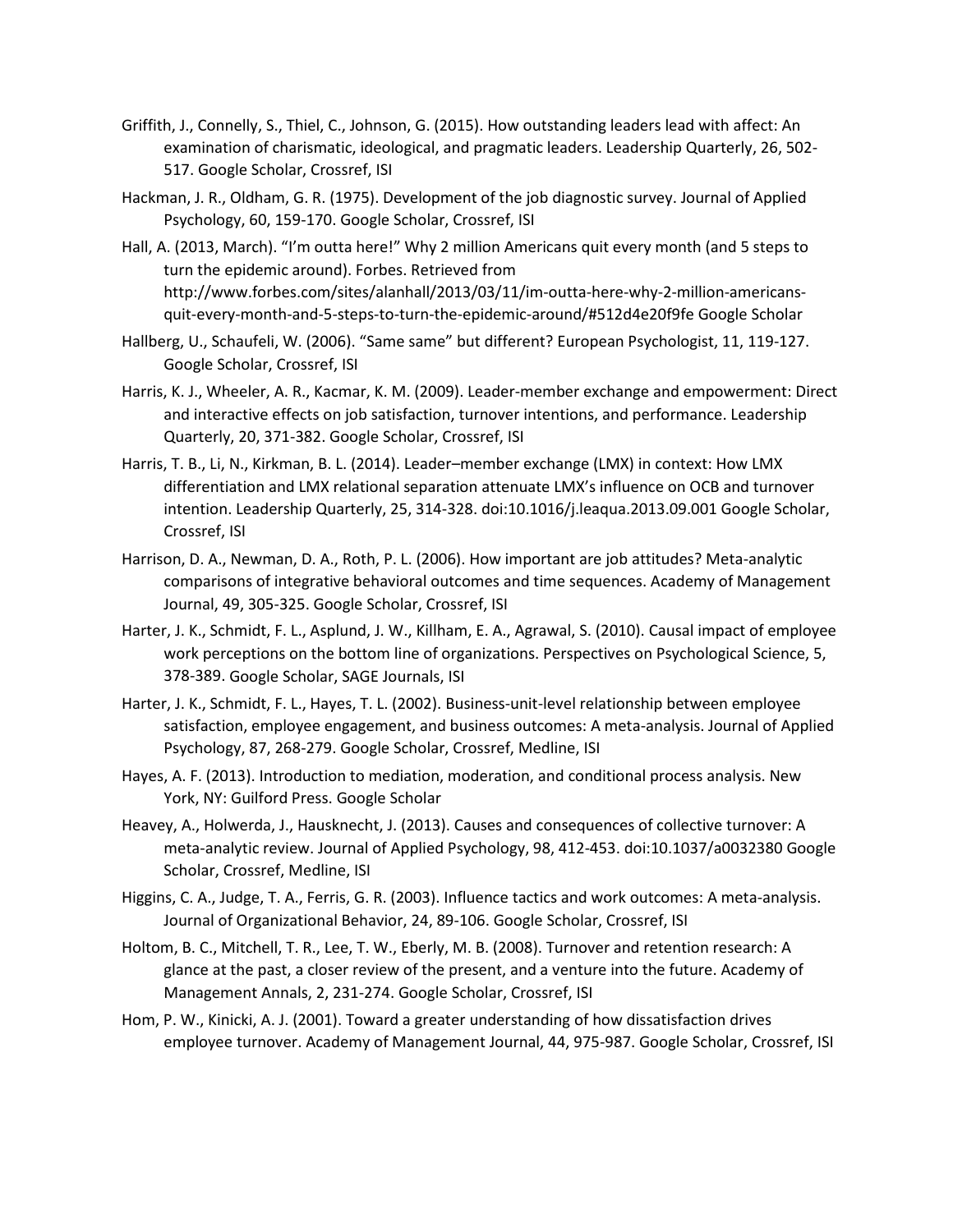- Hom, P. W., Lee, T., Shaw, J., Hausknecht, J. (2017). Seminal research in turnover during the past 100 years. Journal of Applied Psychology, 102, 530-545. doi:10.1037/apl0000103 [Google Scholar,](http://scholar.google.com/scholar_lookup?hl=en&publication_year=2017&pages=530-545&author=P.+W.+Hom&author=T.+Lee&author=J.+Shaw&author=J.+Hausknecht&title=Seminal+research+in+turnover+during+the+past+100+years&) [Crossref,](http://journals.sagepub.com/servlet/linkout?suffix=bibr45-1548051817709007&dbid=16&doi=10.1177%2F1548051817709007&key=10.1037%2Fapl0000103) [Medline,](http://journals.sagepub.com/servlet/linkout?suffix=bibr45-1548051817709007&dbid=8&doi=10.1177%2F1548051817709007&key=28125259) [ISI](http://journals.sagepub.com/servlet/linkout?suffix=bibr45-1548051817709007&dbid=128&doi=10.1177%2F1548051817709007&key=000396238200019)
- Hom, P. W., Mitchell, T. R., Lee, T. W., Griffeth, R. W. (2012). Reviewing employee turnover: focusing on proximal withdrawal states and an expanded criterion. Psychological Bulletin, 138, 831-858. [Google Scholar,](http://scholar.google.com/scholar_lookup?hl=en&publication_year=2012&pages=831-858&author=P.+W.+Hom&author=T.+R.+Mitchell&author=T.+W.+Lee&author=R.+W.+Griffeth&title=Reviewing+employee+turnover%3A+focusing+on+proximal+withdrawal+states+and+an+expanded+criterion&) [Crossref,](http://journals.sagepub.com/servlet/linkout?suffix=bibr46-1548051817709007&dbid=16&doi=10.1177%2F1548051817709007&key=10.1037%2Fa0027983) [Medline,](http://journals.sagepub.com/servlet/linkout?suffix=bibr46-1548051817709007&dbid=8&doi=10.1177%2F1548051817709007&key=22925138) [ISI](http://journals.sagepub.com/servlet/linkout?suffix=bibr46-1548051817709007&dbid=128&doi=10.1177%2F1548051817709007&key=000307908200001)
- Hom, P. W., Roberson, L., Ellis, A. (2008). Challenging conventional wisdom about who quits: Revelations about employee turnover from corporate America. Journal of Applied Psychology, 93, 1-34. [Google Scholar,](http://scholar.google.com/scholar_lookup?hl=en&publication_year=2008&pages=1-34&author=P.+W.+Hom&author=L.+Roberson&author=A.+Ellis&title=Challenging+conventional+wisdom+about+who+quits%3A+Revelations+about+employee+turnover+from+corporate+America&) [Crossref,](http://journals.sagepub.com/servlet/linkout?suffix=bibr47-1548051817709007&dbid=16&doi=10.1177%2F1548051817709007&key=10.1037%2F0021-9010.93.1.1) [Medline,](http://journals.sagepub.com/servlet/linkout?suffix=bibr47-1548051817709007&dbid=8&doi=10.1177%2F1548051817709007&key=18211132) [ISI](http://journals.sagepub.com/servlet/linkout?suffix=bibr47-1548051817709007&dbid=128&doi=10.1177%2F1548051817709007&key=000252327900001)
- Hu, L. T., Bentler, P. M. (1999). Cutoff criteria for fit indexes in covariance structure analysis: Conventional criteria versus new alternatives. Structural Equation Modeling: A Multidisciplinary Journal, 6, 1-55. [Google Scholar,](http://scholar.google.com/scholar_lookup?hl=en&publication_year=1999&pages=1-55&author=L.+T.+Hu&author=P.+M.+Bentler&title=Cutoff+criteria+for+fit+indexes+in+covariance+structure+analysis%3A+Conventional+criteria+versus+new+alternatives&) [Crossref,](http://journals.sagepub.com/servlet/linkout?suffix=bibr48-1548051817709007&dbid=16&doi=10.1177%2F1548051817709007&key=10.1080%2F10705519909540118) [ISI](http://journals.sagepub.com/servlet/linkout?suffix=bibr48-1548051817709007&dbid=128&doi=10.1177%2F1548051817709007&key=000208063500001)
- Jackson, E. (2014, May). The top 8 reasons your best people are about to quit and how you can keep them. Retrieved from [http://www.forbes.com/sites/ericjackson/2014/05/11/the-top-8-reasons](http://www.forbes.com/sites/ericjackson/2014/05/11/the-top-8-reasons-your-best-people-are-about-to-quit-and-how-you-can-keep-them/#12a43731719b)[your-best-people-are-about-to-quit-and-how-you-can-keep-them/#12a43731719b](http://www.forbes.com/sites/ericjackson/2014/05/11/the-top-8-reasons-your-best-people-are-about-to-quit-and-how-you-can-keep-them/#12a43731719b) [Google](http://scholar.google.com/scholar_lookup?hl=en&publication_year=2014&pages=1-55&author=E.+Jackson&title=The+top+8+reasons+your+best+people+are+about+to+quit+and+how+you+can+keep+them&)  **[Scholar](http://scholar.google.com/scholar_lookup?hl=en&publication_year=2014&pages=1-55&author=E.+Jackson&title=The+top+8+reasons+your+best+people+are+about+to+quit+and+how+you+can+keep+them&)**
- Jackson, S., Brett, J., Sessa, V., Cooper, D., Julian, J., Peyronnin, K. (1991). Some differences make a difference: Individual dissimilarity and group heterogeneity as correlates of recruitment, promotions, and turnover. Journal of Applied Psychology, 76, 675-689. [Google Scholar,](http://scholar.google.com/scholar_lookup?hl=en&publication_year=1991&pages=675-689&author=S.+Jackson&author=J.+Brett&author=V.+Sessa&author=D.+Cooper&author=J.+Julian&author=K.+Peyronnin&title=Some+differences+make+a+difference%3A+Individual+dissimilarity+and+group+heterogeneity+as+correlates+of+recruitment%2C+promotions%2C+and+turnover&) [Crossref,](http://journals.sagepub.com/servlet/linkout?suffix=bibr50-1548051817709007&dbid=16&doi=10.1177%2F1548051817709007&key=10.1037%2F0021-9010.76.5.675) [ISI](http://journals.sagepub.com/servlet/linkout?suffix=bibr50-1548051817709007&dbid=128&doi=10.1177%2F1548051817709007&key=A1991GJ64800008)
- Judge, T. A., Piccolo, R. F., Ilies, R. (2004). The forgotten ones? The validity of consideration and initiating structure in leadership research. Journal of Applied Psychology, 89, 36-51. [Google](http://scholar.google.com/scholar_lookup?hl=en&publication_year=2004&pages=36-51&author=T.+A.+Judge&author=R.+F.+Piccolo&author=R.+Ilies&title=The+forgotten+ones%3F+The+validity+of+consideration+and+initiating+structure+in+leadership+research&)  [Scholar,](http://scholar.google.com/scholar_lookup?hl=en&publication_year=2004&pages=36-51&author=T.+A.+Judge&author=R.+F.+Piccolo&author=R.+Ilies&title=The+forgotten+ones%3F+The+validity+of+consideration+and+initiating+structure+in+leadership+research&) [Crossref,](http://journals.sagepub.com/servlet/linkout?suffix=bibr51-1548051817709007&dbid=16&doi=10.1177%2F1548051817709007&key=10.1037%2F0021-9010.89.1.36) [Medline,](http://journals.sagepub.com/servlet/linkout?suffix=bibr51-1548051817709007&dbid=8&doi=10.1177%2F1548051817709007&key=14769119) [ISI](http://journals.sagepub.com/servlet/linkout?suffix=bibr51-1548051817709007&dbid=128&doi=10.1177%2F1548051817709007&key=000188736000004)
- Judge, T. A., Weiss, H. M., Kammeyer-Mueller, J. D., Hulin, C. L. (2017). Job attitudes, job satisfaction, and job affect: A century of continuity and of change. Journal of Applied Psychology, 102, 356- 374. doi:10.1037/apl0000181 [Google Scholar,](http://scholar.google.com/scholar_lookup?hl=en&publication_year=2017&pages=356-374&author=T.+A.+Judge&author=H.+M.+Weiss&author=J.+D.+Kammeyer-Mueller&author=C.+L.+Hulin&title=Job+attitudes%2C+job+satisfaction%2C+and+job+affect%3A+A+century+of+continuity+and+of+change&) [Crossref,](http://journals.sagepub.com/servlet/linkout?suffix=bibr52-1548051817709007&dbid=16&doi=10.1177%2F1548051817709007&key=10.1037%2Fapl0000181) [Medline,](http://journals.sagepub.com/servlet/linkout?suffix=bibr52-1548051817709007&dbid=8&doi=10.1177%2F1548051817709007&key=28125260) [ISI](http://journals.sagepub.com/servlet/linkout?suffix=bibr52-1548051817709007&dbid=128&doi=10.1177%2F1548051817709007&key=000396238200008)
- Kahn, W. A. (1990). Psychological conditions of personal engagement and disengagement at work. Academy of Management Journal, 33, 692-724[. Google Scholar,](http://scholar.google.com/scholar_lookup?hl=en&publication_year=1990&pages=692-724&author=W.+A.+Kahn&title=Psychological+conditions+of+personal+engagement+and+disengagement+at+work&) [Crossref,](http://journals.sagepub.com/servlet/linkout?suffix=bibr53-1548051817709007&dbid=16&doi=10.1177%2F1548051817709007&key=10.2307%2F256287) [ISI](http://journals.sagepub.com/servlet/linkout?suffix=bibr53-1548051817709007&dbid=128&doi=10.1177%2F1548051817709007&key=A1990EK65800002)
- Kahn, W. A. (1992). To be fully there: Psychological presence at work. Human Relations, 45, 321-349. [Google Scholar,](http://scholar.google.com/scholar_lookup?hl=en&publication_year=1992&pages=321-349&author=W.+A.+Kahn&title=To+be+fully+there%3A+Psychological+presence+at+work&) [SAGE Journals,](http://journals.sagepub.com/doi/10.1177/001872679204500402) [ISI](http://journals.sagepub.com/servlet/linkout?suffix=bibr54-1548051817709007&dbid=128&doi=10.1177%2F1548051817709007&key=A1992HM70800002)
- Kipnis, D., Schmidt, S., Wilkinson, I. (1980). Intraorganizational influence tactics: Explorations in getting one's way. Journal of Applied Psychology, 65, 440-452. [Google Scholar,](http://scholar.google.com/scholar_lookup?hl=en&publication_year=1980&pages=440-452&author=D.+Kipnis&author=S.+Schmidt&author=I.+Wilkinson&title=Intraorganizational+influence+tactics%3A+Explorations+in+getting+one%E2%80%99s+way&) [Crossref,](http://journals.sagepub.com/servlet/linkout?suffix=bibr55-1548051817709007&dbid=16&doi=10.1177%2F1548051817709007&key=10.1037%2F0021-9010.65.4.440) [ISI](http://journals.sagepub.com/servlet/linkout?suffix=bibr55-1548051817709007&dbid=128&doi=10.1177%2F1548051817709007&key=A1980KD38900007)
- Kline, R. B. (2011). Principles and practices of structural equation modeling (3rd ed.). New York, NY: Guilford Press. [Google Scholar](http://scholar.google.com/scholar_lookup?hl=en&publication_year=2011&author=R.+B.+Kline&title=Principles+and+practices+of+structural+equation+modeling&)
- Krishnan, H. (2009). What causes turnover among women on top management teams? Journal of Business Research, 62, 1181-1186. [Google Scholar,](http://scholar.google.com/scholar_lookup?hl=en&publication_year=2009&pages=1181-1186&author=H.+Krishnan&title=What+causes+turnover+among+women+on+top+management+teams%3F&) [Crossref,](http://journals.sagepub.com/servlet/linkout?suffix=bibr57-1548051817709007&dbid=16&doi=10.1177%2F1548051817709007&key=10.1016%2Fj.jbusres.2008.09.001) [ISI](http://journals.sagepub.com/servlet/linkout?suffix=bibr57-1548051817709007&dbid=128&doi=10.1177%2F1548051817709007&key=000270694100020)
- Lapointe, E., Vandenberghe, C., Panaccio, A. (2011). Organizational commitment, organization-based self-esteem, emotional exhaustion and turnover: A conservation of resources perspective. Human Relations, 64, 1609-1631. doi:10.1177/001872671142422[9 Google Scholar,](http://scholar.google.com/scholar_lookup?hl=en&publication_year=2011&pages=1609-1631&author=E.+Lapointe&author=C.+Vandenberghe&author=A.+Panaccio&title=Organizational+commitment%2C+organization-based+self-esteem%2C+emotional+exhaustion+and+turnover%3A+A+conservation+of+resources+perspective&) [SAGE](http://journals.sagepub.com/doi/10.1177/0018726711424229)  [Journals,](http://journals.sagepub.com/doi/10.1177/0018726711424229) [ISI](http://journals.sagepub.com/servlet/linkout?suffix=bibr58-1548051817709007&dbid=128&doi=10.1177%2F1548051817709007&key=000297520900005)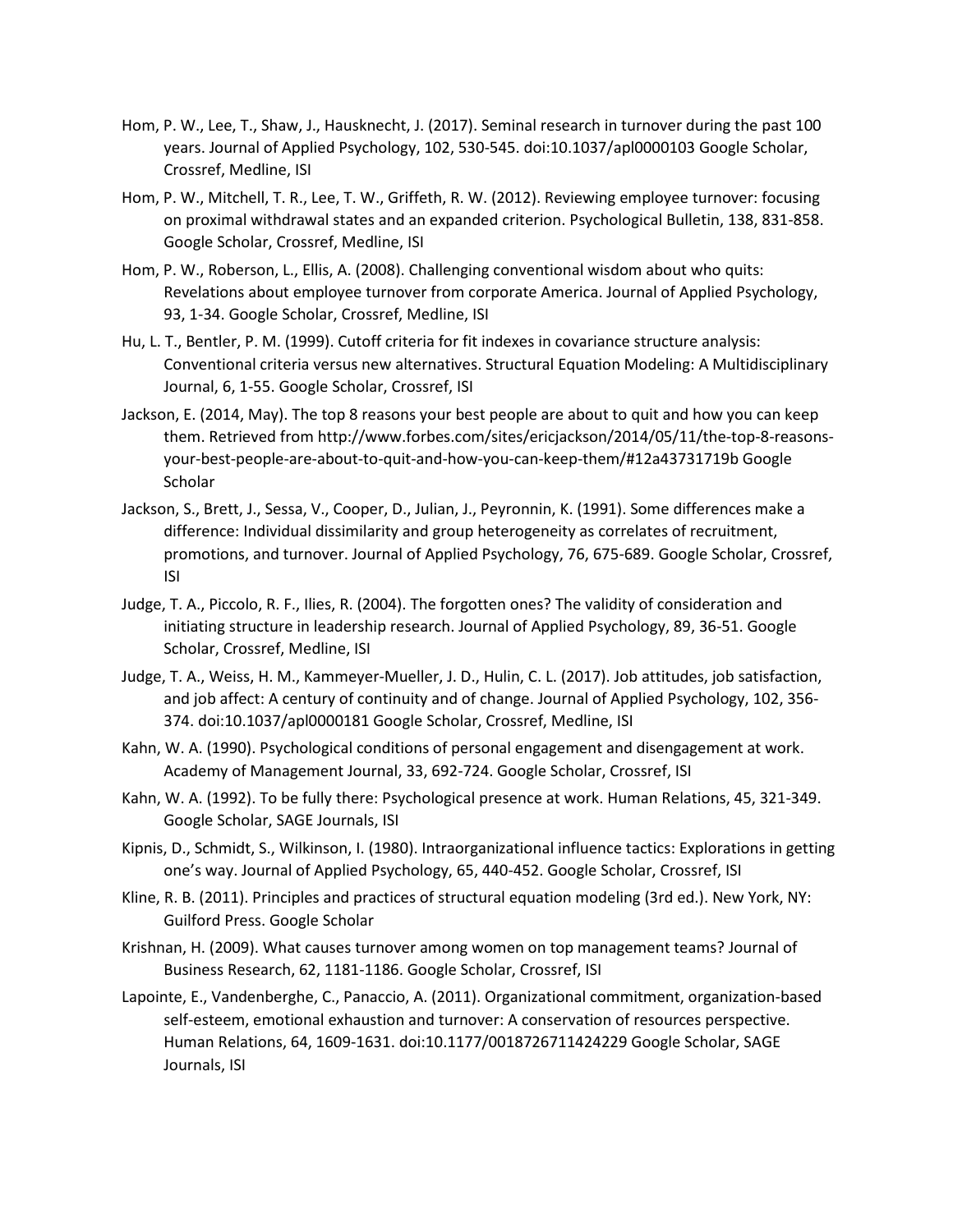- Le, H., Schmidt, F. L., Harter, J. K., Lauver, K. J. (2010). The problem of empirical redundancy of constructs in organizational research: An empirical investigation. Organizational Behavior and Human Decision Processes, 112, 112-125[. Google Scholar,](http://scholar.google.com/scholar_lookup?hl=en&publication_year=2010&pages=112-125&author=H.+Le&author=F.+L.+Schmidt&author=J.+K.+Harter&author=K.+J.+Lauver&title=The+problem+of+empirical+redundancy+of+constructs+in+organizational+research%3A+An+empirical+investigation&) [Crossref,](http://journals.sagepub.com/servlet/linkout?suffix=bibr59-1548051817709007&dbid=16&doi=10.1177%2F1548051817709007&key=10.1016%2Fj.obhdp.2010.02.003) [ISI](http://journals.sagepub.com/servlet/linkout?suffix=bibr59-1548051817709007&dbid=128&doi=10.1177%2F1548051817709007&key=000279135500003)
- Lee, T. W., Mitchell, T. R. (1994). An alternative approach: The unfolding model of voluntary employee turnover. Academy of Management Review, 19, 51-89[. Google Scholar,](http://scholar.google.com/scholar_lookup?hl=en&publication_year=1994&pages=51-89&author=T.+W.+Lee&author=T.+R.+Mitchell&title=An+alternative+approach%3A+The+unfolding+model+of+voluntary+employee+turnover&) [ISI](http://journals.sagepub.com/servlet/linkout?suffix=bibr60-1548051817709007&dbid=128&doi=10.1177%2F1548051817709007&key=A1994MQ78800005)
- Lee, T. W., Mitchell, T. R., Holtom, B. C., McDaniel, L., Hill, J. W. (1999). Theoretical development and extension of the unfolding model of voluntary turnover. Academy of Management Journal, 42, 450-462. [Google Scholar,](http://scholar.google.com/scholar_lookup?hl=en&publication_year=1999&pages=450-462&author=T.+W.+Lee&author=T.+R.+Mitchell&author=B.+C.+Holtom&author=L.+McDaniel&author=J.+W.+Hill&title=Theoretical+development+and+extension+of+the+unfolding+model+of+voluntary+turnover&) [Crossref,](http://journals.sagepub.com/servlet/linkout?suffix=bibr61-1548051817709007&dbid=16&doi=10.1177%2F1548051817709007&key=10.2307%2F257015) [ISI](http://journals.sagepub.com/servlet/linkout?suffix=bibr61-1548051817709007&dbid=128&doi=10.1177%2F1548051817709007&key=000081988200008)
- Lee, T. W., Mitchell, T. R., Wise, L., Fireman, S. (1996). An unfolding model of voluntary employee turnover. Academy of Management Journal, 39, 5-36. [Google Scholar,](http://scholar.google.com/scholar_lookup?hl=en&publication_year=1996&pages=5-36&author=T.+W.+Lee&author=T.+R.+Mitchell&author=L.+Wise&author=S.+Fireman&title=An+unfolding+model+of+voluntary+employee+turnover&) [Crossref,](http://journals.sagepub.com/servlet/linkout?suffix=bibr62-1548051817709007&dbid=16&doi=10.1177%2F1548051817709007&key=10.2307%2F256629) [ISI](http://journals.sagepub.com/servlet/linkout?suffix=bibr62-1548051817709007&dbid=128&doi=10.1177%2F1548051817709007&key=A1996TV92200001)
- Locke, E. (1976). The nature and causes of job satisfaction. In Dunnette, M. D. (Ed.), Handbook of industrial and organizational psychology (pp. 1297-1350). Chicago, IL: Rand McNally. [Google](http://scholar.google.com/scholar_lookup?hl=en&publication_year=1976&pages=1297-1350&author=E.+Locke&title=Handbook+of+industrial+and+organizational+psychology&)  **[Scholar](http://scholar.google.com/scholar_lookup?hl=en&publication_year=1976&pages=1297-1350&author=E.+Locke&title=Handbook+of+industrial+and+organizational+psychology&)**
- Maas, C. J. M., Hox, J. J. (2005). Sufficient sample sizes for multilevel modeling. Methodology, 1, 86-92. [Google Scholar,](http://scholar.google.com/scholar_lookup?hl=en&publication_year=2005&pages=86-92&author=C.+J.+M.+Maas&author=J.+J.+Hox&title=Sufficient+sample+sizes+for+multilevel+modeling&) [Crossref](http://journals.sagepub.com/servlet/linkout?suffix=bibr64-1548051817709007&dbid=16&doi=10.1177%2F1548051817709007&key=10.1027%2F1614-2241.1.3.86)
- MacKinnon, D., Lockwood, C., Hoffman, J., West, S., Sheets, V. (2002). A comparison of methods to test mediation and other intervening variable effects. Psychological Methods, 7, 83-104. [Google](http://scholar.google.com/scholar_lookup?hl=en&publication_year=2002&pages=83-104&author=D.+MacKinnon&author=C.+Lockwood&author=J.+Hoffman&author=S.+West&author=V.+Sheets&title=A+comparison+of+methods+to+test+mediation+and+other+intervening+variable+effects&)  [Scholar,](http://scholar.google.com/scholar_lookup?hl=en&publication_year=2002&pages=83-104&author=D.+MacKinnon&author=C.+Lockwood&author=J.+Hoffman&author=S.+West&author=V.+Sheets&title=A+comparison+of+methods+to+test+mediation+and+other+intervening+variable+effects&) [Crossref,](http://journals.sagepub.com/servlet/linkout?suffix=bibr65-1548051817709007&dbid=16&doi=10.1177%2F1548051817709007&key=10.1037%2F1082-989X.7.1.83) [Medline,](http://journals.sagepub.com/servlet/linkout?suffix=bibr65-1548051817709007&dbid=8&doi=10.1177%2F1548051817709007&key=11928892) [ISI](http://journals.sagepub.com/servlet/linkout?suffix=bibr65-1548051817709007&dbid=128&doi=10.1177%2F1548051817709007&key=000174483300005)
- March, J. G., Simon, H. A. (1958). Organizations. New York, NY: Wiley[. Google Scholar](http://scholar.google.com/scholar_lookup?hl=en&publication_year=1958&author=J.+G.+March&author=H.+A.+Simon&title=Organizations&)
- McEvoy, G. M., Cascio, W. F. (1985). Strategies for reducing employee turnover: A meta-analysis. Journal of Applied Psychology, 70, 342-353. [Google Scholar,](http://scholar.google.com/scholar_lookup?hl=en&publication_year=1985&pages=342-353&author=G.+M.+McEvoy&author=W.+F.+Cascio&title=Strategies+for+reducing+employee+turnover%3A+A+meta-analysis&) [Crossref,](http://journals.sagepub.com/servlet/linkout?suffix=bibr67-1548051817709007&dbid=16&doi=10.1177%2F1548051817709007&key=10.1037%2F0021-9010.70.2.342) [ISI](http://journals.sagepub.com/servlet/linkout?suffix=bibr67-1548051817709007&dbid=128&doi=10.1177%2F1548051817709007&key=A1985AGZ2500011)
- Meyer, J. P., Becker, T. E., Vandenberghe, C. (2004). Employee commitment and motivation: A conceptual analysis and integrative model. Journal of Applied Psychology, 89, 991-1007[. Google](http://scholar.google.com/scholar_lookup?hl=en&publication_year=2004&pages=991-1007&author=J.+P.+Meyer&author=T.+E.+Becker&author=C.+Vandenberghe&title=Employee+commitment+and+motivation%3A+A+conceptual+analysis+and+integrative+model&)  [Scholar,](http://scholar.google.com/scholar_lookup?hl=en&publication_year=2004&pages=991-1007&author=J.+P.+Meyer&author=T.+E.+Becker&author=C.+Vandenberghe&title=Employee+commitment+and+motivation%3A+A+conceptual+analysis+and+integrative+model&) [Crossref,](http://journals.sagepub.com/servlet/linkout?suffix=bibr68-1548051817709007&dbid=16&doi=10.1177%2F1548051817709007&key=10.1037%2F0021-9010.89.6.991) [Medline,](http://journals.sagepub.com/servlet/linkout?suffix=bibr68-1548051817709007&dbid=8&doi=10.1177%2F1548051817709007&key=15584837) [ISI](http://journals.sagepub.com/servlet/linkout?suffix=bibr68-1548051817709007&dbid=128&doi=10.1177%2F1548051817709007&key=000225474100006)
- Mitchell, T., Lee, T. (2001). The unfolding model of voluntary turnover and job embeddedness: Foundations for a comprehensive theory of attachment. Research in Organizational Behavior, 23, 189-246[. Google Scholar,](http://scholar.google.com/scholar_lookup?hl=en&publication_year=2001&pages=189-246&author=T.+Mitchell&author=T.+Lee&title=The+unfolding+model+of+voluntary+turnover+and+job+embeddedness%3A+Foundations+for+a+comprehensive+theory+of+attachment&) [Crossref,](http://journals.sagepub.com/servlet/linkout?suffix=bibr69-1548051817709007&dbid=16&doi=10.1177%2F1548051817709007&key=10.1016%2FS0191-3085%2801%2923006-8) [ISI](http://journals.sagepub.com/servlet/linkout?suffix=bibr69-1548051817709007&dbid=128&doi=10.1177%2F1548051817709007&key=000173427700005)
- Mobley, W. H., Griffeth, R.W., Hand, H. H., Meglino, B. M. (1979). Review and conceptual analysis of the employee turnover process. Psychological Bulletin, 86, 493-522[. Google Scholar,](http://scholar.google.com/scholar_lookup?hl=en&publication_year=1979&pages=493-522&author=W.+H.+Mobley&author=R.W.+Griffeth&author=H.+H.+Hand&author=B.+M.+Meglino&title=Review+and+conceptual+analysis+of+the+employee+turnover+process&) [Crossref,](http://journals.sagepub.com/servlet/linkout?suffix=bibr70-1548051817709007&dbid=16&doi=10.1177%2F1548051817709007&key=10.1037%2F0033-2909.86.3.493) [ISI](http://journals.sagepub.com/servlet/linkout?suffix=bibr70-1548051817709007&dbid=128&doi=10.1177%2F1548051817709007&key=A1979JS26200004)
- Muthén, L., Muthén, B. (2012). Mplus Version 7. Los Angeles, CA: Muthén & Muthén. [Google Scholar](http://scholar.google.com/scholar_lookup?hl=en&publication_year=2012&author=L.+Muth%C3%A9n&author=B.+Muth%C3%A9n&title=Mplus+Version+7&)
- Ou, A., Seo, J., Choi, D., Hom, P. (2016). When can humble top executives retain middle managers? The moderating role of top management team faultlines. Academy of Management Journal. Advance online publication. doi:10.5465/amj.2015.1072 [Google Scholar,](http://scholar.google.com/scholar_lookup?hl=en&publication_year=2016&author=A.+Ou&author=J.+Seo&author=D.+Choi&author=P.+Hom&title=When+can+humble+top+executives+retain+middle+managers%3F+The+moderating+role+of+top+management+team+faultlines&) [Crossref,](http://journals.sagepub.com/servlet/linkout?suffix=bibr72-1548051817709007&dbid=16&doi=10.1177%2F1548051817709007&key=10.5465%2Famj.2015.1072) [ISI](http://journals.sagepub.com/servlet/linkout?suffix=bibr72-1548051817709007&dbid=128&doi=10.1177%2F1548051817709007&key=000413231000011)
- Pearson, C. M., Porath, C. L. (2005). On the nature, consequences, and remedies of workplace incivility: No time for "nice"? Think again. Academy of Management Executive, 19, 7-18. [Google](http://scholar.google.com/scholar_lookup?hl=en&publication_year=2005&pages=7-18&author=C.+M.+Pearson&author=C.+L.+Porath&title=On+the+nature%2C+consequences%2C+and+remedies+of+workplace+incivility%3A+No+time+for+%E2%80%9Cnice%E2%80%9D%3F+Think+again&)  **[Scholar](http://scholar.google.com/scholar_lookup?hl=en&publication_year=2005&pages=7-18&author=C.+M.+Pearson&author=C.+L.+Porath&title=On+the+nature%2C+consequences%2C+and+remedies+of+workplace+incivility%3A+No+time+for+%E2%80%9Cnice%E2%80%9D%3F+Think+again&)**
- Preacher, K. J., Hayes, A. F. (2008). Asymptotic and resampling strategies for assessing and comparing indirect effects in multiple mediator models. Behavior Research Methods, 40, 879-891. [Google](http://scholar.google.com/scholar_lookup?hl=en&publication_year=2008&pages=879-891&author=K.+J.+Preacher&author=A.+F.+Hayes&title=Asymptotic+and+resampling+strategies+for+assessing+and+comparing+indirect+effects+in+multiple+mediator+models&)  [Scholar,](http://scholar.google.com/scholar_lookup?hl=en&publication_year=2008&pages=879-891&author=K.+J.+Preacher&author=A.+F.+Hayes&title=Asymptotic+and+resampling+strategies+for+assessing+and+comparing+indirect+effects+in+multiple+mediator+models&) [Crossref,](http://journals.sagepub.com/servlet/linkout?suffix=bibr74-1548051817709007&dbid=16&doi=10.1177%2F1548051817709007&key=10.3758%2FBRM.40.3.879) [Medline,](http://journals.sagepub.com/servlet/linkout?suffix=bibr74-1548051817709007&dbid=8&doi=10.1177%2F1548051817709007&key=18697684) [ISI](http://journals.sagepub.com/servlet/linkout?suffix=bibr74-1548051817709007&dbid=128&doi=10.1177%2F1548051817709007&key=000257991700027)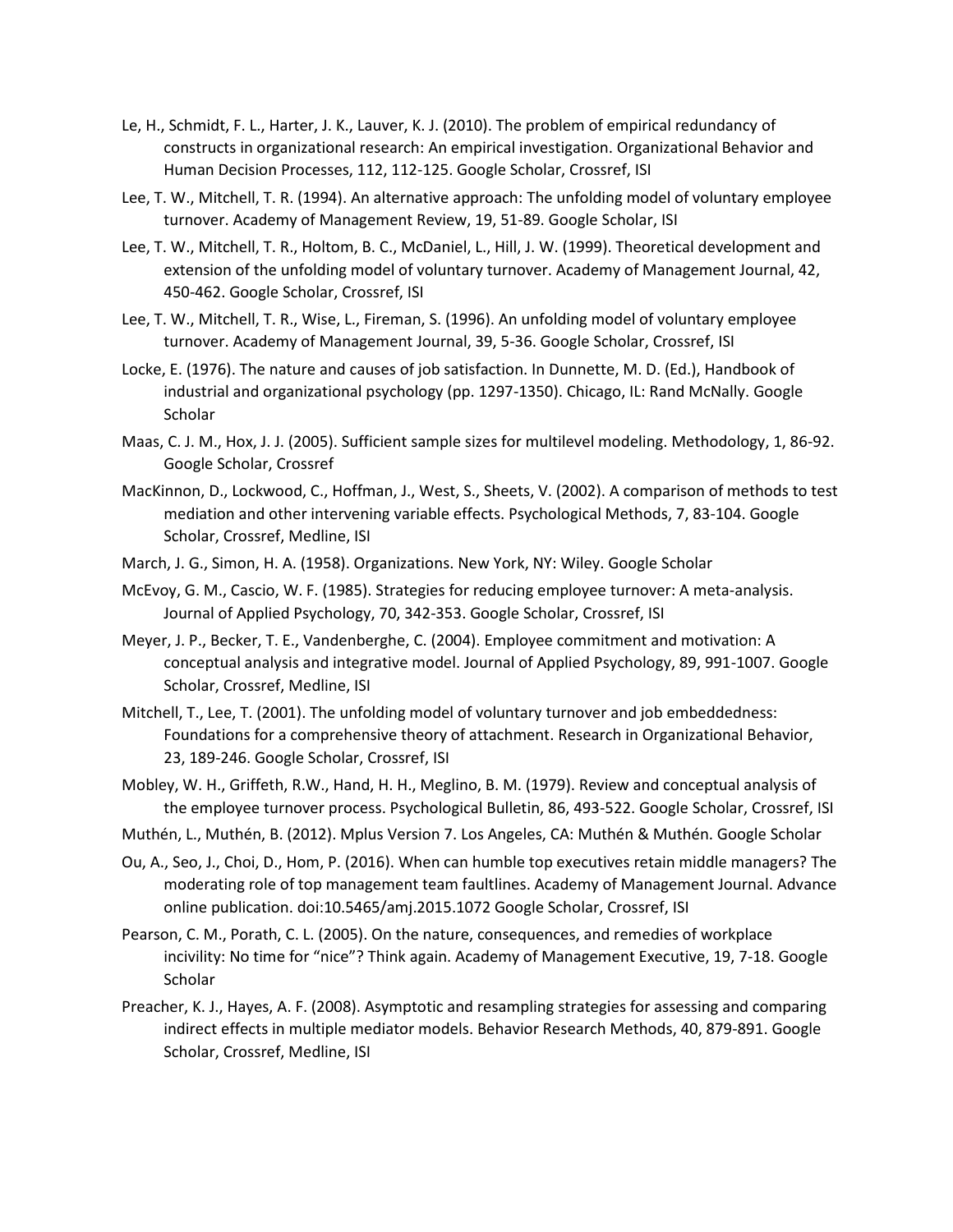- Podsakoff, P. M., MacKenzie, S. B., Lee, J. Y., Podsakoff, N. P. (2003). Common method biases in behavioral research: A critical review of the literature and recommended remedies. Journal of Applied Psychology, 88, 879-903. [Google Scholar,](http://scholar.google.com/scholar_lookup?hl=en&publication_year=2003&pages=879-903&author=P.+M.+Podsakoff&author=S.+B.+MacKenzie&author=J.+Y.+Lee&author=N.+P.+Podsakoff&title=Common+method+biases+in+behavioral+research%3A+A+critical+review+of+the+literature+and+recommended+remedies&) [Crossref,](http://journals.sagepub.com/servlet/linkout?suffix=bibr75-1548051817709007&dbid=16&doi=10.1177%2F1548051817709007&key=10.1037%2F0021-9010.88.5.879) [Medline,](http://journals.sagepub.com/servlet/linkout?suffix=bibr75-1548051817709007&dbid=8&doi=10.1177%2F1548051817709007&key=14516251) [ISI](http://journals.sagepub.com/servlet/linkout?suffix=bibr75-1548051817709007&dbid=128&doi=10.1177%2F1548051817709007&key=000185539000008)
- Price, J. L., Mueller, C. W. (1986). Absenteeism and turnover of hospital employees. Greenwich, CT: JAI Press. [Google Scholar](http://scholar.google.com/scholar_lookup?hl=en&publication_year=1986&author=J.+L.+Price&author=C.+W.+Mueller&title=Absenteeism+and+turnover+of+hospital+employees&)
- Rich, B. L., LePine, J. A., Crawford, E. R. (2010). Job engagement: Antecedents and effects on job performance. Academy of Management Journal, 53, 617-635. [Google Scholar,](http://scholar.google.com/scholar_lookup?hl=en&publication_year=2010&pages=617-635&author=B.+L.+Rich&author=J.+A.+LePine&author=E.+R.+Crawford&title=Job+engagement%3A+Antecedents+and+effects+on+job+performance&) [Crossref,](http://journals.sagepub.com/servlet/linkout?suffix=bibr77-1548051817709007&dbid=16&doi=10.1177%2F1548051817709007&key=10.5465%2FAMJ.2010.51468988) [ISI](http://journals.sagepub.com/servlet/linkout?suffix=bibr77-1548051817709007&dbid=128&doi=10.1177%2F1548051817709007&key=000279600500009)
- Robinson, J. (2008, May 8). Turning around employee turnover. Gallup Business Journal. Retrieved for[m http://www.gallup.com/businessjournal/106912/Turning-Around-Your-Turnover-](http://www.gallup.com/businessjournal/106912/Turning-Around-Your-Turnover-Problem.aspx)[Problem.aspx](http://www.gallup.com/businessjournal/106912/Turning-Around-Your-Turnover-Problem.aspx) [Google Scholar](http://scholar.google.com/scholar_lookup?hl=en&publication_year=2008&pages=617-635&author=J.+Robinson&title=Turning+around+employee+turnover&)
- Rogers, K. M, Ashforth, B. E. (2017). Respect in organizations: Feeling valued as "me" and "we". Journal of Management, 43, 1578-1608. doi:10.1177/0149206314557159 [Google Scholar,](http://scholar.google.com/scholar_lookup?hl=en&publication_year=2017&pages=1578-1608&author=K.+M+Rogers&author=B.+E.+Ashforth&title=Respect+in+organizations%3A+Feeling+valued+as+%E2%80%9Cme%E2%80%9D+and+%E2%80%9Cwe%E2%80%9D&) [SAGE](http://journals.sagepub.com/doi/10.1177/0149206314557159)  [Journals,](http://journals.sagepub.com/doi/10.1177/0149206314557159) [ISI](http://journals.sagepub.com/servlet/linkout?suffix=bibr79-1548051817709007&dbid=128&doi=10.1177%2F1548051817709007&key=000400377900011)
- Rubenstein, A. L., Eberly, M. B., Lee, T. W., Mitchell, T. R. (2017). Surveying the forest: A meta-analysis, moderator investigation, and future-oriented discussion of the antecedents of voluntary employee turnover. Personnel Psychology. Advance online publication. doi:10.1111/peps.12226 [Google Scholar,](http://scholar.google.com/scholar_lookup?hl=en&publication_year=2017&author=A.+L.+Rubenstein&author=M.+B.+Eberly&author=T.+W.+Lee&author=T.+R.+Mitchell&title=Surveying+the+forest%3A+A+meta-analysis%2C+moderator+investigation%2C+and+future-oriented+discussion+of+the+antecedents+of+voluntary+employee+turnover&) [Crossref,](http://journals.sagepub.com/servlet/linkout?suffix=bibr80-1548051817709007&dbid=16&doi=10.1177%2F1548051817709007&key=10.1111%2Fpeps.12226) [ISI](http://journals.sagepub.com/servlet/linkout?suffix=bibr80-1548051817709007&dbid=128&doi=10.1177%2F1548051817709007&key=000424286600002)
- Rusbult, C. E., Farrell, D. (1983). A longitudinal test of the investment model: The impact on job satisfaction, job commitment, and turnover of variations in rewards, costs, alternatives, and investments. Journal of Applied Psychology, 68, 429-438. [Google Scholar,](http://scholar.google.com/scholar_lookup?hl=en&publication_year=1983&pages=429-438&author=C.+E.+Rusbult&author=D.+Farrell&title=A+longitudinal+test+of+the+investment+model%3A+The+impact+on+job+satisfaction%2C+job+commitment%2C+and+turnover+of+variations+in+rewards%2C+costs%2C+alternatives%2C+and+investments&) [Crossref,](http://journals.sagepub.com/servlet/linkout?suffix=bibr81-1548051817709007&dbid=16&doi=10.1177%2F1548051817709007&key=10.1037%2F0021-9010.68.3.429) [ISI](http://journals.sagepub.com/servlet/linkout?suffix=bibr81-1548051817709007&dbid=128&doi=10.1177%2F1548051817709007&key=A1983RC72700009)
- Russell, S. S., Spitzmüller, C., Lin, L. F., Stanton, J. M., Smith, P. C., Ironson, G. H. (2004). Shorter can also be better: The abridged job in general scale. Educational and Psychological Measurement, 64, 878-893[. Google Scholar,](http://scholar.google.com/scholar_lookup?hl=en&publication_year=2004&pages=878-893&author=S.+S.+Russell&author=C.+Spitzm%C3%BCller&author=L.+F.+Lin&author=J.+M.+Stanton&author=P.+C.+Smith&author=G.+H.+Ironson&title=Shorter+can+also+be+better%3A+The+abridged+job+in+general+scale&) [SAGE Journals,](http://journals.sagepub.com/doi/10.1177/0013164404264841) [ISI](http://journals.sagepub.com/servlet/linkout?suffix=bibr82-1548051817709007&dbid=128&doi=10.1177%2F1548051817709007&key=000224086400009)
- Russell, S. S., Stone, A. G. (2002). A review of servant leadership attributes: Developing a practical model. Leadership & Organization Development Journal, 23, 145-157. [Google Scholar,](http://scholar.google.com/scholar_lookup?hl=en&publication_year=2002&pages=145-157&author=S.+S.+Russell&author=A.+G.+Stone&title=A+review+of+servant+leadership+attributes%3A+Developing+a+practical+model&) [Crossref](http://journals.sagepub.com/servlet/linkout?suffix=bibr83-1548051817709007&dbid=16&doi=10.1177%2F1548051817709007&key=10.1108%2F01437730210424)
- Salancik, G. R., Pfeffer, J. (1978). A social information processing approach to job attitudes and task design'. Administrative Science Quarterly, 23, 224-253. [Google Scholar,](http://scholar.google.com/scholar_lookup?hl=en&publication_year=1978&pages=224-253&author=G.+R.+Salancik&author=J.+Pfeffer&title=A+social+information+processing+approach+to+job+attitudes+and+task+design%E2%80%99&) [Crossref,](http://journals.sagepub.com/servlet/linkout?suffix=bibr84-1548051817709007&dbid=16&doi=10.1177%2F1548051817709007&key=10.2307%2F2392563) [Medline,](http://journals.sagepub.com/servlet/linkout?suffix=bibr84-1548051817709007&dbid=8&doi=10.1177%2F1548051817709007&key=10307892) [ISI](http://journals.sagepub.com/servlet/linkout?suffix=bibr84-1548051817709007&dbid=128&doi=10.1177%2F1548051817709007&key=A1978FA81700003)
- Scherbaum, C. A., Ferreter, J. M. (2009). Estimating statistical power and required sample sizes for organizational research using multilevel modeling. Organizational Research Methods, 12, 347- 367. [Google Scholar,](http://scholar.google.com/scholar_lookup?hl=en&publication_year=2009&pages=347-367&author=C.+A.+Scherbaum&author=J.+M.+Ferreter&title=Estimating+statistical+power+and+required+sample+sizes+for+organizational+research+using+multilevel+modeling&) [SAGE Journals,](http://journals.sagepub.com/doi/10.1177/1094428107308906) [ISI](http://journals.sagepub.com/servlet/linkout?suffix=bibr85-1548051817709007&dbid=128&doi=10.1177%2F1548051817709007&key=000264057000008)
- Schyns, B., Schilling, J. (2013). How bad are the effects of bad leaders? A meta-analysis of destructive leadership and its outcomes. Leadership Quarterly, 24, 138-158. doi:10.1016/j.leaqua.2012.09.001 [Google Scholar,](http://scholar.google.com/scholar_lookup?hl=en&publication_year=2013&pages=138-158&author=B.+Schyns&author=J.+Schilling&title=How+bad+are+the+effects+of+bad+leaders%3F+A+meta-analysis+of+destructive+leadership+and+its+outcomes&) [Crossref,](http://journals.sagepub.com/servlet/linkout?suffix=bibr86-1548051817709007&dbid=16&doi=10.1177%2F1548051817709007&key=10.1016%2Fj.leaqua.2012.09.001) [ISI](http://journals.sagepub.com/servlet/linkout?suffix=bibr86-1548051817709007&dbid=128&doi=10.1177%2F1548051817709007&key=000314261400010)
- Sparrowe, R. T., Soetjipto, B. W., Kraimer, M. L. (2006). Do leaders' influence tactics relate to members' helping behavior? It depends on the quality of the relationship. Academy of Management Journal, 49, 1194-1208. [Google Scholar,](http://scholar.google.com/scholar_lookup?hl=en&publication_year=2006&pages=1194-1208&author=R.+T.+Sparrowe&author=B.+W.+Soetjipto&author=M.+L.+Kraimer&title=Do+leaders%E2%80%99+influence+tactics+relate+to+members%E2%80%99+helping+behavior%3F+It+depends+on+the+quality+of+the+relationship&) [Crossref,](http://journals.sagepub.com/servlet/linkout?suffix=bibr87-1548051817709007&dbid=16&doi=10.1177%2F1548051817709007&key=10.5465%2FAMJ.2006.23478645) [ISI](http://journals.sagepub.com/servlet/linkout?suffix=bibr87-1548051817709007&dbid=128&doi=10.1177%2F1548051817709007&key=000243497600007)
- Survey: Bad managers why employees leave. (2009). American Agent & Broker, 81(3), 7. [Google](http://scholar.google.com/scholar_lookup?hl=en&publication_year=2009&pages=7&issue=3&author=Survey%3A+Bad+managers+why+employees+leave&)  [Scholar](http://scholar.google.com/scholar_lookup?hl=en&publication_year=2009&pages=7&issue=3&author=Survey%3A+Bad+managers+why+employees+leave&)
- Ulrich, D., Smallwood, N. (2006). How leaders build value: Using people, organization, and other intangibles to get bottom-line results. Englewood Cliffs, NJ: Wiley. [Google Scholar](http://scholar.google.com/scholar_lookup?hl=en&publication_year=2006&issue=3&author=D.+Ulrich&author=N.+Smallwood&title=How+leaders+build+value%3A+Using+people%2C+organization%2C+and+other+intangibles+to+get+bottom-line+results&)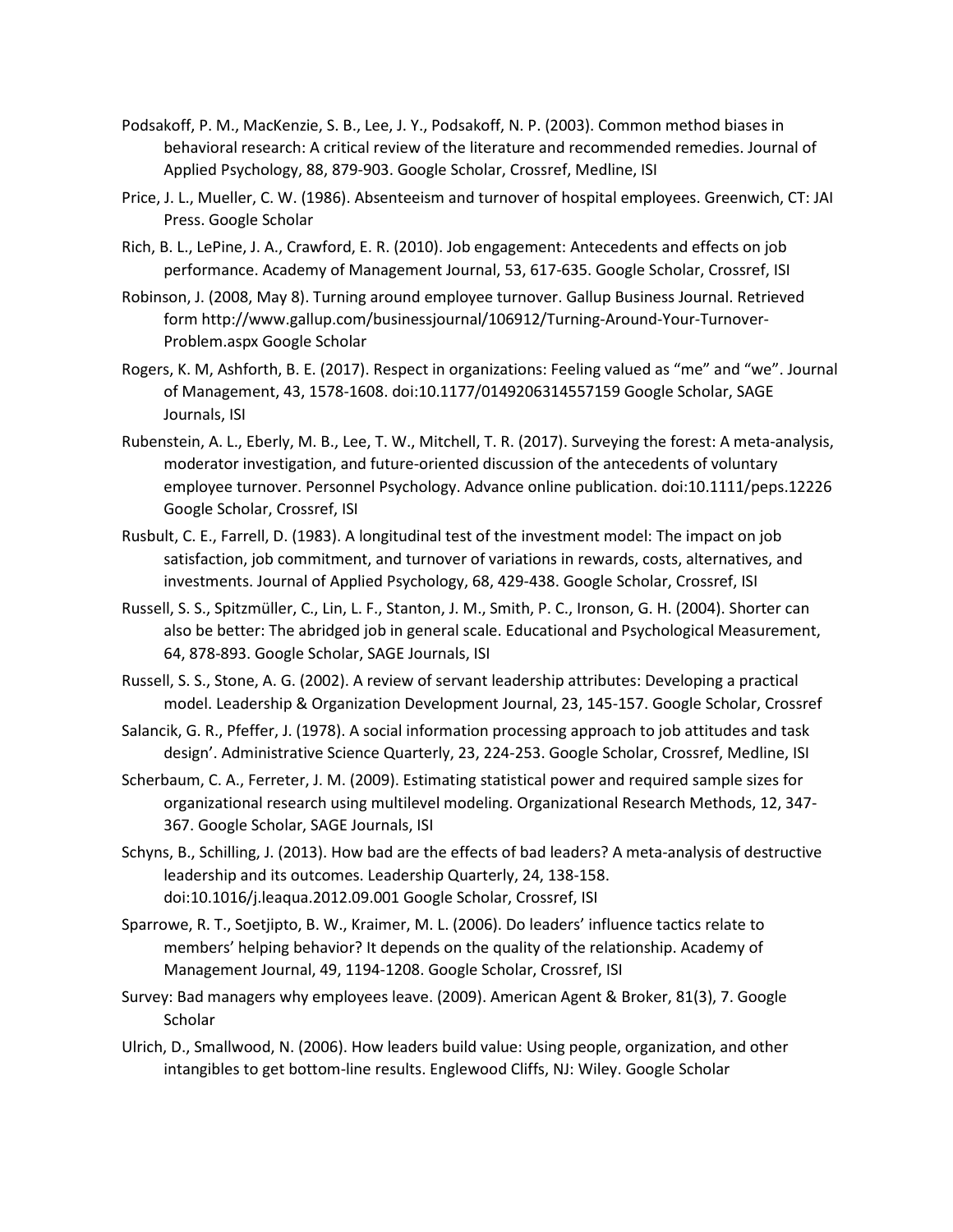- Waldman, D. A., Carter, M. Z., Hom, P. W. (2012). A multi-level investigation of leadership and turnover behavior. Journal of Management, 41, 1724-1744. doi:10.1177/0149206312460679 [Google Scholar,](http://scholar.google.com/scholar_lookup?hl=en&publication_year=2012&pages=1724-1744&author=D.+A.+Waldman&author=M.+Z.+Carter&author=P.+W.+Hom&title=A+multi-level+investigation+of+leadership+and+turnover+behavior&) [SAGE Journals,](http://journals.sagepub.com/doi/10.1177/0149206312460679) [ISI](http://journals.sagepub.com/servlet/linkout?suffix=bibr90-1548051817709007&dbid=128&doi=10.1177%2F1548051817709007&key=000358886800008)
- Wright, T. A., Cropanzano, R. (1998). Emotional exhaustion as a predictor of job performance and voluntary turnover. Journal of Applied Psychology, 83, 486-493[. Google Scholar,](http://scholar.google.com/scholar_lookup?hl=en&publication_year=1998&pages=486-493&author=T.+A.+Wright&author=R.+Cropanzano&title=Emotional+exhaustion+as+a+predictor+of+job+performance+and+voluntary+turnover&) [Crossref,](http://journals.sagepub.com/servlet/linkout?suffix=bibr91-1548051817709007&dbid=16&doi=10.1177%2F1548051817709007&key=10.1037%2F0021-9010.83.3.486) [Medline,](http://journals.sagepub.com/servlet/linkout?suffix=bibr91-1548051817709007&dbid=8&doi=10.1177%2F1548051817709007&key=9648526) [ISI](http://journals.sagepub.com/servlet/linkout?suffix=bibr91-1548051817709007&dbid=128&doi=10.1177%2F1548051817709007&key=000074861200011)
- Wrzesniewski, A., Dutton, J. (2001). Crafting a job: Revisioning employees as active crafters of their work. Academy of Management Review, 26, 179-201. [Google Scholar,](http://scholar.google.com/scholar_lookup?hl=en&publication_year=2001&pages=179-201&author=A.+Wrzesniewski&author=J.+Dutton&title=Crafting+a+job%3A+Revisioning+employees+as+active+crafters+of+their+work&) [ISI](http://journals.sagepub.com/servlet/linkout?suffix=bibr92-1548051817709007&dbid=128&doi=10.1177%2F1548051817709007&key=000168177700005)
- Yu, C. Y. (2002). Evaluating cutoff criteria of model fit indices for latent variable models with binary and continuous outcomes (Doctoral dissertation). Retrieved from <https://www.statmodel.com/download/Yudissertation.pdf> [Google Scholar](http://scholar.google.com/scholar_lookup?hl=en&publication_year=2002&pages=179-201&author=C.+Y.+Yu&title=Evaluating+cutoff+criteria+of+model+fit+indices+for+latent+variable+models+with+binary+and+continuous+outcomes&)
- Yukl, G. (2010). Leadership in organizations. Englewood Cliffs, NJ: Prentice-Hall. [Google Scholar](http://scholar.google.com/scholar_lookup?hl=en&publication_year=2010&author=G.+Yukl&title=Leadership+in+organizations&)
- Yukl, G., Chavez, C., Seifert, C. F. (2005). Assessing the construct validity and utility of two new influence tactics. Journal of Organizational Behavior, 26, 705-725[. Google Scholar,](http://scholar.google.com/scholar_lookup?hl=en&publication_year=2005&pages=705-725&author=G.+Yukl&author=C.+Chavez&author=C.+F.+Seifert&title=Assessing+the+construct+validity+and+utility+of+two+new+influence+tactics&) [Crossref,](http://journals.sagepub.com/servlet/linkout?suffix=bibr95-1548051817709007&dbid=16&doi=10.1177%2F1548051817709007&key=10.1002%2Fjob.335) [ISI](http://journals.sagepub.com/servlet/linkout?suffix=bibr95-1548051817709007&dbid=128&doi=10.1177%2F1548051817709007&key=000231318800006)
- Yukl, G., Falbe, C. M. (1990). Influence tactics in upward, downward, and lateral influence attempts. Journal of Applied Psychology, 75, 132-140. [Google Scholar,](http://scholar.google.com/scholar_lookup?hl=en&publication_year=1990&pages=132-140&author=G.+Yukl&author=C.+M.+Falbe&title=Influence+tactics+in+upward%2C+downward%2C+and+lateral+influence+attempts&) [Crossref,](http://journals.sagepub.com/servlet/linkout?suffix=bibr96-1548051817709007&dbid=16&doi=10.1177%2F1548051817709007&key=10.1037%2F0021-9010.75.2.132) [ISI](http://journals.sagepub.com/servlet/linkout?suffix=bibr96-1548051817709007&dbid=128&doi=10.1177%2F1548051817709007&key=A1990CX66300004)
- Yukl, G., Kim, H., Falbe, C. M. (1996). Antecedents of influence outcomes. Journal of Applied Psychology, 81, 309-317[. Google Scholar,](http://scholar.google.com/scholar_lookup?hl=en&publication_year=1996&pages=309-317&author=G.+Yukl&author=H.+Kim&author=C.+M.+Falbe&title=Antecedents+of+influence+outcomes&) [Crossref,](http://journals.sagepub.com/servlet/linkout?suffix=bibr97-1548051817709007&dbid=16&doi=10.1177%2F1548051817709007&key=10.1037%2F0021-9010.81.3.309) [ISI](http://journals.sagepub.com/servlet/linkout?suffix=bibr97-1548051817709007&dbid=128&doi=10.1177%2F1548051817709007&key=A1996UQ66600008)
- Yukl, G., Seifert, C. F., Chavez, C. (2008). Validation of the extended Influence Behavior Questionnaire. Leadership Quarterly, 19, 609-621. [Google Scholar,](http://scholar.google.com/scholar_lookup?hl=en&publication_year=2008&pages=609-621&author=G.+Yukl&author=C.+F.+Seifert&author=C.+Chavez&title=Validation+of+the+extended+Influence+Behavior+Questionnaire&) [Crossref,](http://journals.sagepub.com/servlet/linkout?suffix=bibr98-1548051817709007&dbid=16&doi=10.1177%2F1548051817709007&key=10.1016%2Fj.leaqua.2008.07.006) [ISI](http://journals.sagepub.com/servlet/linkout?suffix=bibr98-1548051817709007&dbid=128&doi=10.1177%2F1548051817709007&key=000260088000009)
- Yukl, G., Tracey, J. B. (1992). Consequences of influence tactics used with subordinates, peers, and the boss. Journal of Applied Psychology, 77, 525-535[. Google Scholar,](http://scholar.google.com/scholar_lookup?hl=en&publication_year=1992&pages=525-535&author=G.+Yukl&author=J.+B.+Tracey&title=Consequences+of+influence+tactics+used+with+subordinates%2C+peers%2C+and+the+boss&) [Crossref,](http://journals.sagepub.com/servlet/linkout?suffix=bibr99-1548051817709007&dbid=16&doi=10.1177%2F1548051817709007&key=10.1037%2F0021-9010.77.4.525) [ISI](http://journals.sagepub.com/servlet/linkout?suffix=bibr99-1548051817709007&dbid=128&doi=10.1177%2F1548051817709007&key=A1992JJ21200014)
- Zellars, K., Tepper, B., Duffy, M. (2002). Abusive supervision and subordinates' organizational citizenship behavior. Journal of Applied Psychology, 87, 1068-1076[. Google Scholar,](http://scholar.google.com/scholar_lookup?hl=en&publication_year=2002&pages=1068-1076&author=K.+Zellars&author=B.+Tepper&author=M.+Duffy&title=Abusive+supervision+and+subordinates%E2%80%99+organizational+citizenship+behavior&) [Crossref,](http://journals.sagepub.com/servlet/linkout?suffix=bibr100-1548051817709007&dbid=16&doi=10.1177%2F1548051817709007&key=10.1037%2F0021-9010.87.6.1068) [Medline,](http://journals.sagepub.com/servlet/linkout?suffix=bibr100-1548051817709007&dbid=8&doi=10.1177%2F1548051817709007&key=12558214) [ISI](http://journals.sagepub.com/servlet/linkout?suffix=bibr100-1548051817709007&dbid=128&doi=10.1177%2F1548051817709007&key=000180466300006)

## Author Biographies

- Christopher S. Reina is an assistant professor in the Department of Management at Virginia Commonwealth University. He received his PhD in business administration (management) from the W. P. Carey School of Business at Arizona State University. His research focuses on the intersection of leadership, mindfulness, and emotions in the workplace and how they facilitate employee engagement, performance, and well-being.
- Kristie M. Rogers is an assistant professor in the management department at Marquette University. She received her PhD in business administration (management) from the W. P. Carey School of Business at Arizona State University. Her research focuses on the topics of respect, identity, and stigma in organizations.
- Suzanne J. Peterson is an associate professor at Arizona State University's Thunderbird School of Global Management. She received her PhD from the University of Nebraska at Lincoln. Her current research interests include CEO leadership, women on boards, and drivers of high performance in individuals, groups, and firms.